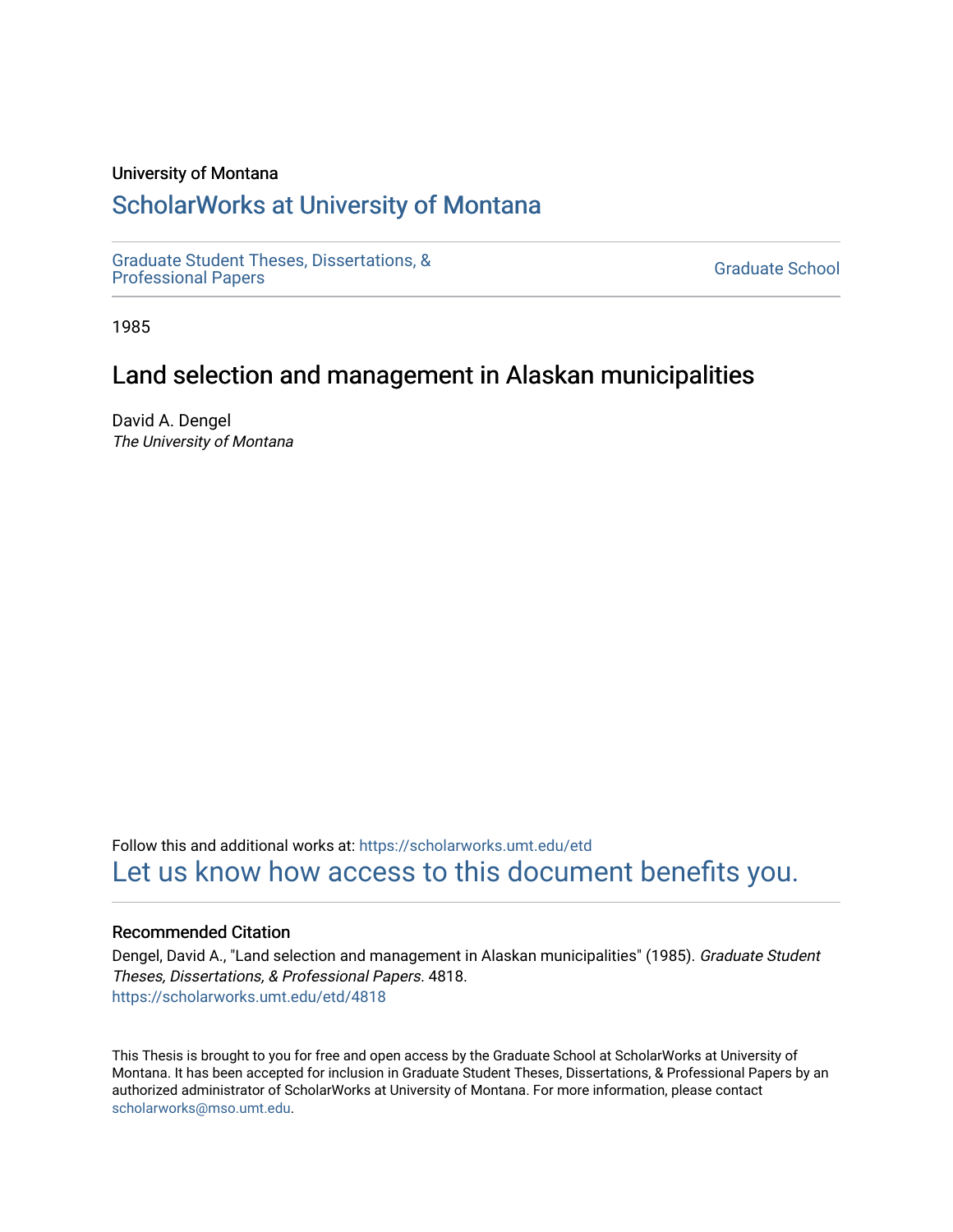# **COPYRIGHT ACT OF 1976**

THIS IS AN UNPUBLISHED MANUSCRIPT IN WHICH COPYRIGHT SUB-SISTS. ANY FURTHER REPRINTING OF ITS CONTENTS MUST BE APPROVED BY THE AUTHOR,

> MANSFIELD LIBRARY Jnive University of Montana Date:  $\underline{\hspace{1em}}$  1 9 2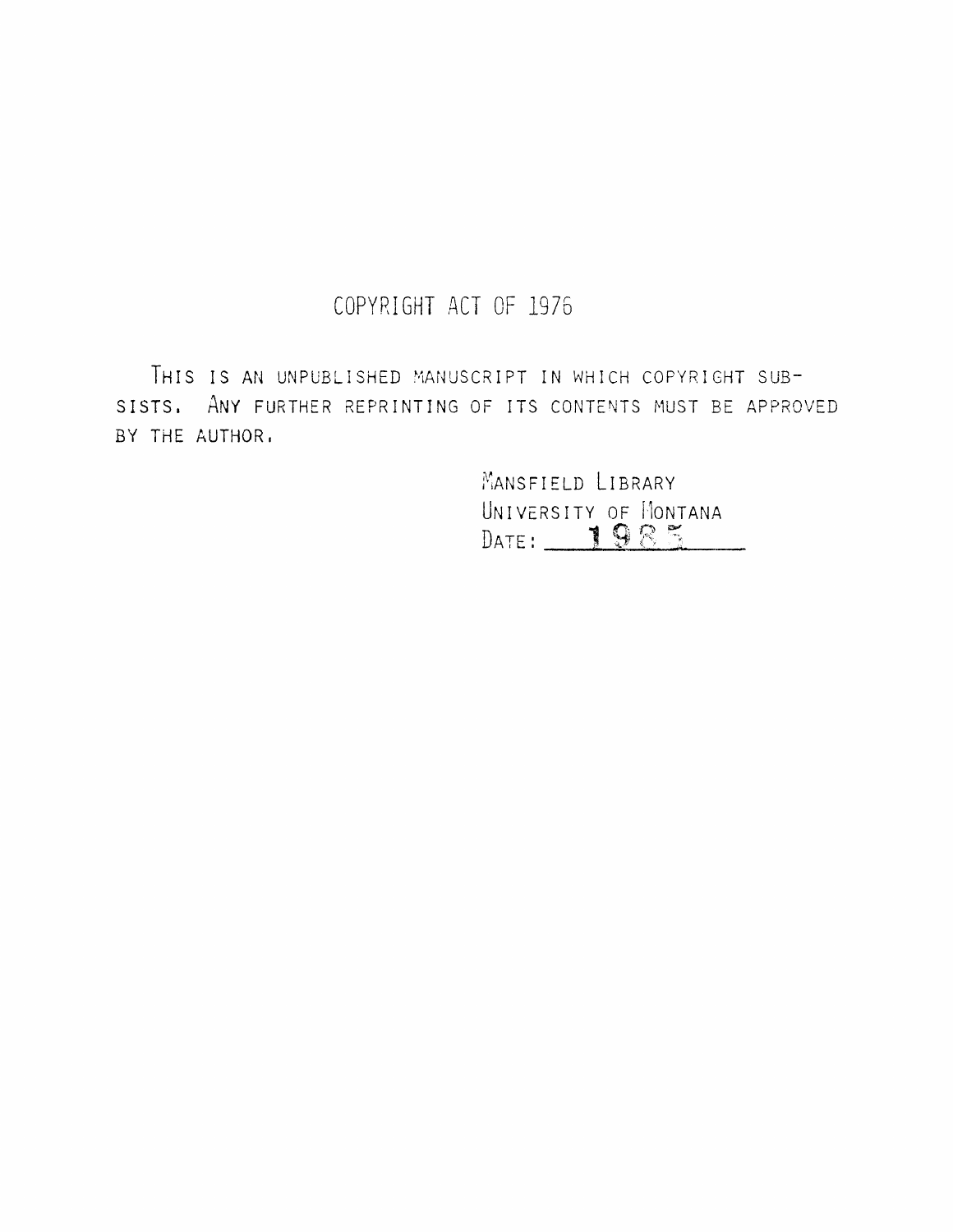#### **LAND SELECTION AND MANAGEMENT IN ALASKAN MUNICIPALITIES**

**By**

**David A. Dengel**

**B.S., University of Wisconsin-Stevens Point, 1976**

**Presented in partial fulfillment of the requirements for the degree of**

**Master of Science**

**University of Montana**

**1985**

**Approved by:**

Chairman, Board of Examiners

Dean, Graduate School

 $2/28/86$ 

**Date**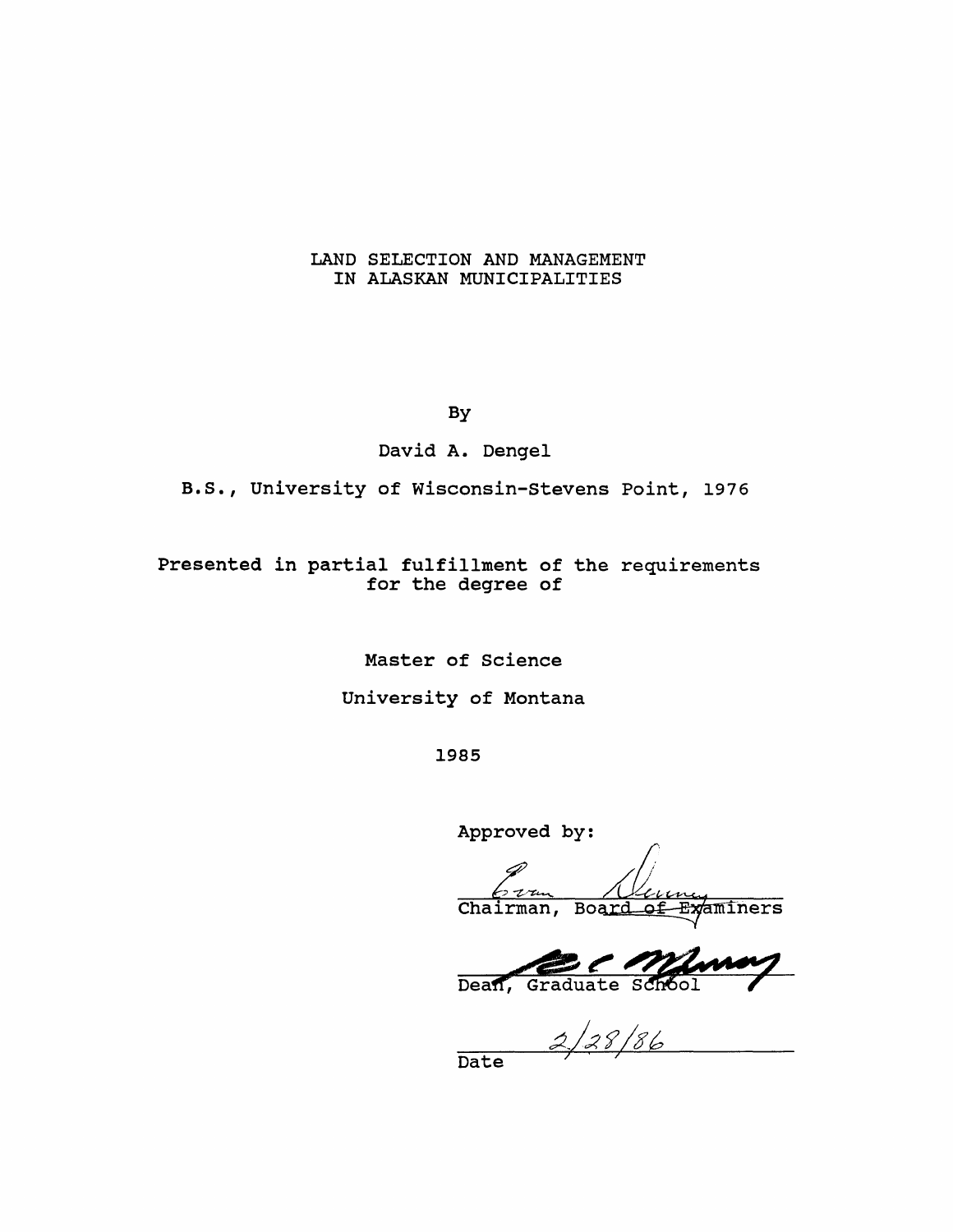**UMI Number: EP40282**

**All rights reserved**

**INFORMATION TO ALL USERS The quality of this reproduction is dependent upon the quality of the copy submitted.**

**In the unlikely event that the author did not send a complete manuscript and there are missing pages, these will be noted. Also, if material had to be removed, a note will indicate the deletion.**



**UMI EP40282**

**Published by ProQuest LLC (2014). Copyright in the Dissertation held by the Author.**

**Microform Edition © ProQuest LLC. All rights reserved. This work is protected against unauthorized copying under Title 17, United States Code**



**ProQuest LLC. 789 East Eisenhower Parkway P.O. Box 1346 Ann Arbor, MI 48106 - 1346**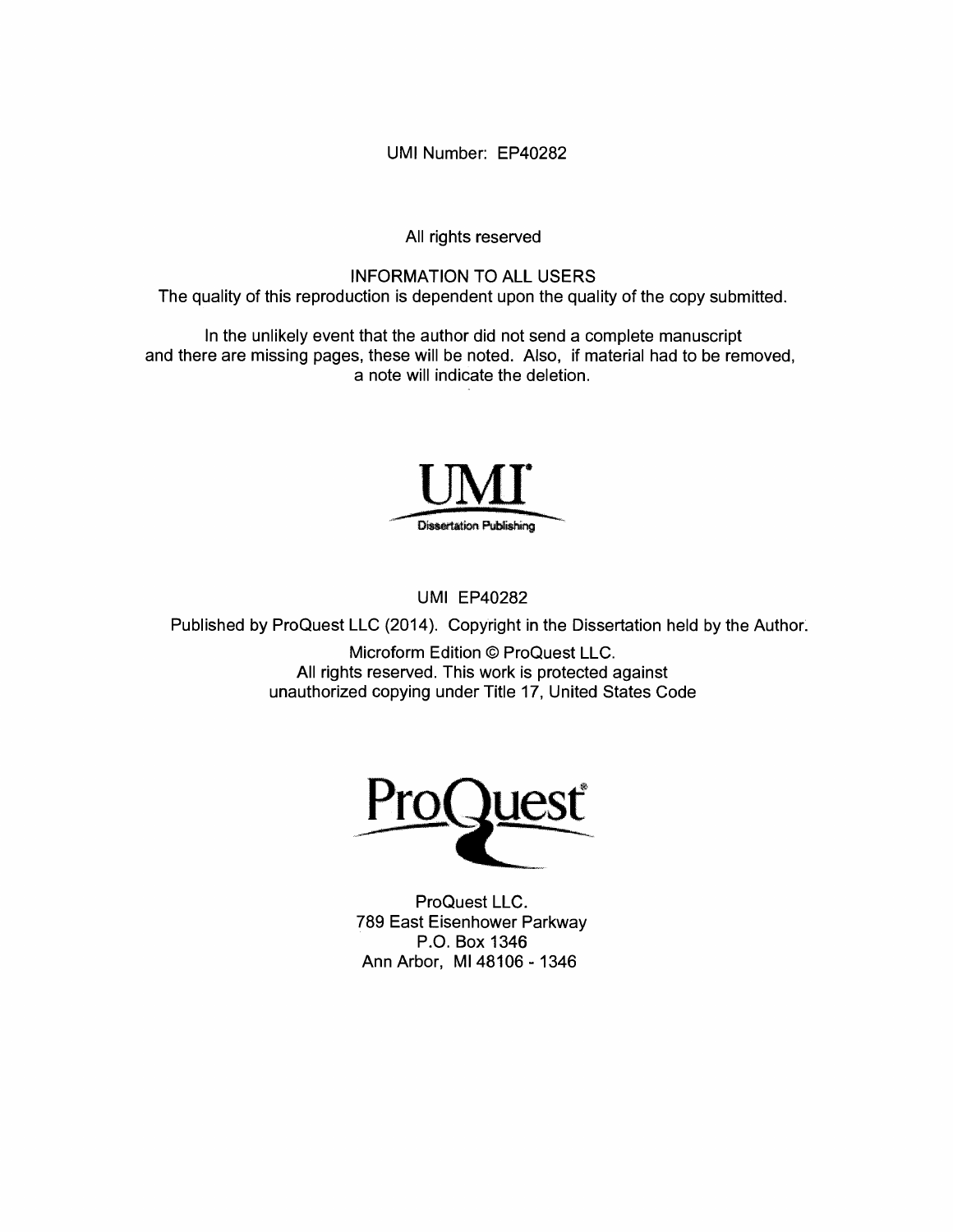#### **ACKNOWLEDGEMENTS**

3-24-816

**The writing of this professional paper has been a long and arduous task. Several people have helped me to complete this project through encouragement, support and technical assistance.**

**I would like to thank Professor Evan Denney for his greatly appreciated assistance. His help was invaluable in preparing this paper.**

**I would also like to thank my parents for their continued support.**

**Finally, and most importantly, I wish to thank my wife, Leila, for her understanding and patience for the past three years I have spent writing this paper. I would be remiss in not thanking my son Barton, whose birth was the needed encouragement to complete this project.**

ii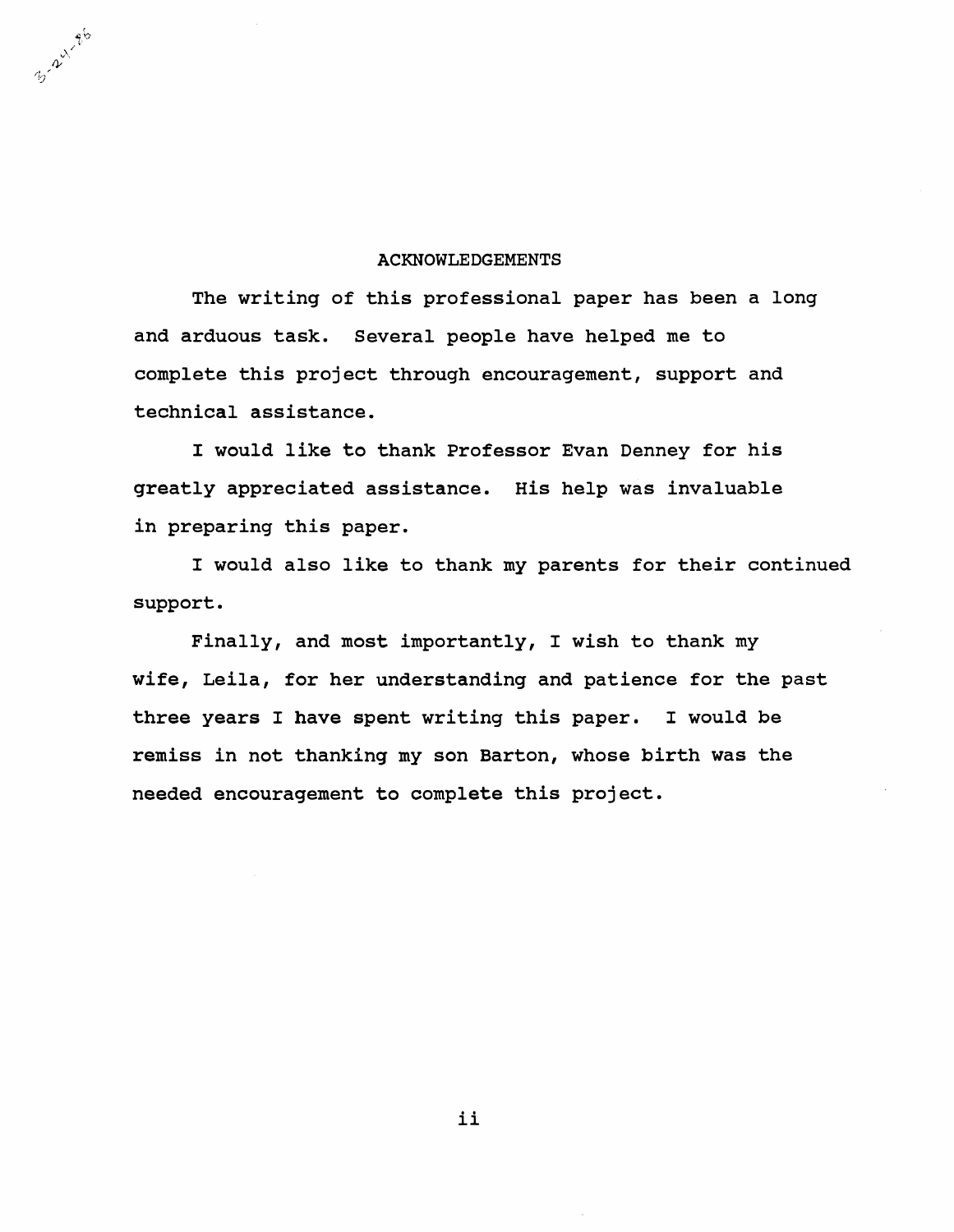# **TABLE OF CONTENTS**

**PAGE**

| ii<br><b>ACKNOWLEDGEMENTS</b>                         |                |  |  |  |  |
|-------------------------------------------------------|----------------|--|--|--|--|
| LIST OF TABLES AND FIGURES<br>v                       |                |  |  |  |  |
| <b>CHAPTER I</b>                                      |                |  |  |  |  |
| <b>INTRODUCTION</b>                                   | ı              |  |  |  |  |
| <b>CHAPTER II</b>                                     |                |  |  |  |  |
| FEDERAL LEGISLATION                                   | 5              |  |  |  |  |
| Introduction                                          | 5              |  |  |  |  |
| The Treaty of Cession                                 | 6              |  |  |  |  |
| The Organic Acts                                      | $\overline{7}$ |  |  |  |  |
| The Native Allotment Act of 1906                      | 9              |  |  |  |  |
| The Statehood Act                                     | 9              |  |  |  |  |
| The Alaska Native Claims Settlement Act 14            |                |  |  |  |  |
| The Alaska National Interest Land<br>Conservation Act | 16             |  |  |  |  |
| CHAPTER III                                           |                |  |  |  |  |
| STATE LEGISLATION                                     | 19             |  |  |  |  |
| Alaska Lands Act                                      | 19             |  |  |  |  |
| Municipal Entitlement Act                             | 20             |  |  |  |  |
| CHAPTER IV                                            |                |  |  |  |  |
| FORMS OF ALASKA MUNICIPAL GOVERNMENT                  | 26             |  |  |  |  |
| Boroughs                                              | 26             |  |  |  |  |
| Cities                                                | 27             |  |  |  |  |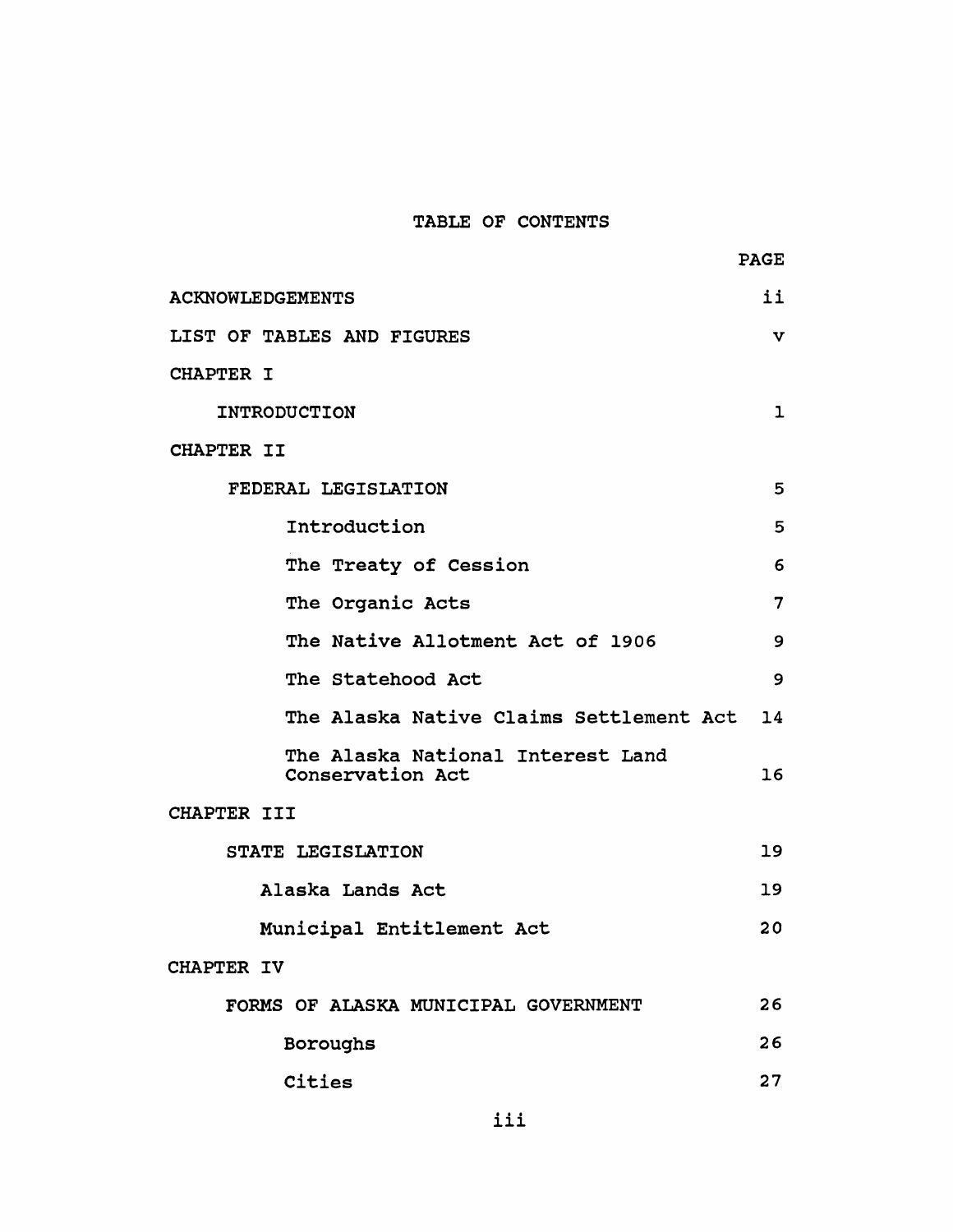# **PAGE**

# **FORMS OF MUNICIPAL GOVERNMENT (continued) Options of Municipal Government 28 CHAPTER V SELECTION AND MANAGEMENT OF MUNICIPAL LANDS 31 Introduction 31 Official Municipal Map 32** Population Growth 32 Land Inventory 33 **Municipal Land Requirements 34 Residential 34 Industrial 35** Service 37 **Land Suitability 38 Land Development and Disposal 40 Conclusion 43 LITERATURE CITED 45**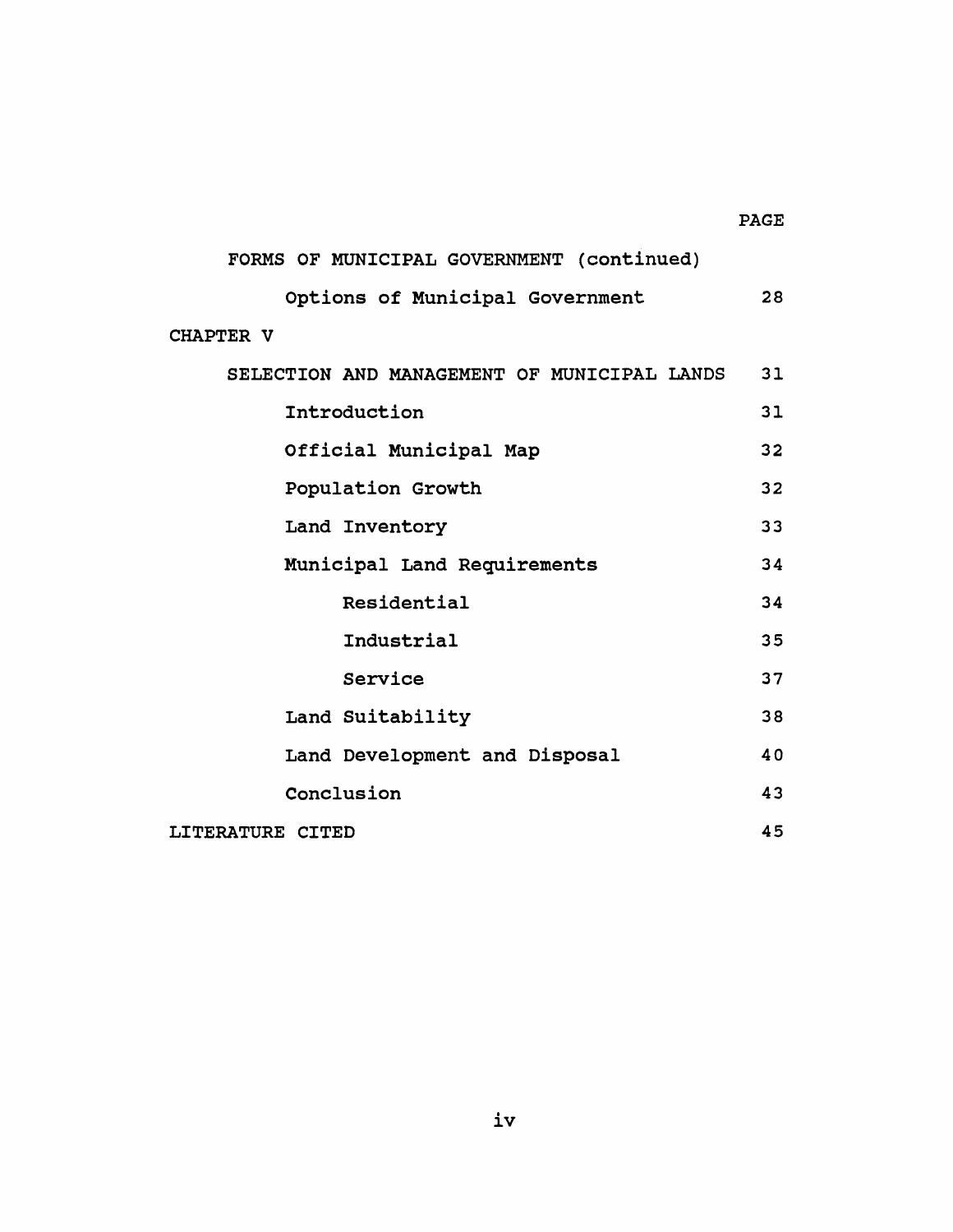# **LIST OF TABLES AND FIGURES**

| <b>TABLES</b>                                             | <b>PAGE</b> |
|-----------------------------------------------------------|-------------|
| 1 - Municipal Land Entitlements                           | 21          |
| 2 - Borough and Unified Municipality<br>Land Entitlements | 22          |

# **MAPS**

|  |  |                  |  | 1 - Map of Alaska with Municipalities, Native |                                               | Pocket |
|--|--|------------------|--|-----------------------------------------------|-----------------------------------------------|--------|
|  |  |                  |  |                                               | Corporation Boundaries and Regional Education |        |
|  |  | Attendance Areas |  |                                               |                                               |        |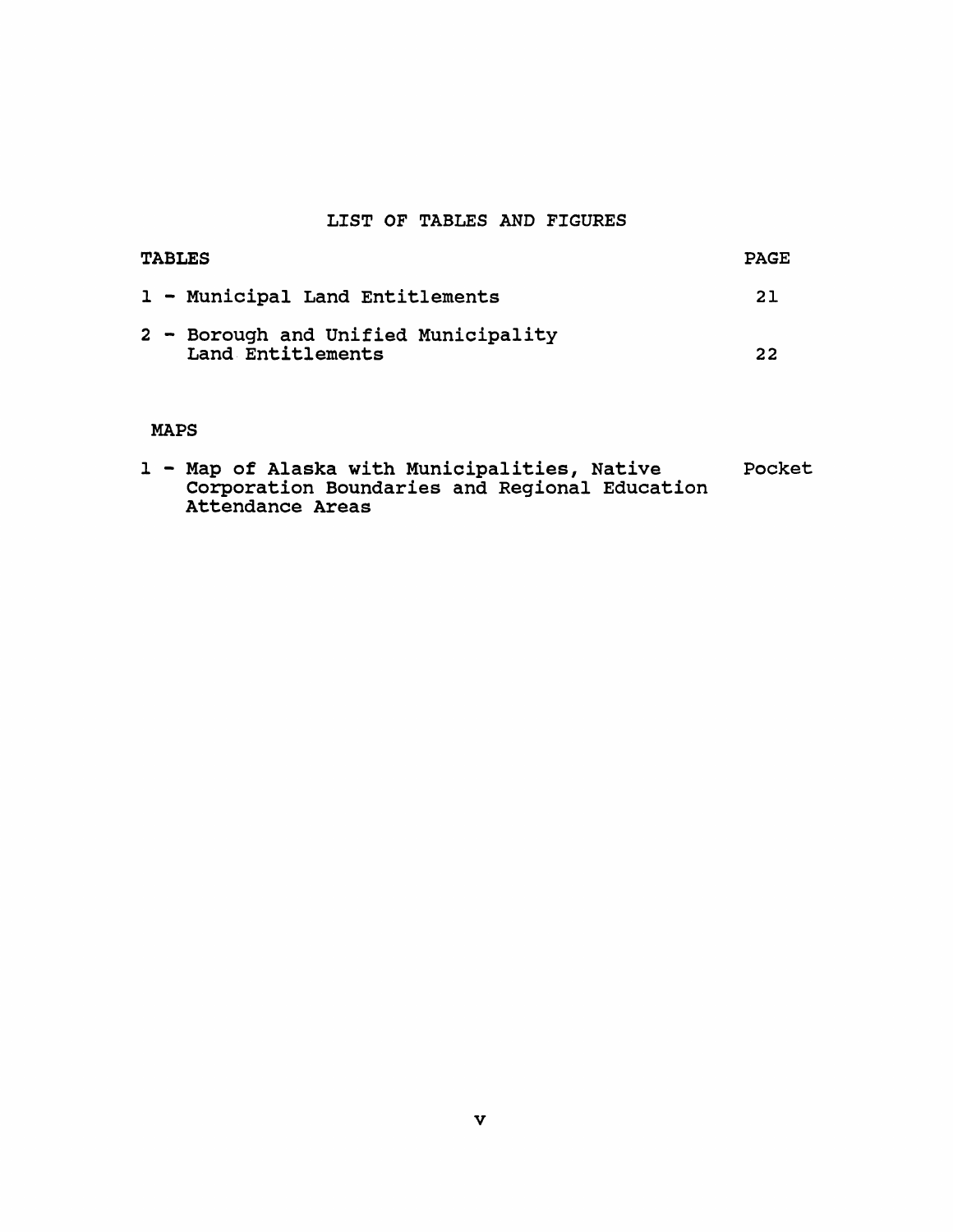# **CHAPTER I**

#### **INTRODUCTION**

**Since Alaska first became a territory of the United States in 1867, as a result of the Treaty of Cession, development of land management policies have become 1 increasingly important. These policies are clearly needed because of the increased pressure that has been placed on the state's resource base. Since the early days of the fur trader and trappers, Alaska has attracted resource oriented companies and people. The need for land management policies has emphasized the need for Federal, state and local governments to develop meaningful land management policies and guidelines. Where Federal and state governments have reserved much of their land for uses such as resource development, rights-of-ways reservations, etc.; local municipalities, especially in rural areas, have the only land which is readily available for purposes of development.**

**As a result of the strain placed on Alaska's resources, five key pieces of Federal legislation have been I**

**Ernest Gruening, The State of Alaska, (New York: Random House), 1954, p. 24.**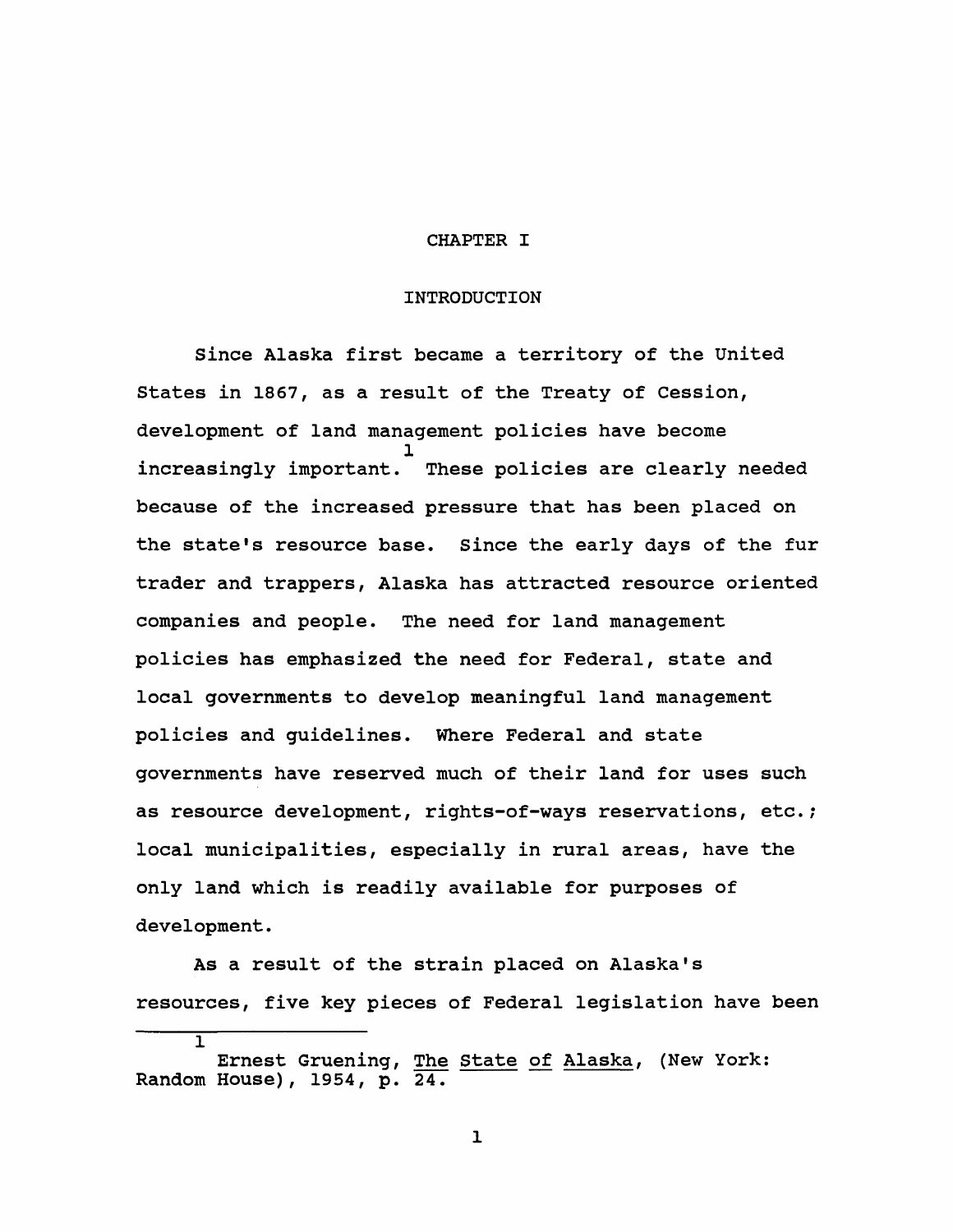**enacted. These pieces of legislation play a crucial role in land management in Alaska and are: 1) the Organic Acts 2 3 of 1884 and 1912; 2) the Native Allotment Act of 1906; 4 3) the Alaska Statehood Act; 4) the Alaska Native Claims 5 Settlement Act; and, 5) the Alaska National Interest Land 6 Conservation Act. In addition, there have been three pieces of state legislation which have also had an effect on land management in Alaska. They are: 1) the State 7 8 Constitution; 2) the Alaska Lands Act ; and, 3) the 9 Municipal Entitlement Act .**

**The purpose of this study is to provide the layperson involved in Alaska local government an overview of the major Federal and state legislation affecting land management in Alaska. Furthermore, this study provides the reader with a guidance for selection and management of locally owned public land as well as several methods which**

**2 Organic Act, 29 Stat. 24 (1884). 3 Native Allotment Act, 34 Stat. 170 (1906). 4 Alaska Statehood Act, 72 Stat. 339 (1958). 5 Alaska Native Claims Settlement Act 85 Stat. 688 (1971). 6 Alaska National Interest Lands Conservation Act, 94 Stat. 2371 (1980). 7 Alaska Const. 8 Mandatory Borough Act (Ch 180 SLA 1963). 9 Municipal Entitlement Act (Ch 180 SLA 1978).**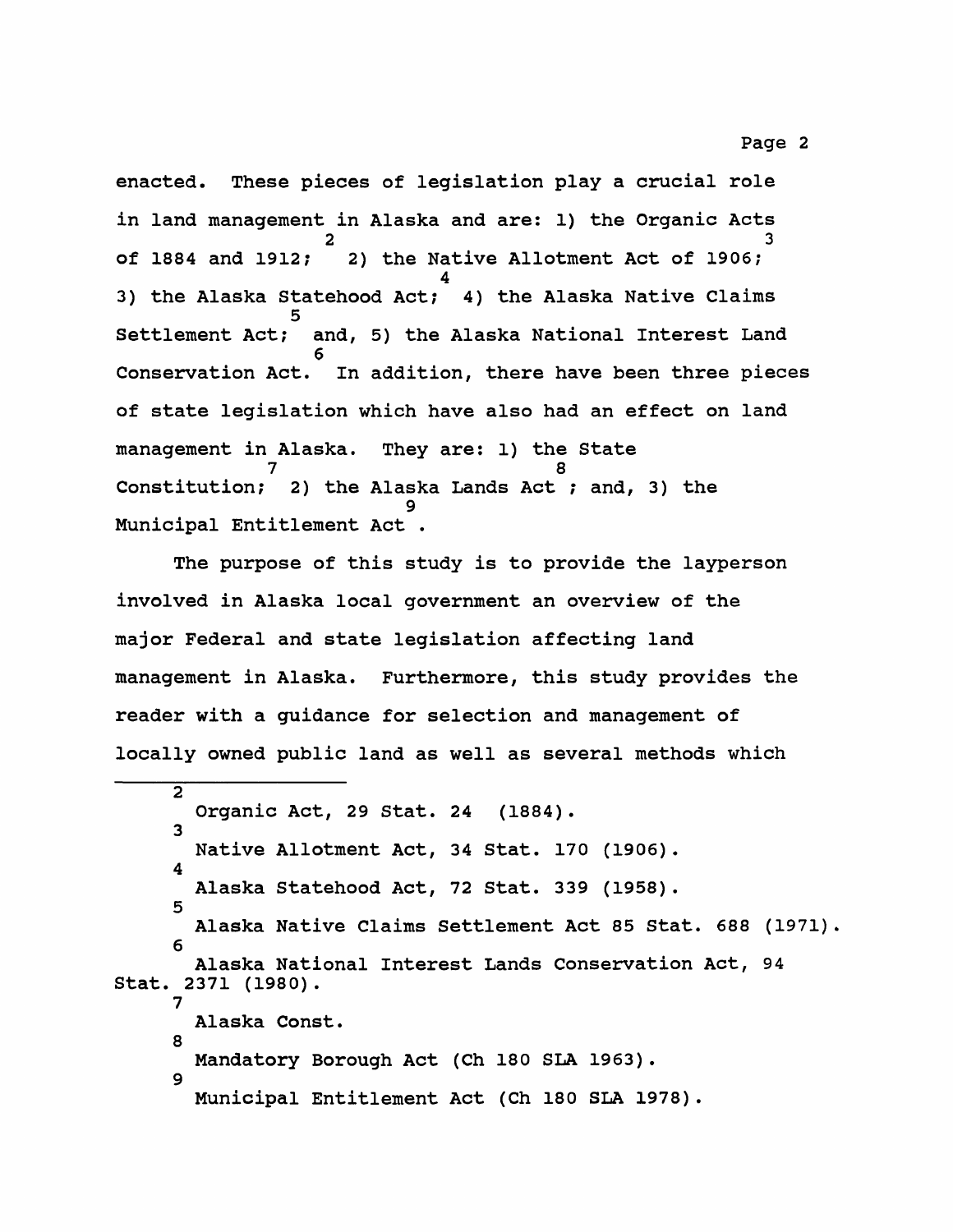**the local government can use to implement these policies.**

**The Alaska Statehood Act conveyed 102.5 million acres of Federal land to the state for purposes of state and 10 community development and expansion. The Mandatory Borough Act and the Municipal Entitlement Act were the vehicles created for conveying Federal land through the state to the communities. With these acts, plus section 14 (c)(3) of the Alaska Native Claims Settlement Act (ANCSA), Alaskan municipalities have received or are in the process of receiving significant amounts of land making them, in many 11 cases, the major landowner in the community. Many of these municipalities are rural in nature. Some are quite isolated and still retain an economy which emphasizes a subsistence lifestyle. These same idyllic environments are on the verge of being adversely impacted by significant natural resource developments. Thus it is important that rural municipalities have methods for determining how to manage their land for the benefit of their residents.**

**To understand land management problems in Alaska it is important that the reader be aware of how Alaska municipalities came to own land. Thus, a brief history of**

**Alan Epps, "Alaska National Interest Lands, A Congressional Dilemma", Journal of Soil and Water Conservation, (January-February) 1978, p. 8. 11**

**U.S. Congress, House. An act to provide for the settlement of certain land claims of Alaska Natives, and for other purposes. Pub. L. 92-203, 92nd Cong., 1st sess., 1971. H.R. 10367, p. 16.**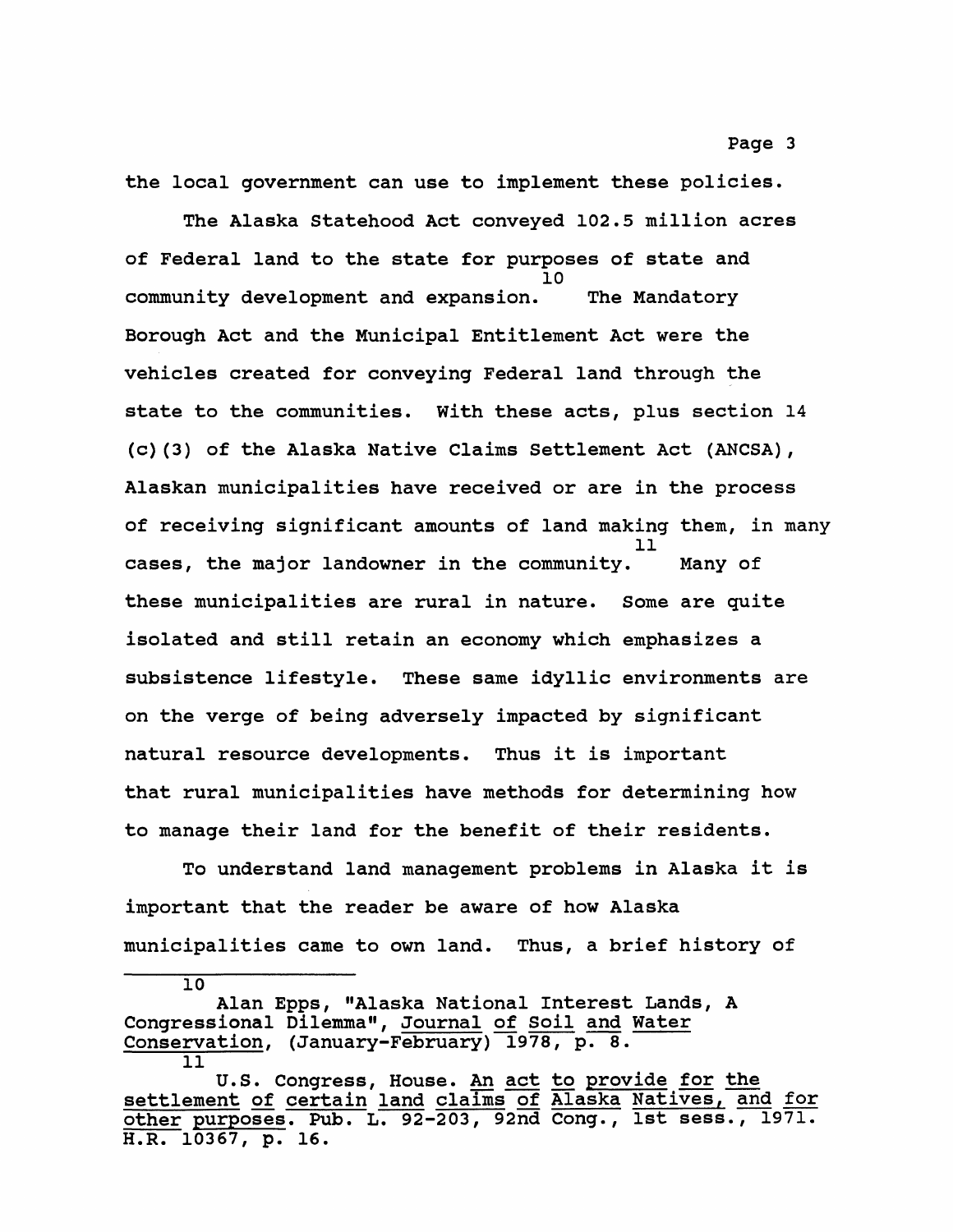**land acquisitions is presented. This acquaints the reader with the reasons for the legislative actions and identifies some of the consequences resulting from poor land management practices.**

**The second section of this paper identifies the types of Alaskan municipalities and provides guidance for the selection and management of these lands. These techniques are useful in developing management policies for municipally owned land. This guidance utilizes the experience of the author which was gained by working as a planner in Alaska. This "experience factor" is interdigitated with recognized planning principles. Hopefully the discussion will serve as a starting point for stimulating the development and use of sound land management guidelines and polices in Alaskan municipalities.**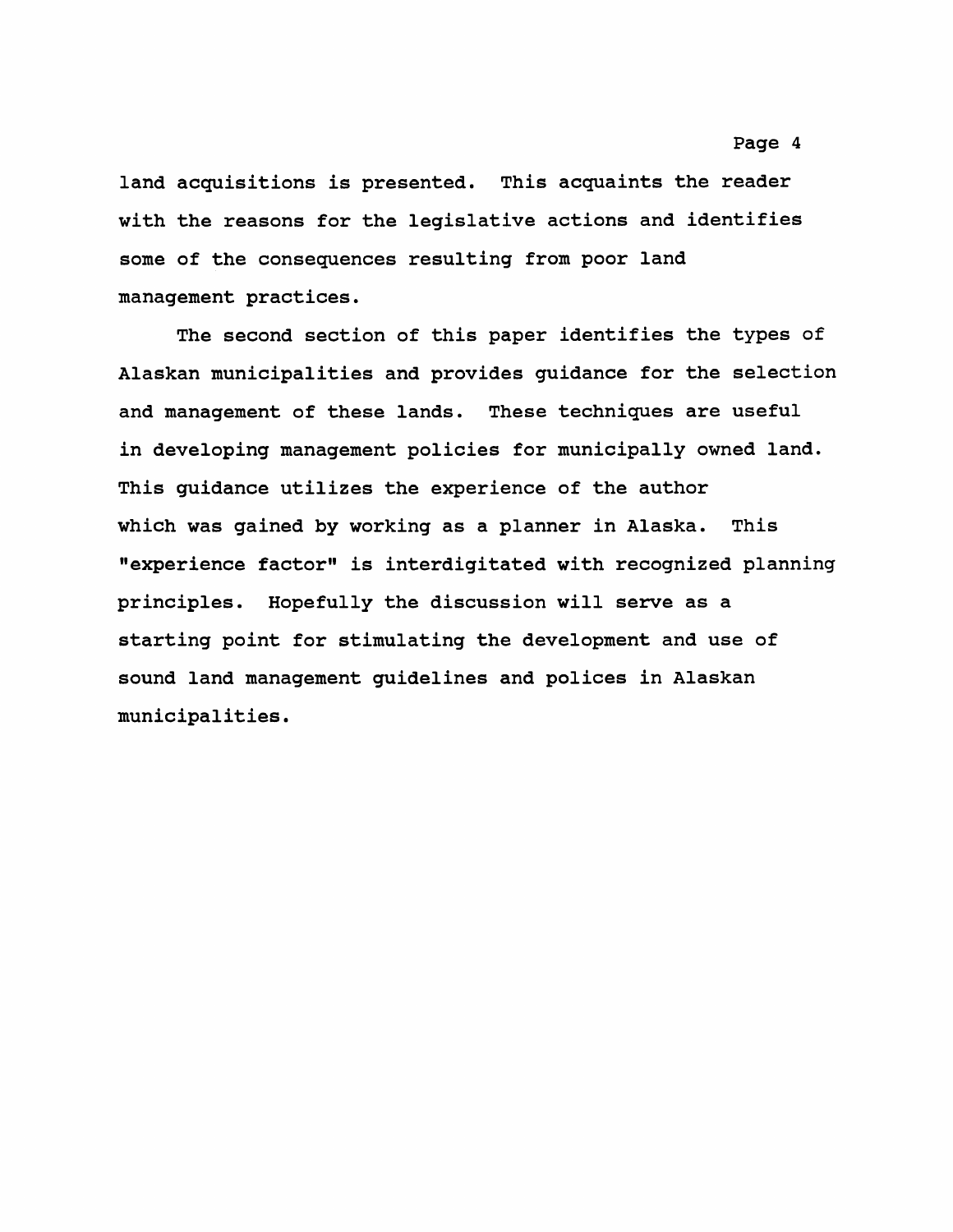#### **CHAPTER II**

#### **FEDERAL LEGISLATION**

#### **INTRODUCTION**

**When Alaska was purchased from Russia on March 30, 1867, few people could even imagine the magnificant bargain the United States had just acquired for seven million 12 dollars. The land transaction consisted of 586,400 square miles, at a mere two cents per acre. It was a transaction which later proved to be a stroke of genius produced by the foresight of the Secretary of the Interior, William H. Seward.**

**The United States is indeed fortunate to have had a man with such vision, for the wealth and strategic location of Alaska can hardly be measured. Alaska's wealth first became evident with the Klondike Gold Rush in the late 1800's. This was followed by the discovery of gold on the beaches near Nome in northwest Alaska. The harvest of fur seals and sea otters together with a variety of land animals bearing valuable pelts added to the wealth. The salmon industry also prospered after the purchase by the United States. Today, salmon remains one of the major**

**Gruening, The State of Alaska, p. 24.**

 $\overline{12}$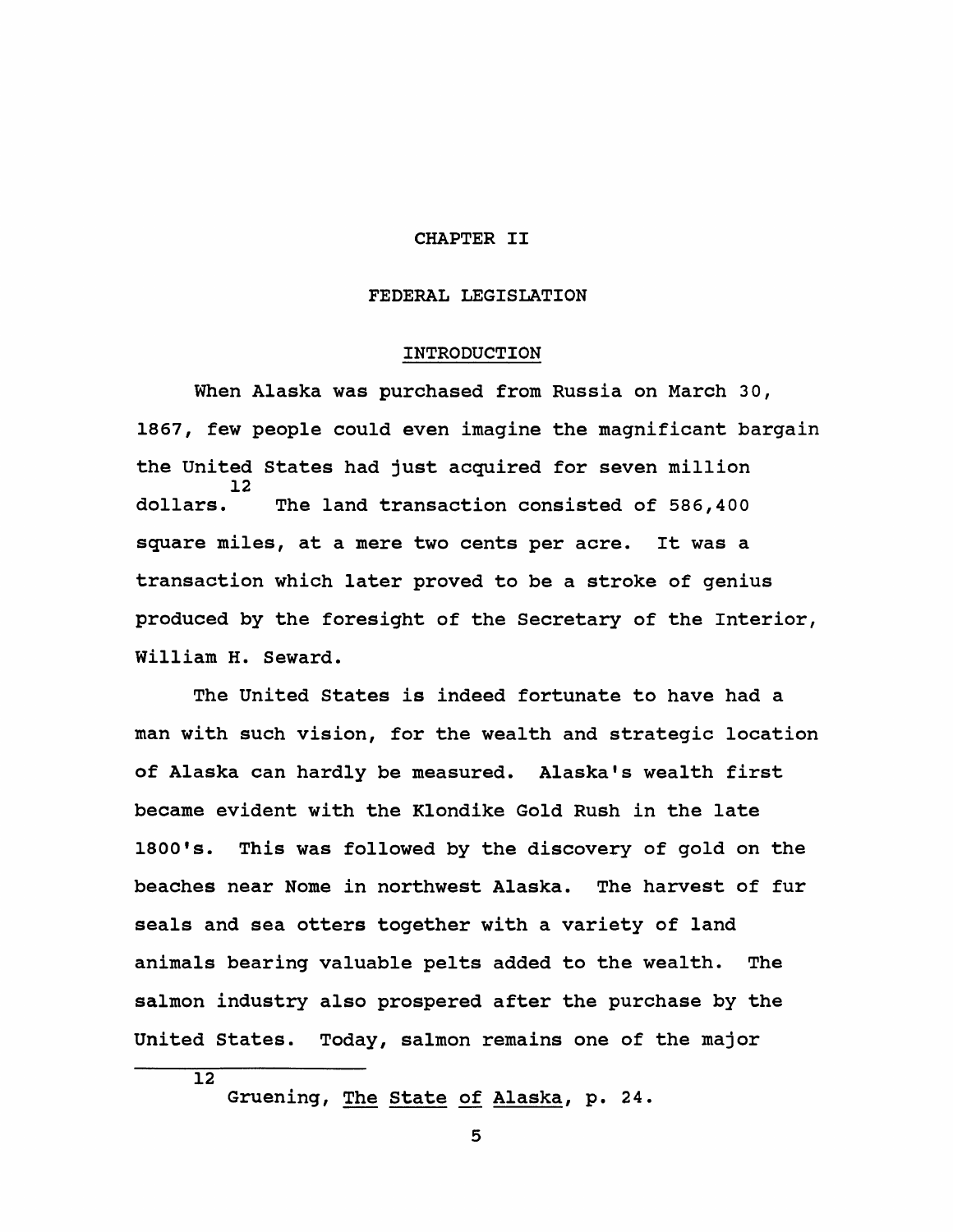**economic activities in Alaska. However, it was the discovery of oil in the early 1960's near Prudhoe Bay north of the Arctic Circle which made the immense wealth of Alaska evident to the lower 48 states.**

**The strategic location of Alaska became evident during World War II. In 1942, Japanese forces invaded and occupied Attu and Kiska on the Aleutian Chain. Shortly thereafter, work began on the Alaska-Canadian Military Highway (ALCAN). The purpose of the ALCAN was to transport military supplies to Alaska. Several military bases were also constructed in the state. During the Cold War period, Alaska again played a significant role because of its proximity to the Soviet Union.**

# **The Treaty of Cession**

**The Treaty of Cession, signed when Alaska was transferred to the United States, stated that Russian citizens residing in Alaska could return to Russia within three years. It further stated, if they chose to remain in Alaska, "they shall be admitted to the enjoyment of all rights, advantages and immunities of citizens of the United States, and shall be maintained and protected in the free enjoyment of their 13 liberty, property and religion." Thus, the Treaty of Cession gave rights to the Russians, but did nothing for**

 $\overline{13}$ 

**Treaty of Cession of Russian American to the United States, 15 Stat. 539.**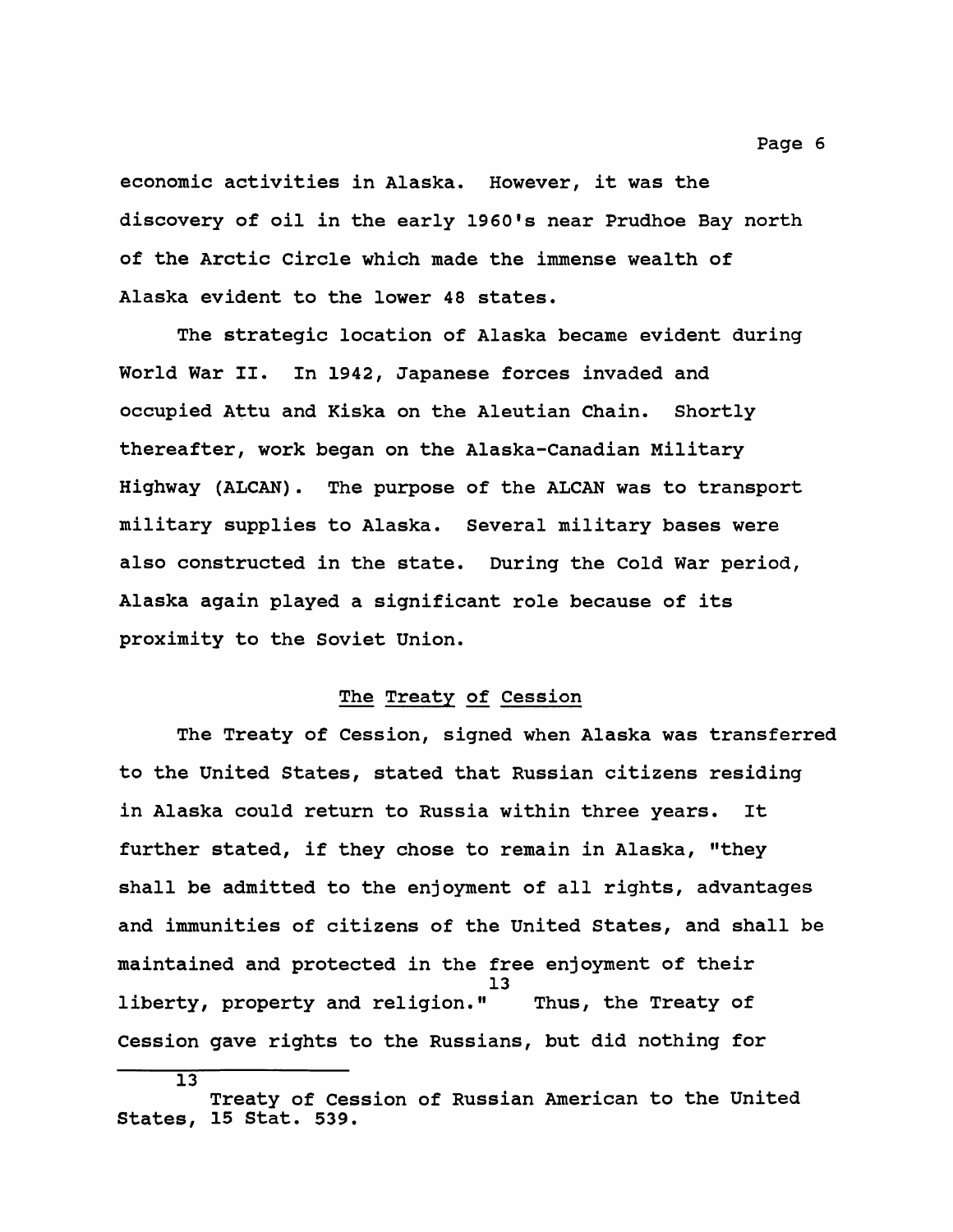**other citizens of the region.**

#### **THE ORGANIC ACT**

**For seventeen years after its purchase, Alaska was nelgected with the exception of a large influx of miners and trappers. This influx created and emphasized the need for some type of Federal control over the region. This control was initiated with the Organic Act of 1884. But the Organic Act failed to provide United States citizens with the basic right of political representation.**

**The major obstacle to Alaska gaining political representation was the remoteness, the migratory character of its habitants and its small population. With the advent of the gold rush of the 1800's and the increased fishing and fur trapping activity more people migrated to the territory increasing the pressure for political representation. In addition, the population influx created significant conflict with the Native culture. The Organic Act of 1884 was purely administrative, providing Alaska with a governor, a clerk of court and four lesser** 14<br>iudqes. It did not provide for representation in **Congress.**

**The stated intention of the committee sponsoring the bill which later became the Organic Act of 1884 was "to save**

**Gruening, The State of Alaska, p. 49.**

 $\overline{14}$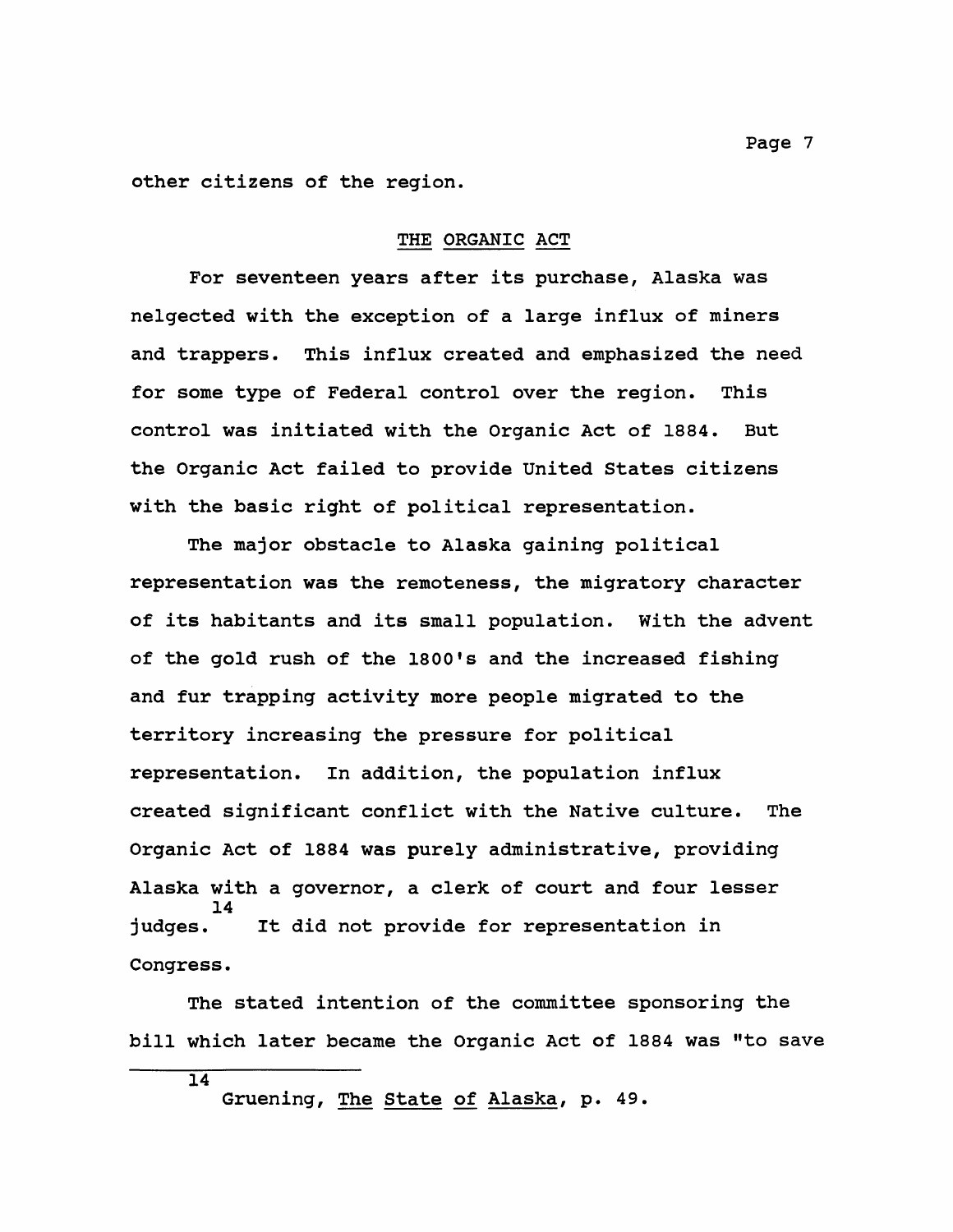**from all possible invasion the rights of Indian residents of Alaska until such time as the Secretary [of the Interior] 15 could ascertain what their claims were.11 The Act provided that Indians and whites were not to be distrubed regarding the possession or use of any lands. The method by which they would receive title to such lands was reserved for future 16 congressional actions.**

**It was not long before the inadequacies of the Organic Act prompted the white residents to voice their strong objections to not having the same political rights that were enjoyed by residents of other territories of the United States.**

**While the Natives still lacked fair treatment, the white residents were making inroads in representation. The Organic Act of 1912 provided for a semblance of home rule for Alaskans. Through this act, the residents could form their own legislature, but the legislature was highly limited in 17 its powers. For example, it could not alter or amend the existing laws pertaining to Alaska and the Federal Government had the final veto power over any legislation.**

**Robert D. Arnold, Alaska Native Land Claims, Anchorage, Alaska, Alaska Native Foundation, 1976), p. 69. 16**

**Homestead Act of 1898 afforded settlers in Alaska the opportunity to acquire title to 80 acres, Alaska Natives had to wait until the Native Allotment Act of 1906 until they could obtain title to land.**

**17 Gruening, The State of Alaska, p. 151.**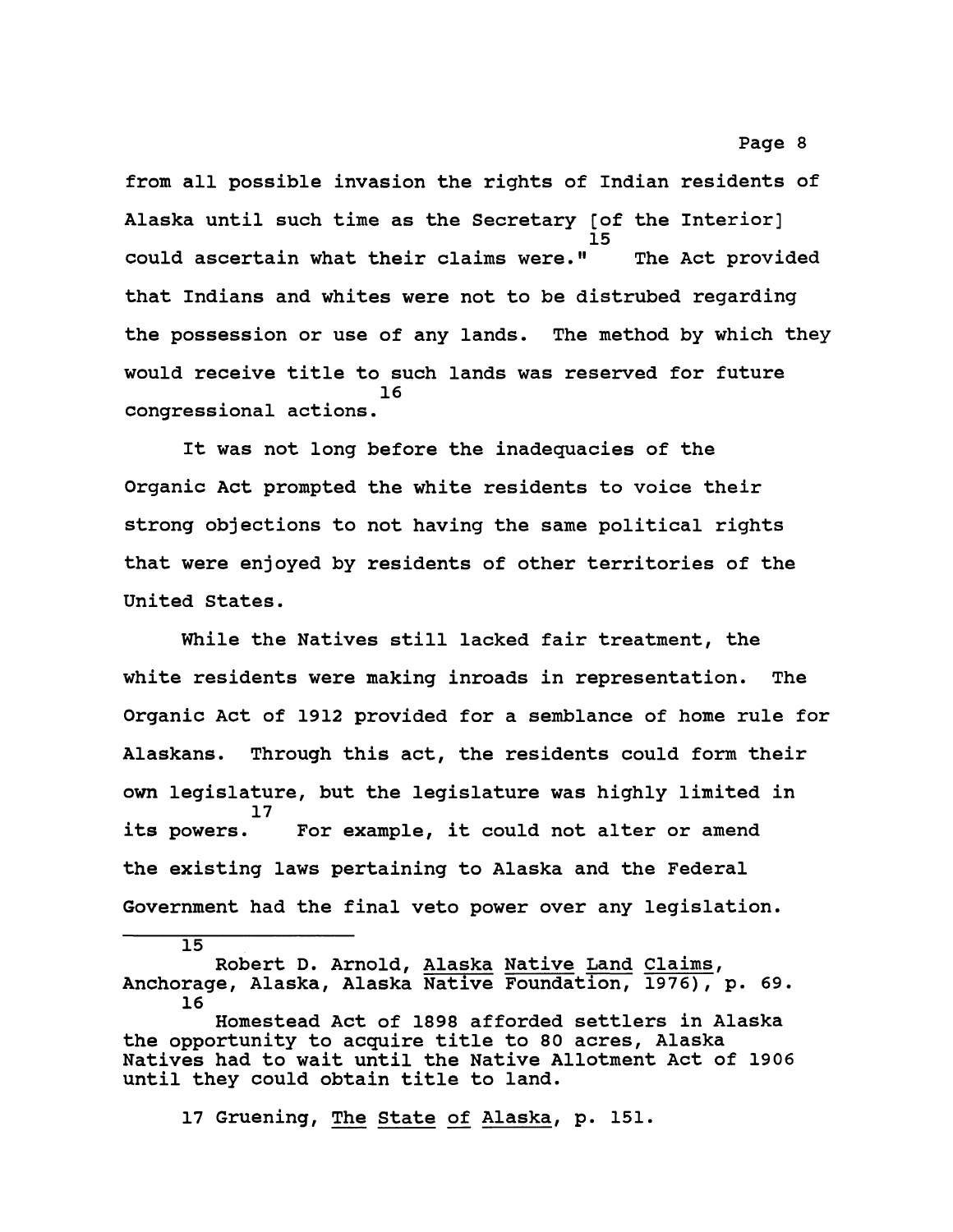**In 1912, Alaska was made a territory of the United States. Until this time Alaska was simply a possession of the United States.**

#### **The Native Allotment Act of 1906**

**Some relief was provided through the Native Allotment Act of 1906 which allowed adult Natives to select and receive "restricted'\* title to 160 acres of public land. The Native to whom the title was issued could not sell or lease the property without the approval of the Secretary of 18 the Interior. The Native Townsite Act of 1926 allowed for the surveying of village lots and conveyance of "restricted" title of these lots. The title was held in trust by the United States government and could not be conveyed to another person without the permission of the 19 Federal Government.**

#### **The Statehood Act**

**The first of several statehood bills was introduced in Congress in 1943. Even though the residents of Alaska voted 9,630 to 6,822 in favor of statehood, the bill lacked 20 strong support in Congress. The next statehood bill was introduced in 1947. This time the bill had the support of**

**18 Arnold, Alaska Native Land Claims, p. 80. 19 Native Allotment Act, 34 Stat.170. 20 Gruening, The State of Alaska, p. 469.**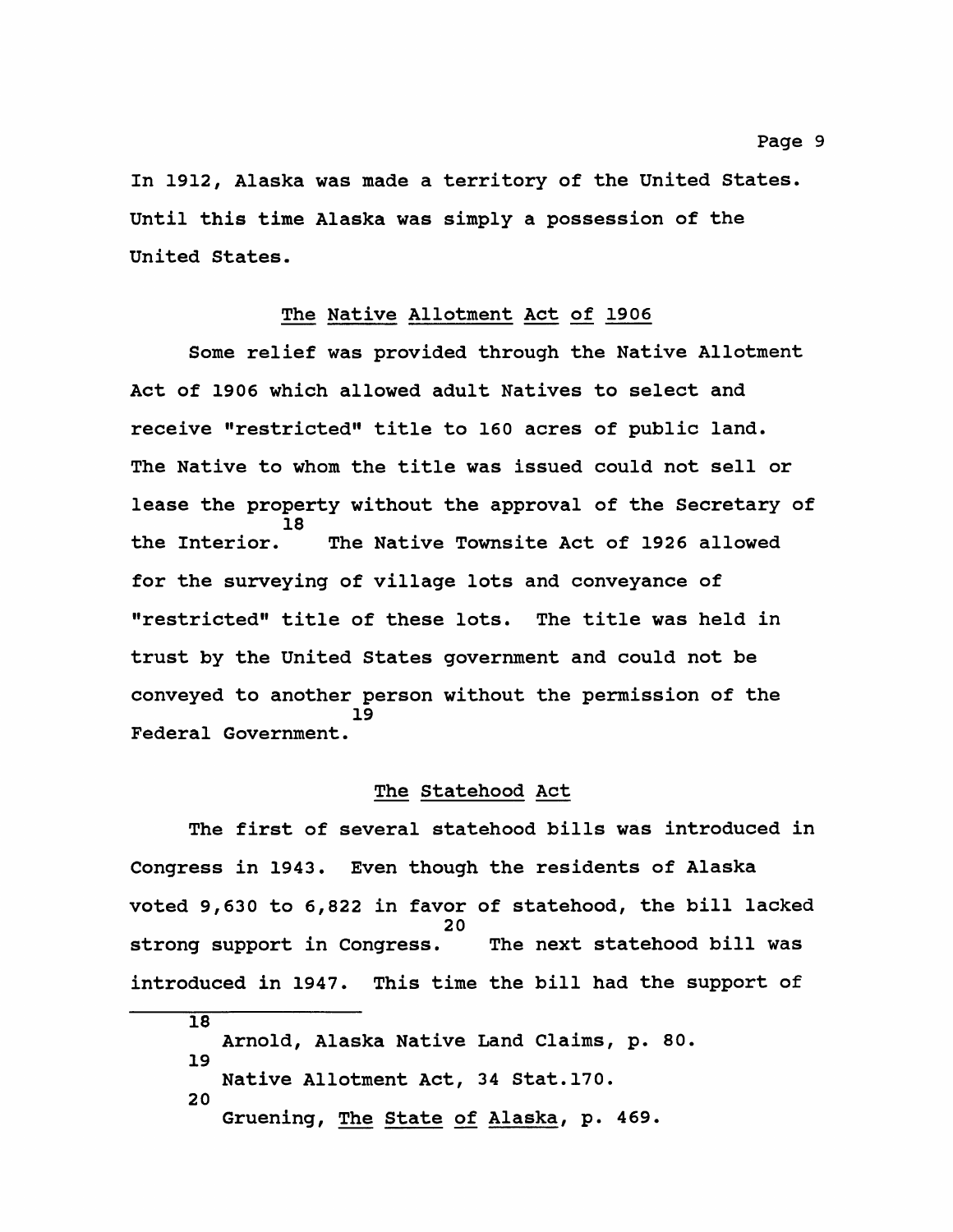**the House Sub-Committee on Interior and Insular Affairs. But Alaska was controlled by the Democratic party and the Republican party was in the White House — a situation not conducive to success. Thus, the bill was defeated.**

**In 1952 another statehood bill was introduced. Although support for Alaska statehood was growing in Congress, President Eisenhower and his administration felt that Alaska was not ready for statehood, principally because of its small population and unstable economy.**

**Finally, in 1958 President Eisenhower had a change of mind and urged Congress to introduce legislation which would grant Alaska statehood. On May 21, 1958 H.R. 7999 was introduced in the House of Representatives — a bill** <sup>22</sup> **which dealt with the Territory's admission as a State. This bill call for a land grant of 182,000,000 acres to the** 23<br>new state. An amendment by Representative William A. **Dawson to reduce the land grant to 102,500,000 acres was accepted as was an amendment by Representative Jack West requiring the residents of Alaska to vote on whether or not 24 the Territory should be admitted as a state.**

**21 Ibid., p. 467. 22**

**Claus M. Naske, An Interpretive History of Alaska Statehood, (Anchorage:Alaska Northwest Publishing Company), p. 166. 23 Ibid., p. 163. 54**

**Ibid., p. 163.**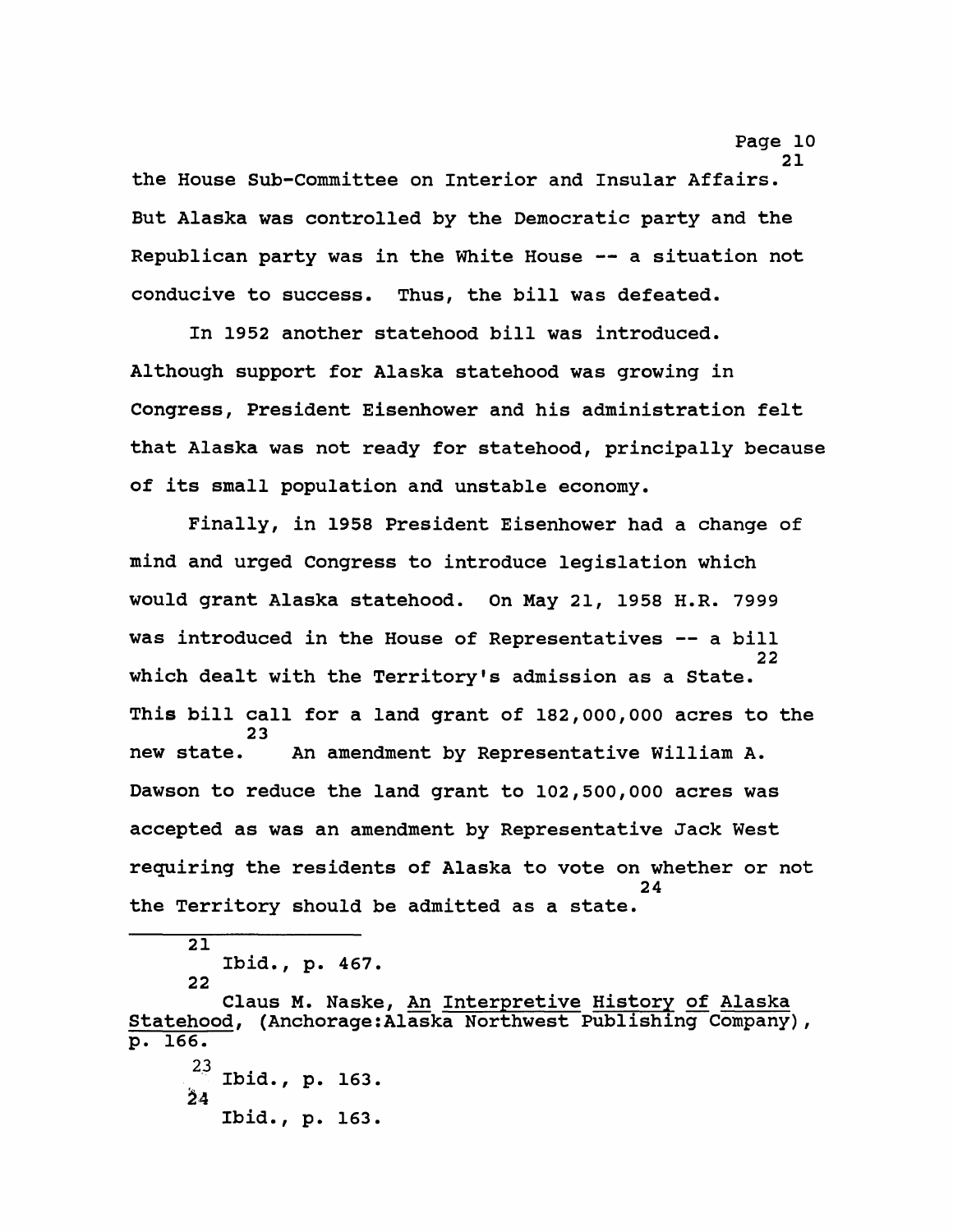**The bill was passed on a roll call vote of 210 to 166. It was then sent to the Senate for concurrence. About the same time, the Senate introduced S.B. 50, which also provided for Alaskan statehood. Both the House and Senate bills were similar. The Senate floor manager of the Alaska bill, Senator Henry Jackson, accepted the House bill and introduced it in the Senate. On June 30, 1958 the Senate 25 concurred with the House on a roll call vote. The legislation was passed to the President and was signed into law on July 7, 1958. In August, residents of Alaska voted 40,452 to 8,010 for immediate admittance into the Union as a state.**

**The Statehood Act allowed the new state of Alaska to 26 select 102.5 million acres of land over a 25 year period.**

**Alaska also received 28 million dollars of transitional grants from 1960 to 1965. In addition, the Statehood Act granted Alaska the right to 90 percent of all revenues from Federal oil and mineral leases, sales, 27 rentals and royalties within the new state. The purpose of these measures was to help with the development and expansion of Alaska and its communities. Even so, the**

**25 George Laycock, Alaska: The Embattled Frontier, Boston: Houghton Miffin Company, 1971), p. 21. 26 Ibid., p. 7. 27 Gordon Scott Hanson, ed., Alaska Public Policy:**

**Current Problems and Issues, (College, Alaska: Institute of Social, Economic and Government Research, 1971), p. 30.**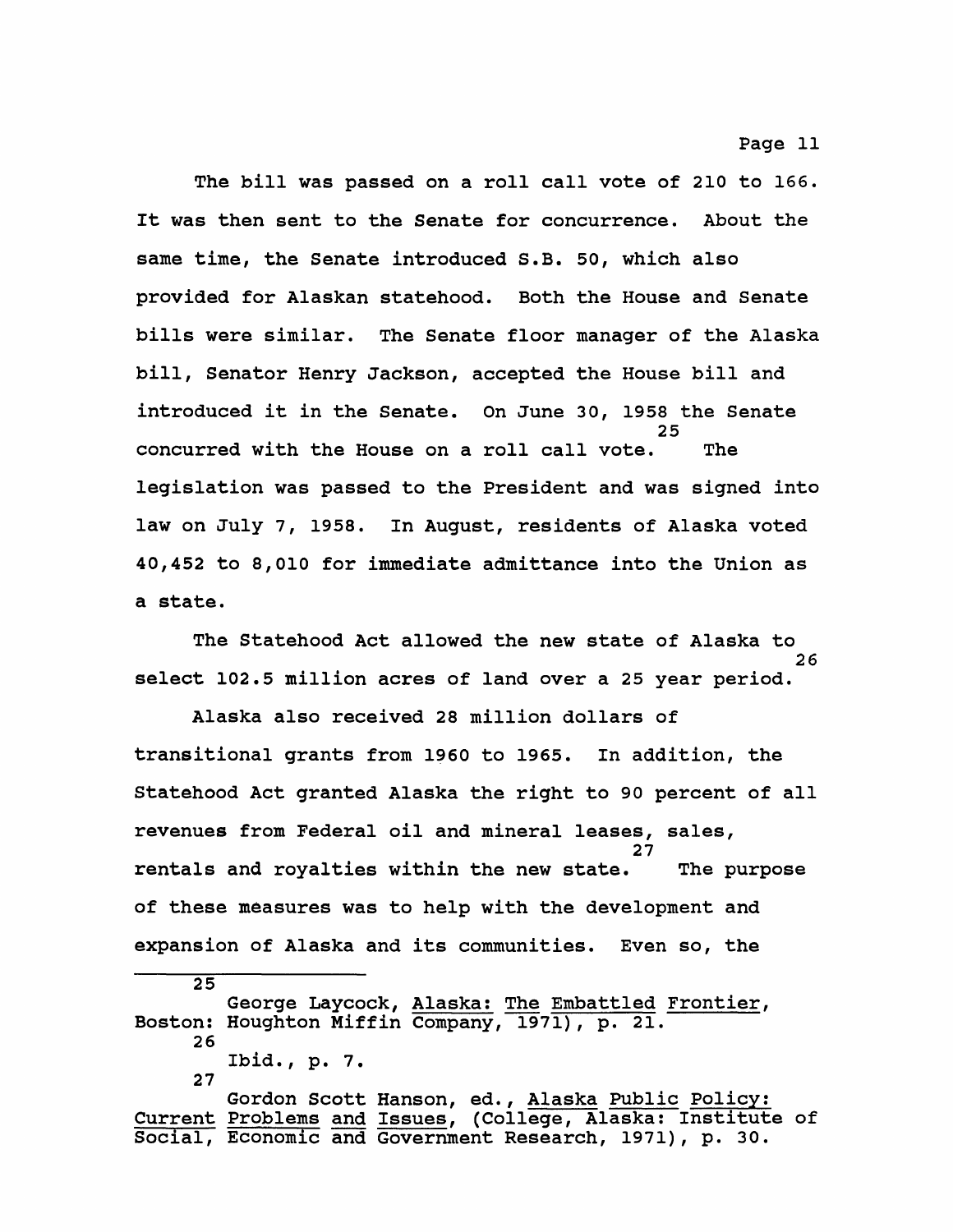**magnitude of the transitional problems that faced Alaska were incomprehensible.**

**When statehood occurred, the Federal Government reserved 85 million acres of the state's 375 million acres for military use, national parks, wildlife refuges and national forests. Only 600,000 acres were in private 28 ownership at that time.**

**The selection of land by the State was complicated by Alaska Natives who feared they would lose land which was rightfully theirs. For generations they had used hundreds of thousands of acres for subsistence. The Statehood Act had clearly failed to meet the needs of the Alaskan Natives by not providing them with adequate land. In addition, state land claims threatened the Natives' way of life in that the state was allowed to claim the Natives' traditional hunting and fishing grounds.**

**Thus, claims on most of the land in Alaska were disputed by the Natives. The Natives felt that they had an aborginal right to these lands and as such, they began filing claims on the land with the Secretary of the Interior. In 1966, Secretary of the Interior Stewart Udall put a freeze on all state land selections as well as native 29 claims until the settlement of Native claims occurred.**

**Arnold, Alaska Native Land Claims, p. 117.**

**Robert Cahn, "Alaska: A Matter of 80,000,000 Acres", Audubon, July 1974, p. 5. 29**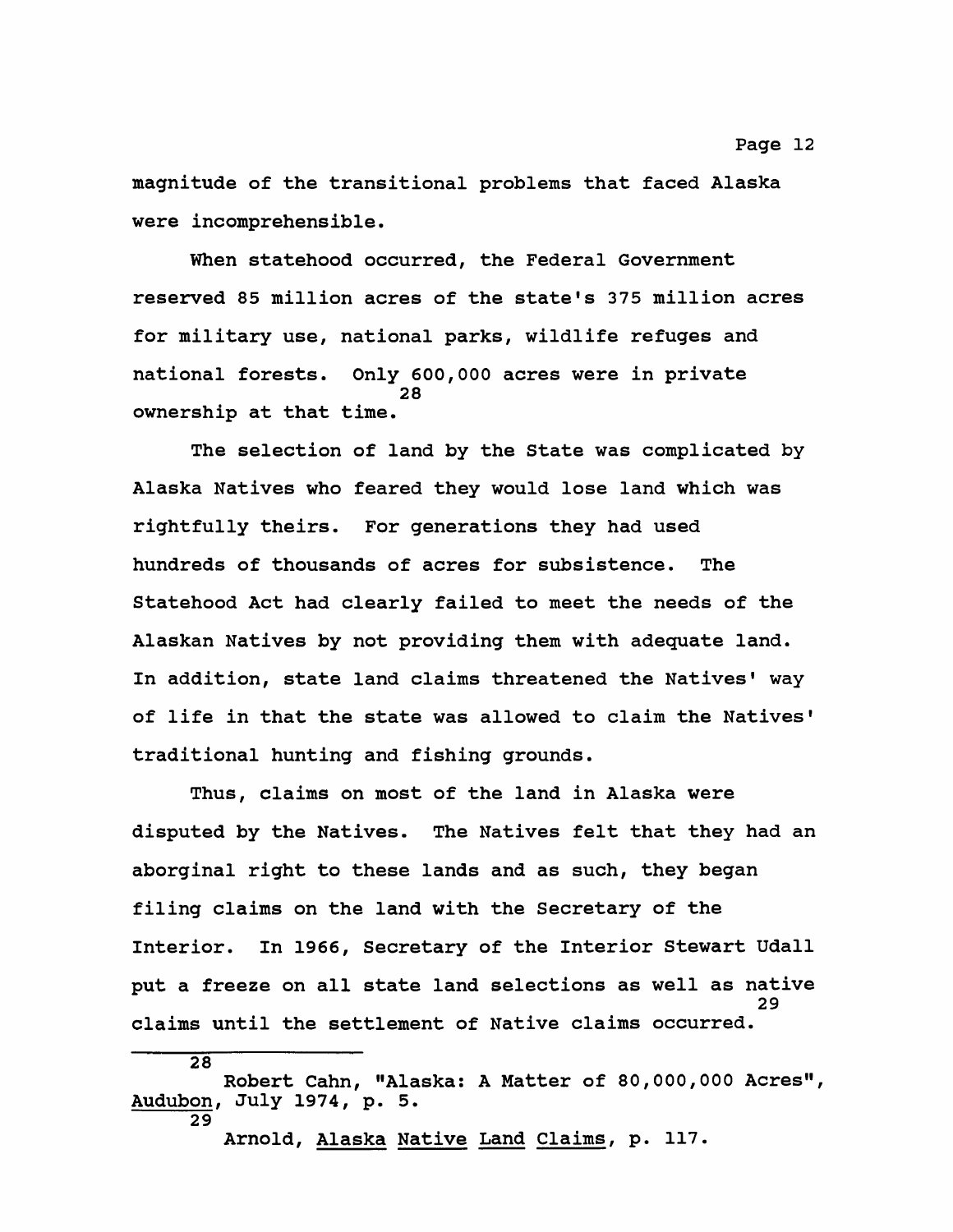**To complicate matters, the oil industry had just discovered major petroleum and natural gas deposits at Prudhoe Bay. With these finds, the largest new oil fields in the United States were about to be developed. This development was to include well development and the building an oil pipeline from Prudhoe Bay to Valdez, but the land freeze put a temporary halt to these plans. The reason was simply that the Natives laid claim to the Prudhoe Bay area as well as other areas of the state, including the land along the proposed right-of-way for the oil pipeline. The Natives felt they should receive compensation for the pipeline running through land that they claimed. With these issues confronting a nation and industry in the midst of an energy crisis, the Federal Government resolved the problems in a much more timely fashion than it had with other state problems.**

**To address the issue of native land claims the Federal Government established the Federal Field Committee For 30 Development Planning In Alaska. The Committee produced a document entitled "Alaska Natives and the Land", which discussed not only the social and economic status of the 31 natives, but also their needs. The Committee found that the Alaska Natives, who claimed two-thirds of the state,**

**30 Ibid., p. 126. 31 Ibid., p. 127.**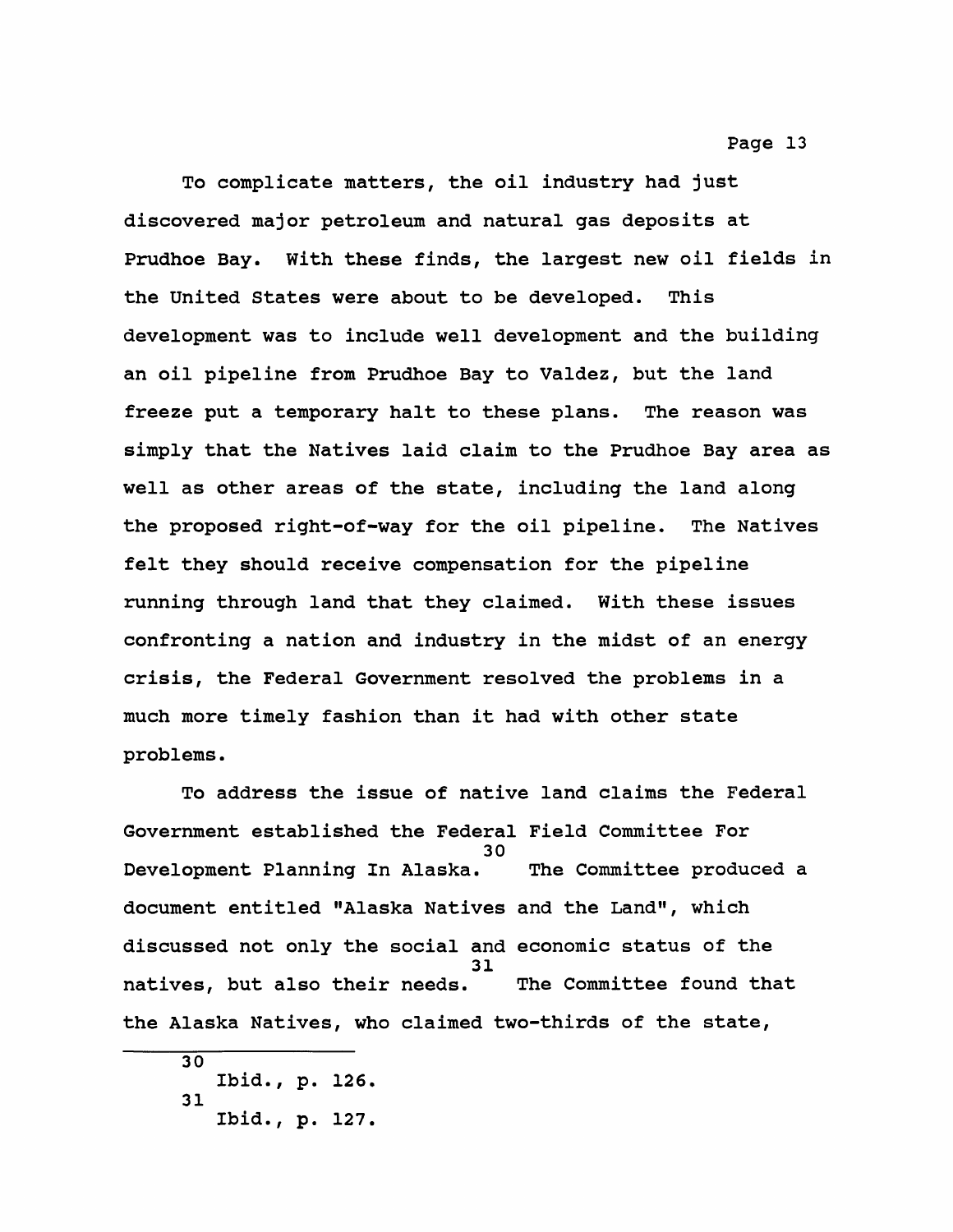**owned less than 500 acres in fee simple title and held 32 restricted title to only 15,000 acres.**

**The Committee documented that the Native claims were indeed valid. The report recommended that 60 million acres would be required for Native subsistence. Seven to ten million acres should be owned outright by the Natives and the rest should be made available for their use. They also recommended that one billion dollars be appropriated as compensation for lands which were claimed by the Natives, but which had been selected and conveyed to the State.**

# **The Alaska Native Claim Settlement Act**

**The recommendations of the Federal Field Committee became the basis of the Alaska Native Claims Settlement Act. The administration proposed the Alaska Natives Claims Settlement Act. The Act proposed giving the Natives 40 million acres in fee simple title, \$500 million in compensation which was to come from the Federal treasury and an additional \$500 million to come from mineral revenues on Federal land which the natives laid claim to, but did not receive.**

**The Alaska Federation of Natives introduced its own bill. It proposed a 60 million acre land withdrawal, an initial payment of \$500 million, prepetual sharing of minerals from land given up and the establishment of regional**

**<sup>32</sup> Ibid., p. 129.**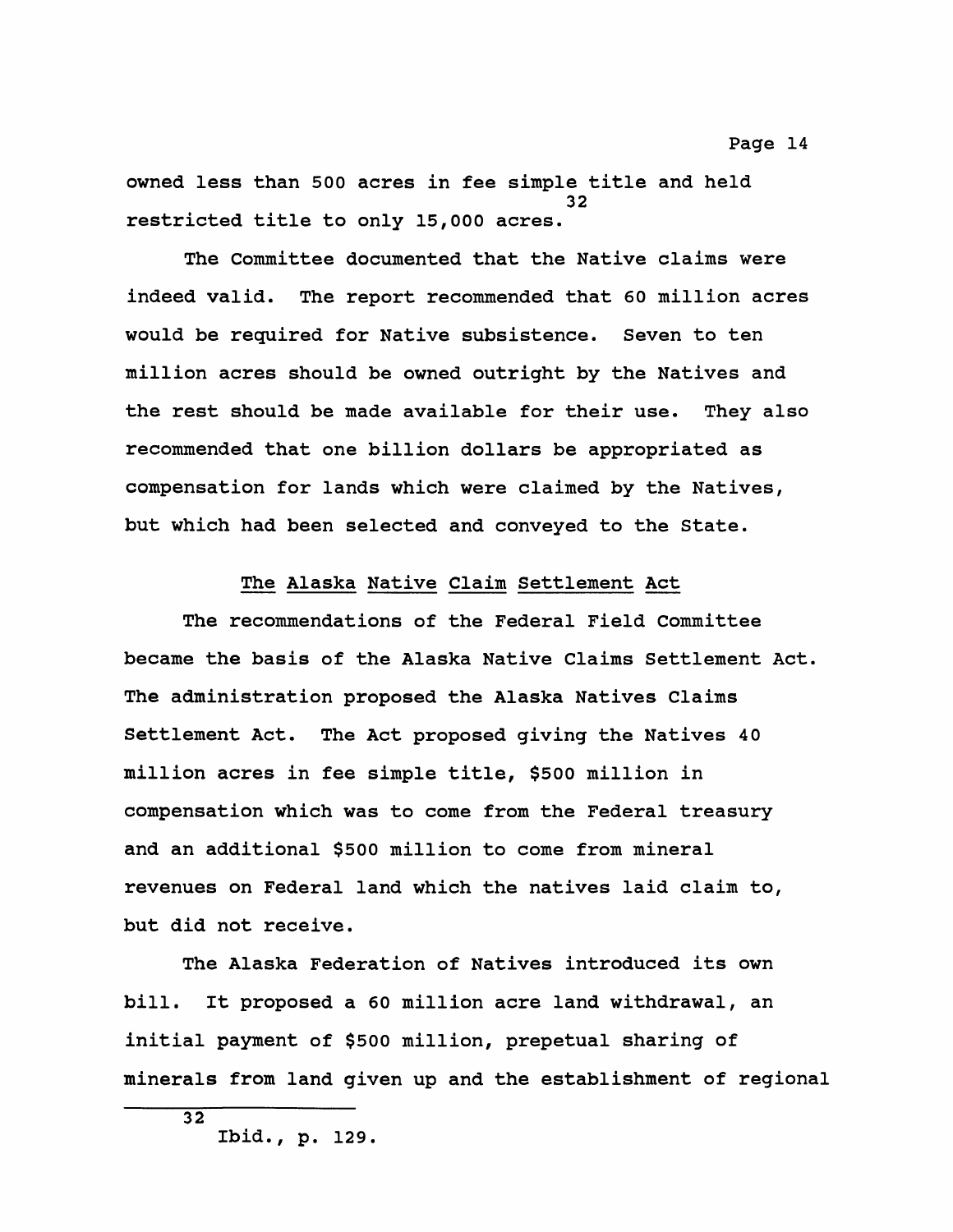**33 corporations.**

**The original administration bill, as amended, prevailed and was signed by President Nixon on December 18, 1971. It allowed for 40 million acres to be selected, of which twenty-34 two million acres were to be reserved for Native villages. Of the remaining 18 million acres, the Native regional corporations would select 16 million with the remaining two million to be set aside for grants of lands to special Native corporations which exist in the non-Native 35 cities of Sitka, Kenai, Kodiak and Juneau.**

**The Act also established the Alaska Native Fund. This fund which amounted to 962.5 million dollars was financed by 462.5 million dollars from the Federal treasury paid over a 11-year period. The remaining 500 million dollars came from 36 the sale of mineral resources on Federal and state lands.**

**The regional corporations were to be the vehicles from which the Natives would receive the compensation. The Act established twelve corporations: 1) the Arctic Slope Native Association; 2) the Bering Straits Native Association; 3) the Northwest Alaska Native Association; 4) the Association of Village Council Presidents; 5) the Tanana Chiefs Conference;**

**33 Ibid., p. 130. 34 Ibid., p. 149. 35 Ibid., p. 151. 36 Ibid., p. 146.**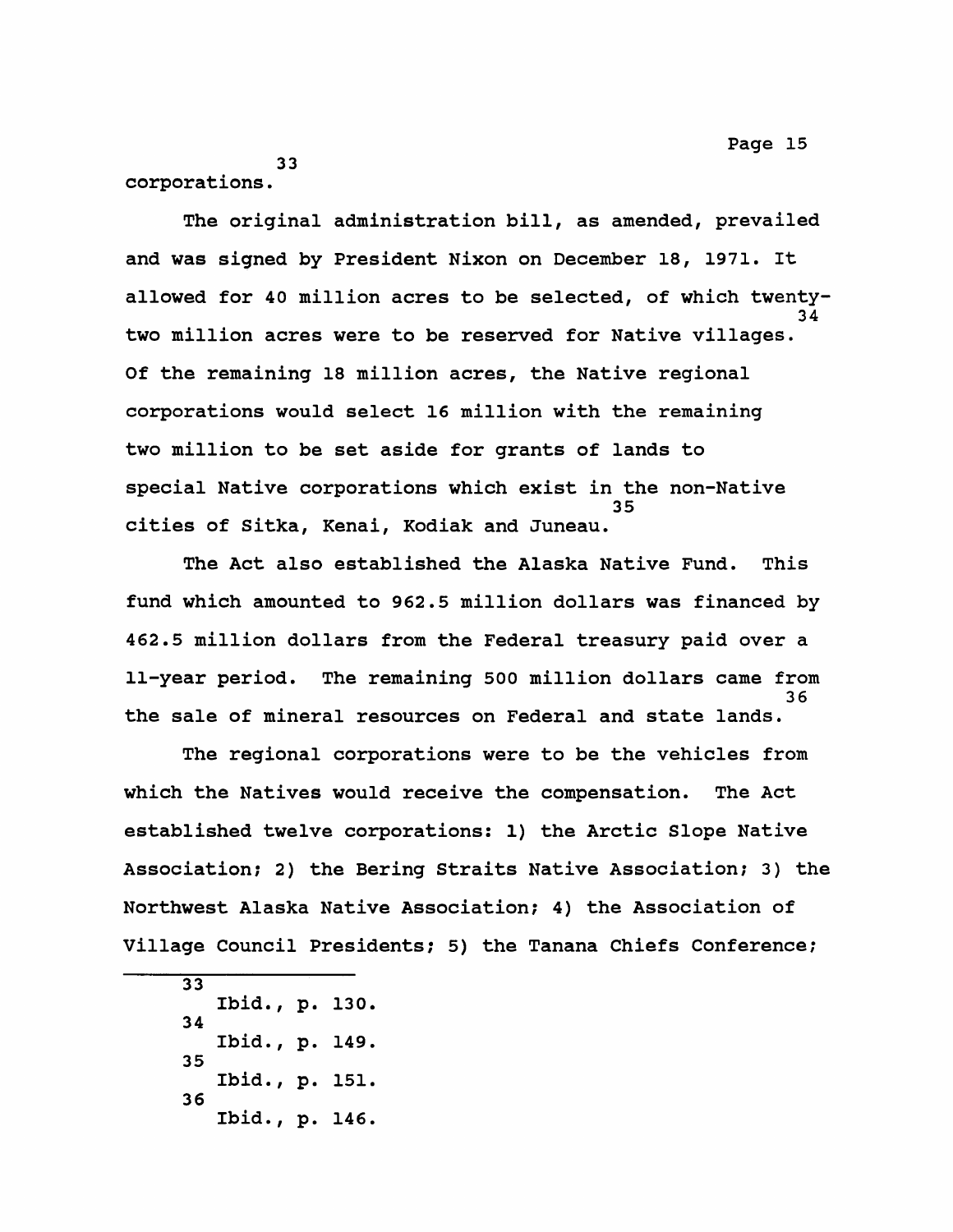**6) the Cook Inlet Native Association; 7) the Bristol Bay Native Association; 8) the Aleut League Native Association; 9) the Chugach Native Association; 10) the Tligint-Hiada/Central Council; 11) the Kodiak Area Native Association 37 and 12) the Copper River Native Association. Each corporation was allowed to select land based on a formula using population and size of the corporation land boundaries.**

**In addition to the Alaska Natives receiving land, the muinicipalities were also entitled to receive land from the local Native village corporations which were established by the Alaska Native Claims Settlement Act (ANCSA). Section 14(c)(3) of the act provided that the village corporations would convey a minimum of 1,280 acres to each municipality 38** within the corporation's boundaries.

# **The Alaska National Interest Land Conservation Act**

**The large number of acres (a minimum of 1280 acres) to be conveyed to each municipality presented problems and led to the inclusion of section 1405 in the Alaska National Interest Land Conservation Act of 1980 which amended section 14(c)(3) of ANCSA by allowing the village corporation and the municipality to agree on a lesser number of acres to be 39 conveyed. As a result, a municipality is now entitled to**

**Ibid., p. 158. 38**

**Alaska Natives Claims Settlement Act, 85 Stat. 688, Section 14(c)(3).**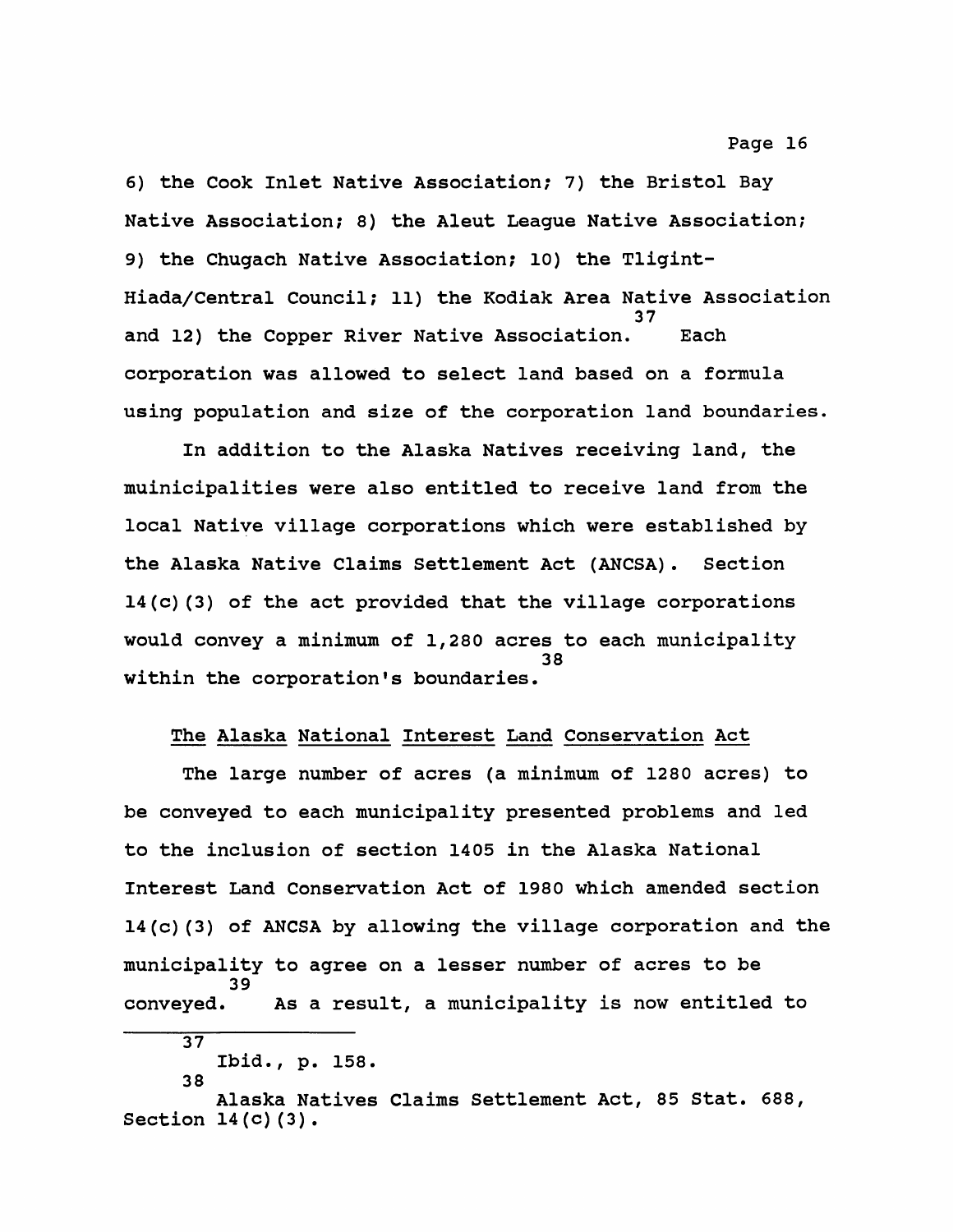**receive an unspecified number of acres from the village corporation. The amount of land received depends upon negotiations between the municipality and the village corporation — a much more sensible approach to case-bycase needs. The State received no land from ANCSA, but passage of the act did lift the land freeze on land selections within the state. Since passage of ANCSA, the State has selected land and has enacted legislation to convey a portion of that land through state land disposals and sales to municipalities and private individuals.**

**ANSCA also made provisions to get land into private ownership by allowing the village corporations to convey up to 1.5 acres to each shareholder. The projected land ownership in Alaska, once the selections have been completed by both the State and the Native corporations, will be sixty percent Federal land, twenty-eight percent State land, eleven percent Native private land, and one percent non-Native 40 private land. Federal legislation has had a significant impact on the land ownership patterns within the State of Alaska. After Alaska was purchased from Russia, the Federal Government controlled nearly one hundred percent of the land in Alaska. With the passage of the Homestead Act, private individuals became eligible to own land within the**

**39**

**Arnold, Alaska Native Land Claims, p. 272.**

**Alaska National Interest Lands Conservation Act, 94 Stat. 2371, Section 1402. 40**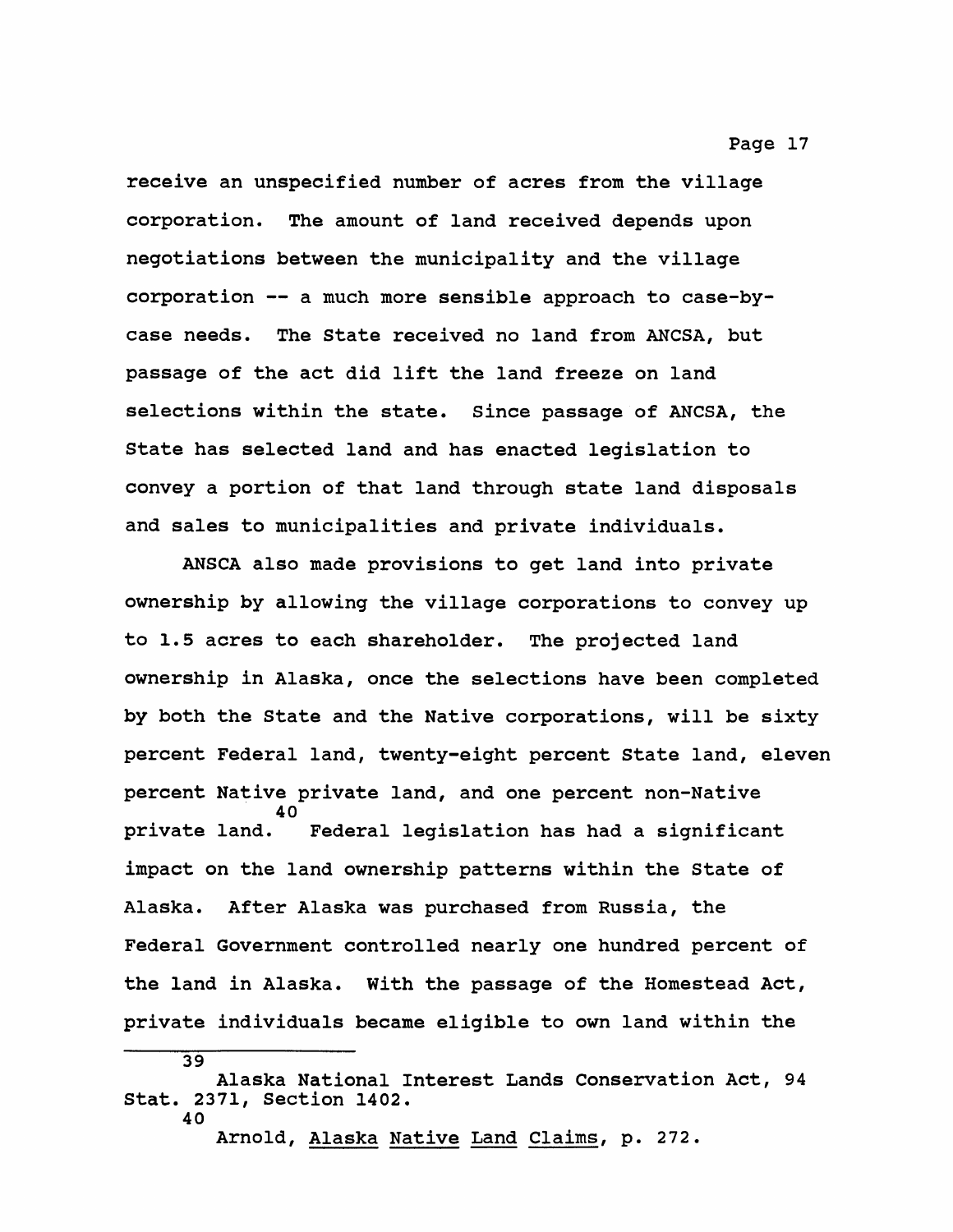**territory. Passage of the Statehood Act and ANCSA has changed the land ownership pattern dramatically. Land ownership is now dispersed among the Federal Government, the State, Native corporations, municipalities and the private sector.**

**The pieces of Federal legislation that have been discussed in this chapter were important in the historical evolution of Alaska. Some were more significant than other, in distributing land to native corporations, the state and local municipalities. But clearly, they set the stage for state legislation that was needed to finish the process of land distribution.**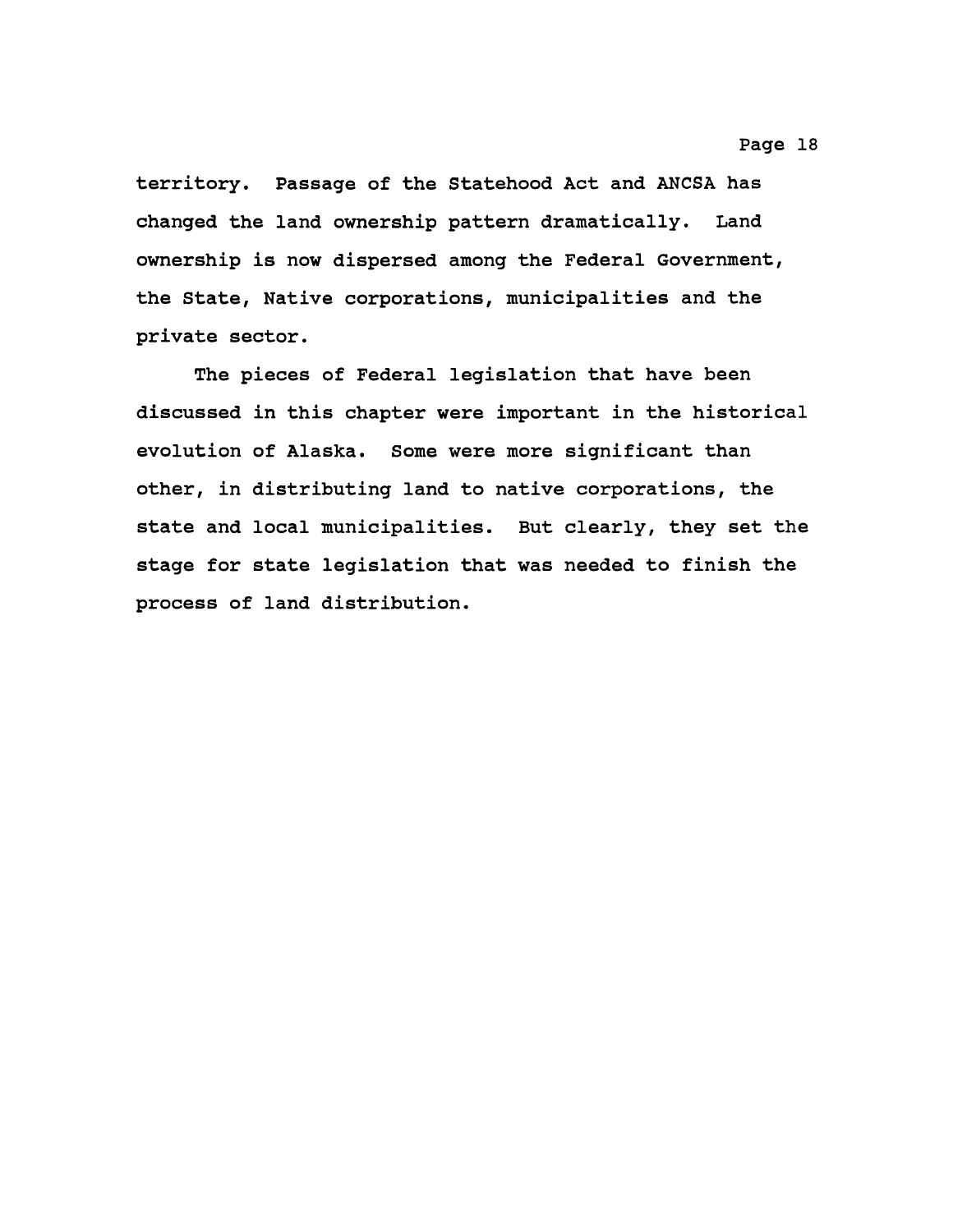#### **CHAPTER III**

#### **STATE LEGISLATION**

#### **Alaska Lands Act**

**Article VII of the Alaska Constitution states that it shall be the policy of Alaska to encourage the settlement of its land and the development of its resources by making land available for maximum use consistent with the public 41 interest.**

**To fulfill the intent of the state constitution, the Alaska Land Act of 1963 was passed. This Act established the initial process for transferring land to municipalities within the state. The purpose of the Act was to encourage the settlement of large boroughs and to give boroughs a source of revenue as well as a tool for community development. Organized boroughs were given the right to select ten percent of the "vacant, unappropriated,** unreserved state land" within the municipality's 42<br>**boundaries. boundaries. In 1970, this right was extended to incorporated cities.**

**41**

**Alaska Statute, Title 29, Chapter 43. 42**

**Kevin Waring Associates, Municipal Land Programs-State Conveyed Land, (Alaska Department of Community and Regional Affairs, 1982), p. 10.**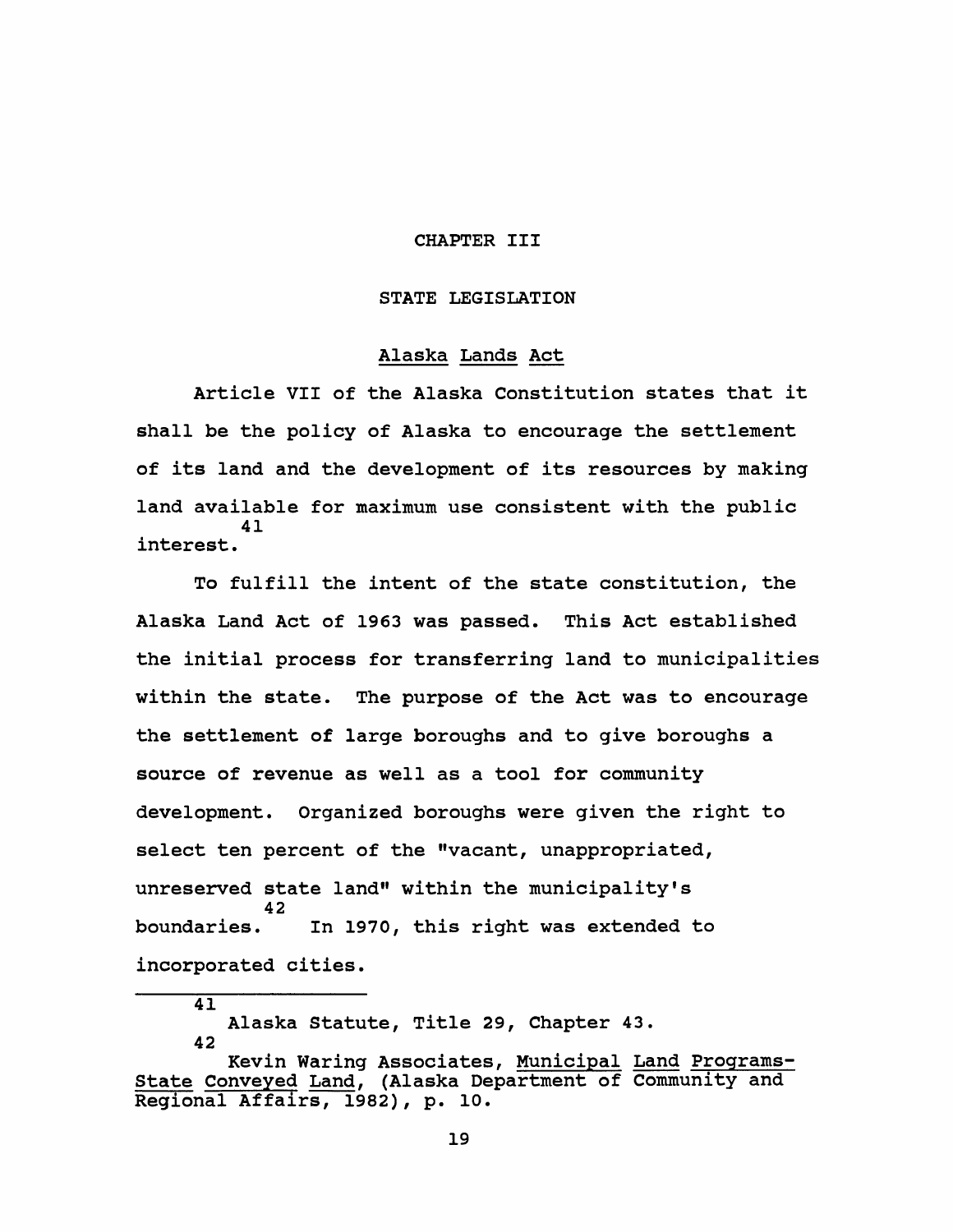**It was the intention of the Alaska Lands Act to quickly transfer lands to entitled municipalities. Title 29 of the Alaska Statutes established general guidelines which the municipalities must follow when acquiring, holding and disposing of land.**

#### **Municipal Entitlement Act**

**Because of significant questions concerning what constituted "vacant, unappropriated, and unreserved" state lands, the conveyance process moved along slowly. As a result, the Municipal Entitlement Act of 1978 was passed by the State legislature. Its purpose is:**

**"to remove uncertainities in the existing municipal land selection law of the state? to provide for an immediate final determination and settlement of municipal land entitlements; to provide for the completion of rational ownership patterns for sound land management; to provide for expeditious patent of land to municipalities to fulfill their respective entitlement? and, to provide payment for land within certain municipalities which are unable to receive full entitlement rights in appropriate vacant, unappropriated, unreserved lands."43**

**The entitlements of Alaska's municipalites are shown in Table 1. Entitlements of boroughs and unified municipalities are presented in Table 2. These entitlements were established by the legislature in the Entitlement Act of 1978. As a result of this Act, 868,935 acres will be transferred to 19 municipalities and one unified**

**Alaska,Municipal Entitlement Act, Chapter 180, SLA 1978, section 1.**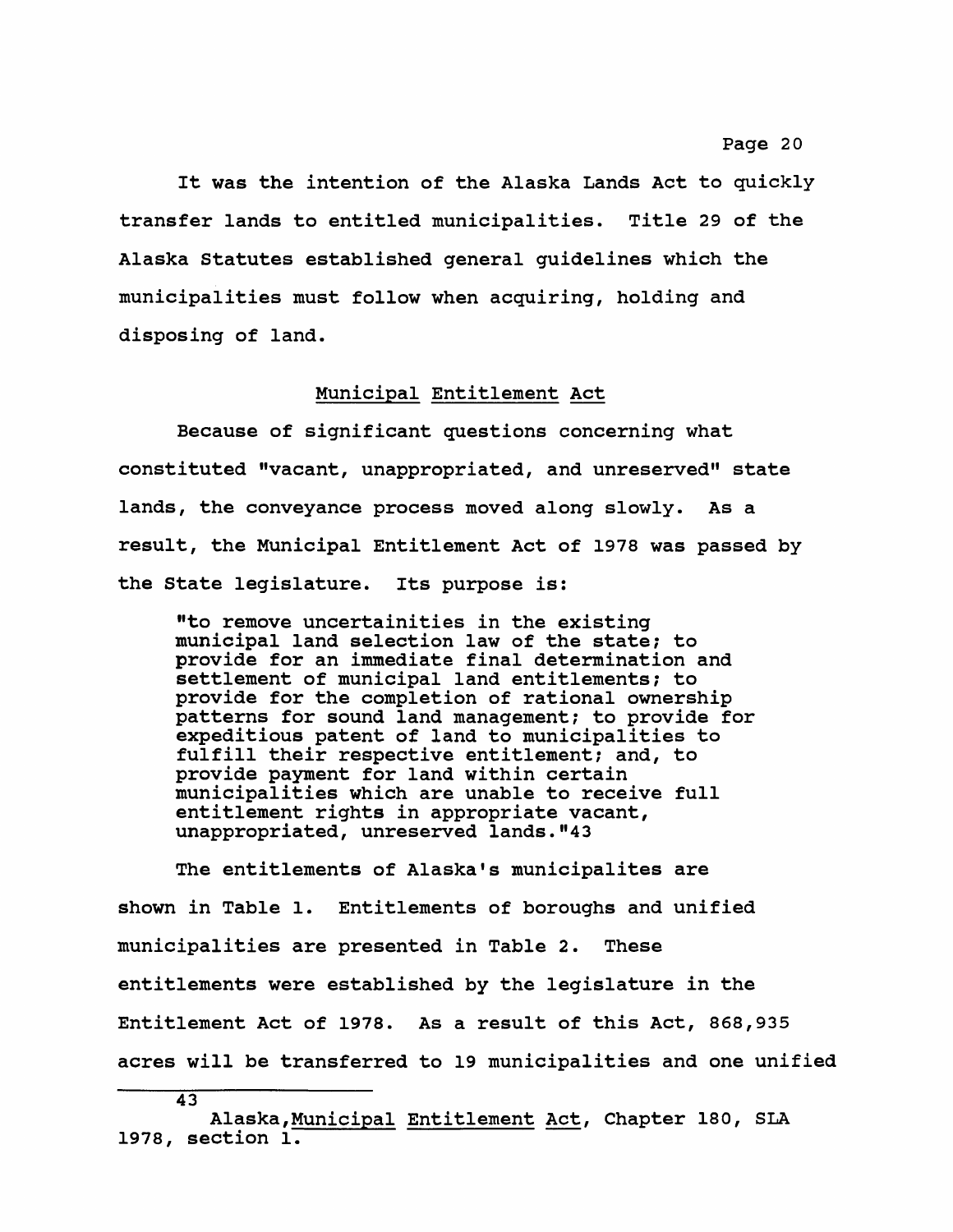# **TABLE 1**

# **MUNICIPAL LAND ENTITLEMENTS**

|                                                                                                                                                                                                                                                    | ENTITLEMENT (acres)                                                                                               |
|----------------------------------------------------------------------------------------------------------------------------------------------------------------------------------------------------------------------------------------------------|-------------------------------------------------------------------------------------------------------------------|
| <b>CITY</b><br><b>Bethel</b><br>Cordova<br>Delta Junction<br>Dillingham<br>Fairbanks<br>Homer<br>Hoonah<br><b>Houston</b><br>Kenai<br>Ketchikan<br>Kodiak<br>North Pole<br>Ouzinke<br>Port Lions<br>Seward<br>Skagway<br>Soldotna<br><b>Valdez</b> | 40<br>235<br>400<br>1<br>15<br>16<br>15<br>405<br>307<br>5<br>32<br>. 5<br>240<br>35<br>562<br>500<br>14<br>4,805 |
| Yakutat<br><b>TOTAL</b>                                                                                                                                                                                                                            | 104<br>7,727                                                                                                      |
|                                                                                                                                                                                                                                                    |                                                                                                                   |

**SOURCE: Kevin Waring Associates, Municipal Land Programs-State Conveyed Land, (Alaska Department of Community and Regional Affairs, 1982), p. 17-18.**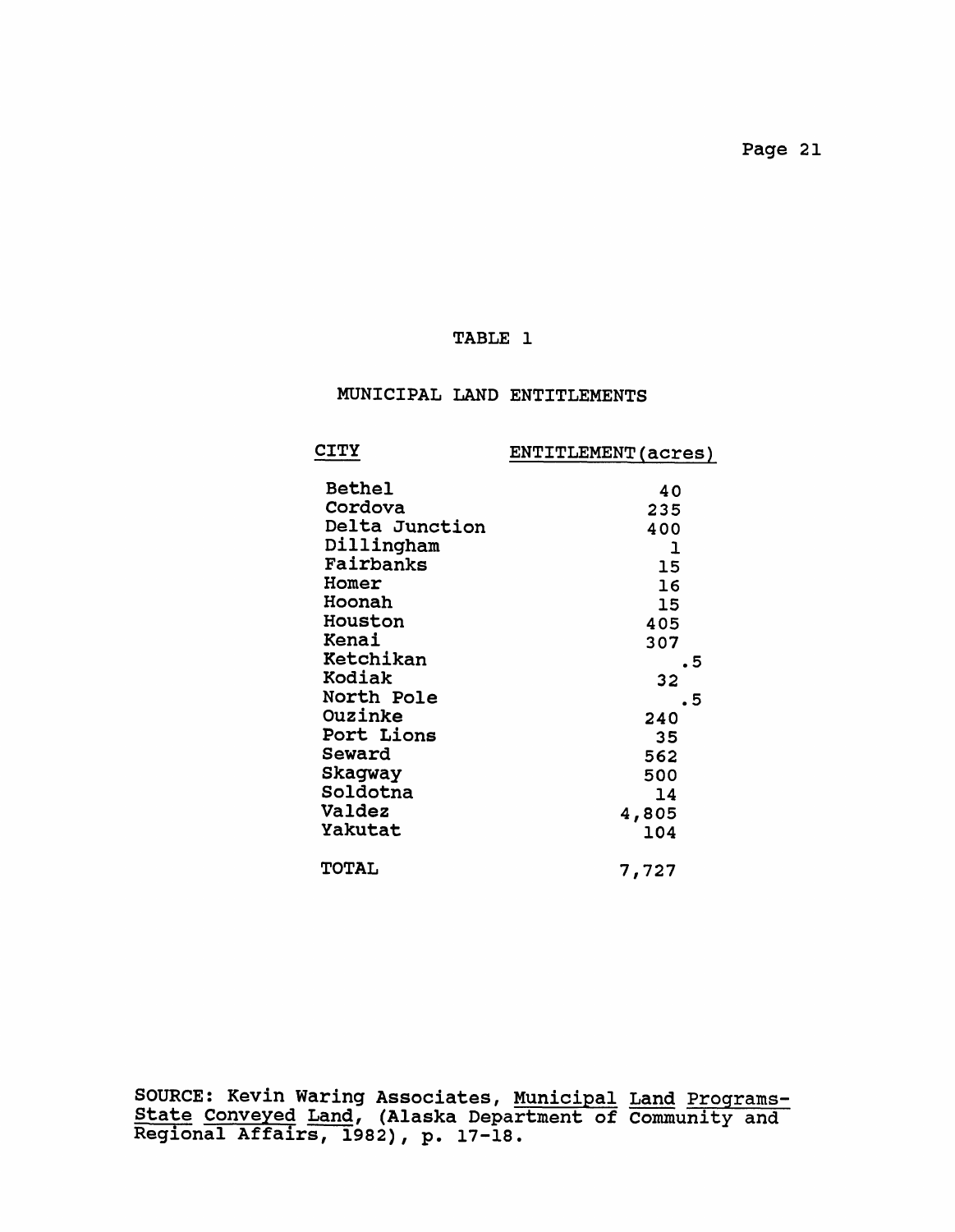#### **TABLE 2**

# **BOROUGH AND UNIFIED MUNICIPALITY LAND ENTITLEMENTS**

**BOROUGH OR UNIFIED MUNICIPALITY ENTITLEMENT(acres)**

| Municipality of Anchorage    | 44,893  |
|------------------------------|---------|
| City and Borough of Juneau   | 19,584  |
| City and Borough of Sitka    | 10,500  |
| Bristol Bay Borough          | 2,898   |
| Fairbanks-North Star Borough | 112,000 |
| Haines Borough               | 2,800   |
| Kenai Peninsula Borough      | 155,780 |
| Ketchikan Gateway Borough    | 11,593  |
| Kodiak Island Borough        | 56,500  |
| Matanuska-Susintna Borough   | 355,210 |
| North Slope Borough          | 89,850  |
| <b>TOTAL</b>                 | 861,608 |

**SOURCE: Kevin Waring Associates, Municipal Land Programs-State Conveyed Land, (Alaska Department of Community and Regional Affairs, 1982), p. 17-18.**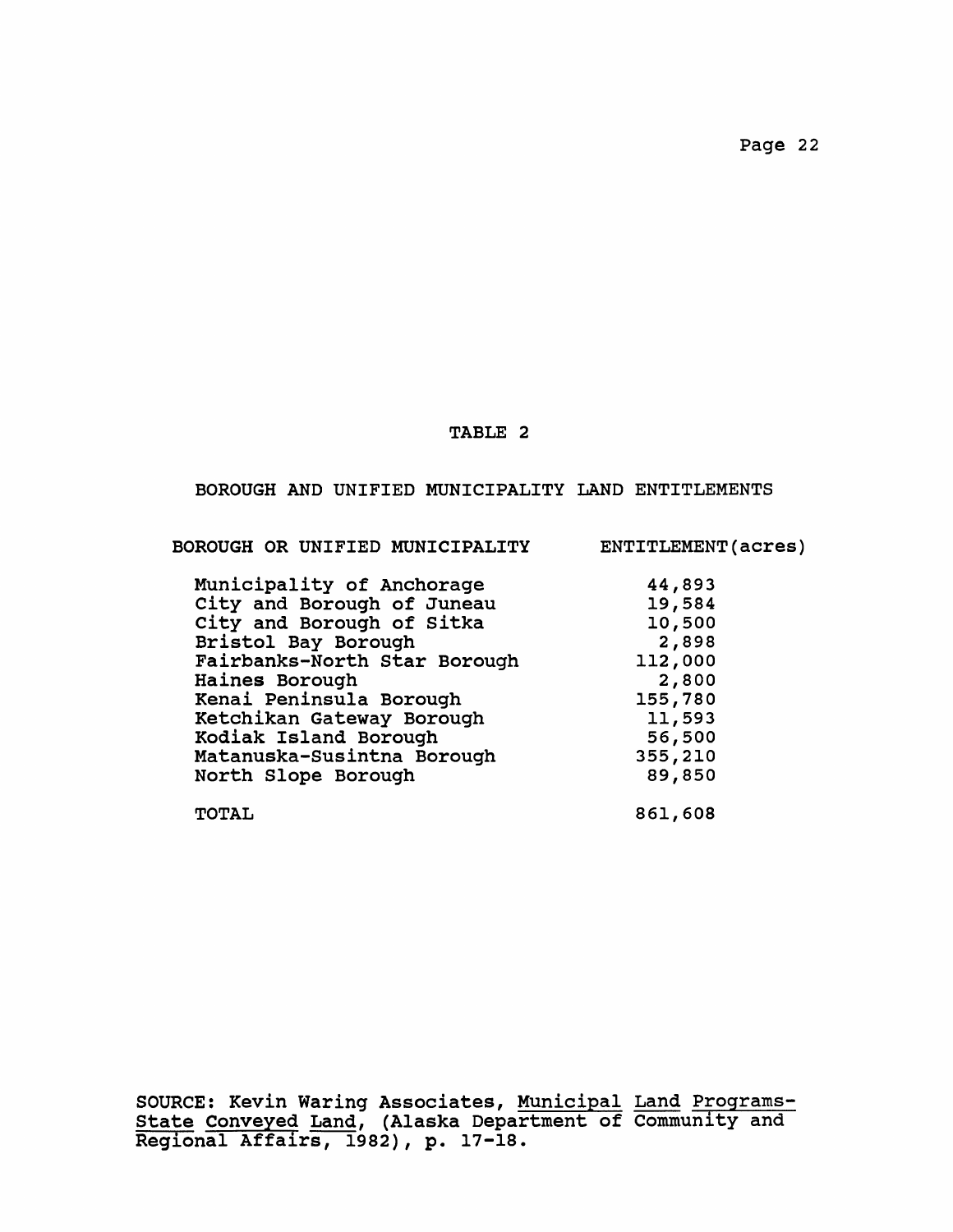**municipality, 8 boroughs and 2 city/boroughs within the state. This land is for community expansion and a source 44 of revenue.**

**The Entitlement Act accelerated the selection, approval and transfer process. It gave the municipalites until October 1, 1980 to complete their land selections. With a few exceptions, all land selections have been completed. At this time the emphasis is on state approval of the selections, surveying the land and issuance of the patents.**

**In reviewing municipal selections, the State Division of Lands considers the State's responsibility for protectiong values which are of greater concern to the state than the municipality. Municipal interests which are to be considered in the State review include residential, commercial and industrial needs and other needs to fulfill responsibilties such as support of municipal services, education, local transportation and public recreation.**

**The State also reviews the selection in terms of the state's interests. The criteria for determining this interest include the parcels land classification according to the State's land use classification system, whether the parcel is reasonably free from hazards to public safety, and whether the parcel's location relative to other state land**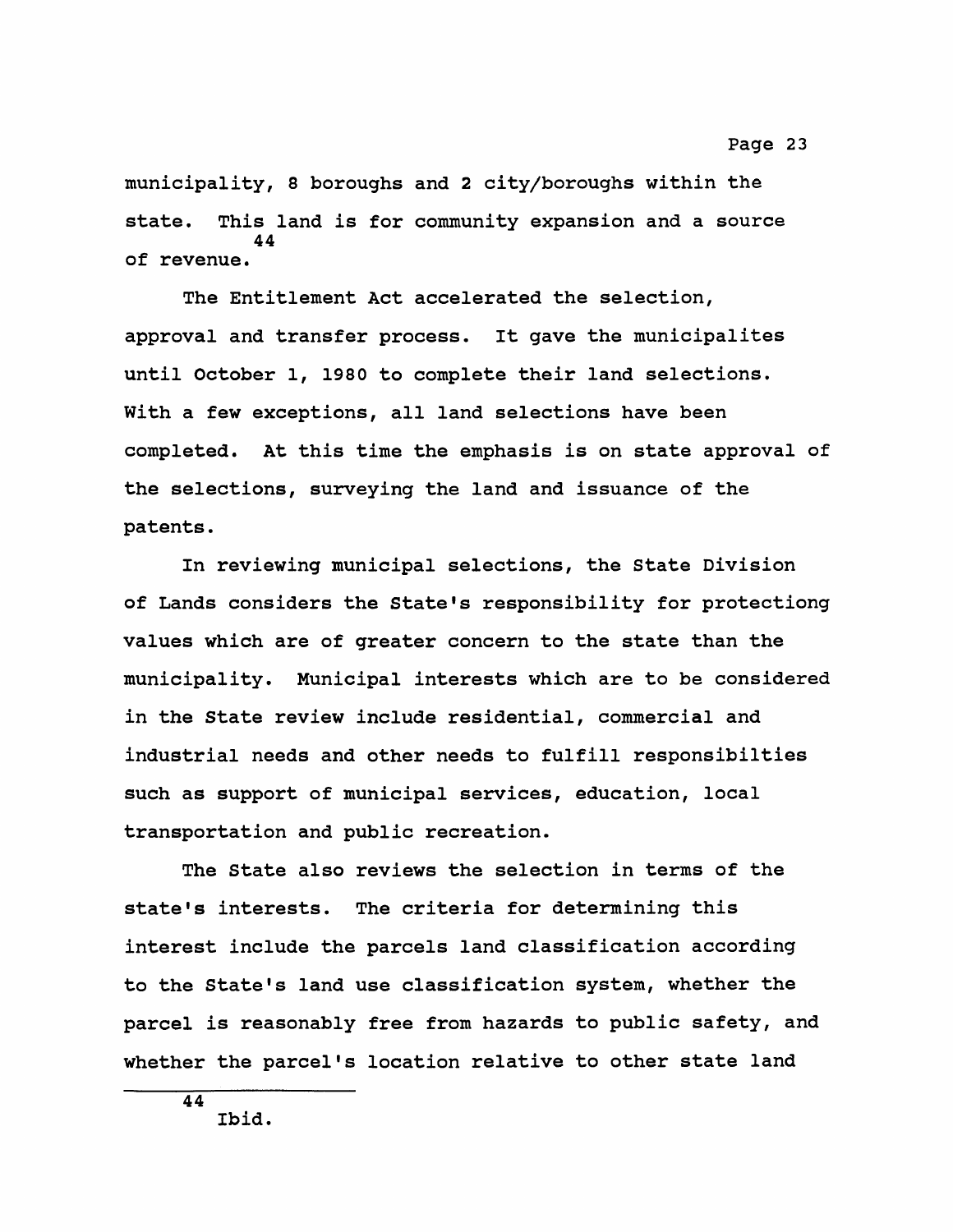**would make it more efficient for the State to administer and manage than the municipality.**

**Once the Division of Lands approves a municipality's selection, surveying of the parcel occurs. If the parcel has not been previously surveyed, the municipality is responsible for all costs.**

**The Department of Natural Resources, Division of Technical Services, reviews the survey for technical considerations. Upon approval of the survey a patent is issued for title to the parcel.**

**During the time between approval of the selection and issuance of the patent, the municipality has conditional use of the land. This allows the municipality to enter into conditional leases and sales agreements.**

**In addition to the above entitlement lands, the Alaska Lands Act has a provision requiring the state to convey land without renumeration to municipalities for specific public purposes. These lands are referred to as "315 lands" because of the particular section of the Alaska Statute— AS 38.05.315. There is no limit to the amount of "315 land" which a municipality may receive. However, the land must be used for public purposes such as school sites, parks, landfills, etc.**

**Title 29, Section 29.48.260 of the Alaska Statutes contains provisions by which municipalities may acquire, 45 hold and dispose of property. The municipality can enter**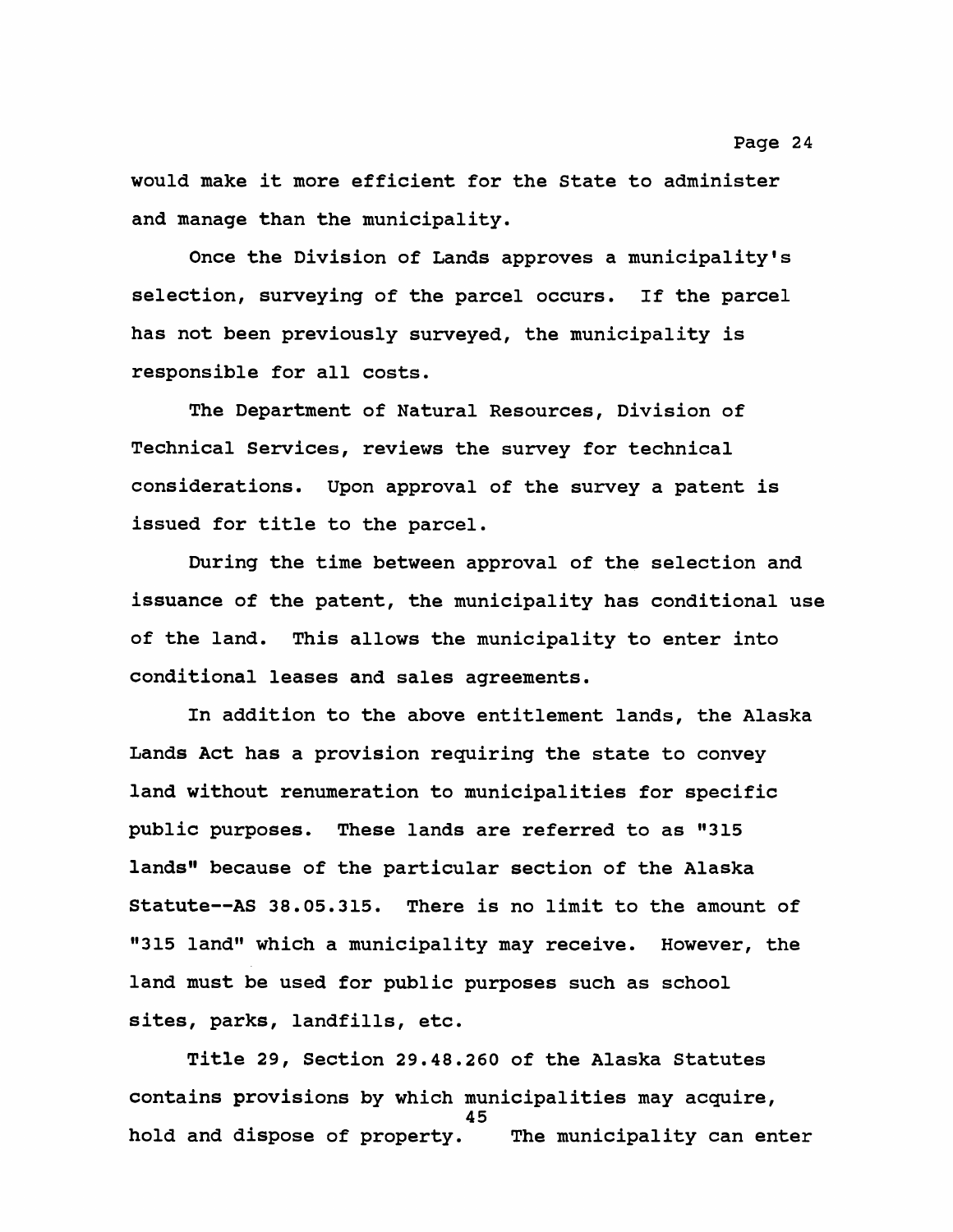**into sales, leases, donations and exchanges of real property with the Federal Government, the state or a political subdivision. Any assembly or council shall by ordinance establish the procedures for sale, lease or disposition of real property. The value of the property must be determined by a qualified appraiser or the assessor. If the property is valued at more than \$25,000, the ordinance to dispose of the property must be ratified by the majority of the qualified voters voting in a general or special election.**

**The pieces of state legislation that have been discussed in this chapter were important in fulfilling the consitutional intent of encouraging the settlement of the state and development of its resources. These legislative acts established the amount of land to be conveyed to the municipalities and the procedures for conveying the land.**

**Alaska Statute, Title 29,Chapter 48.**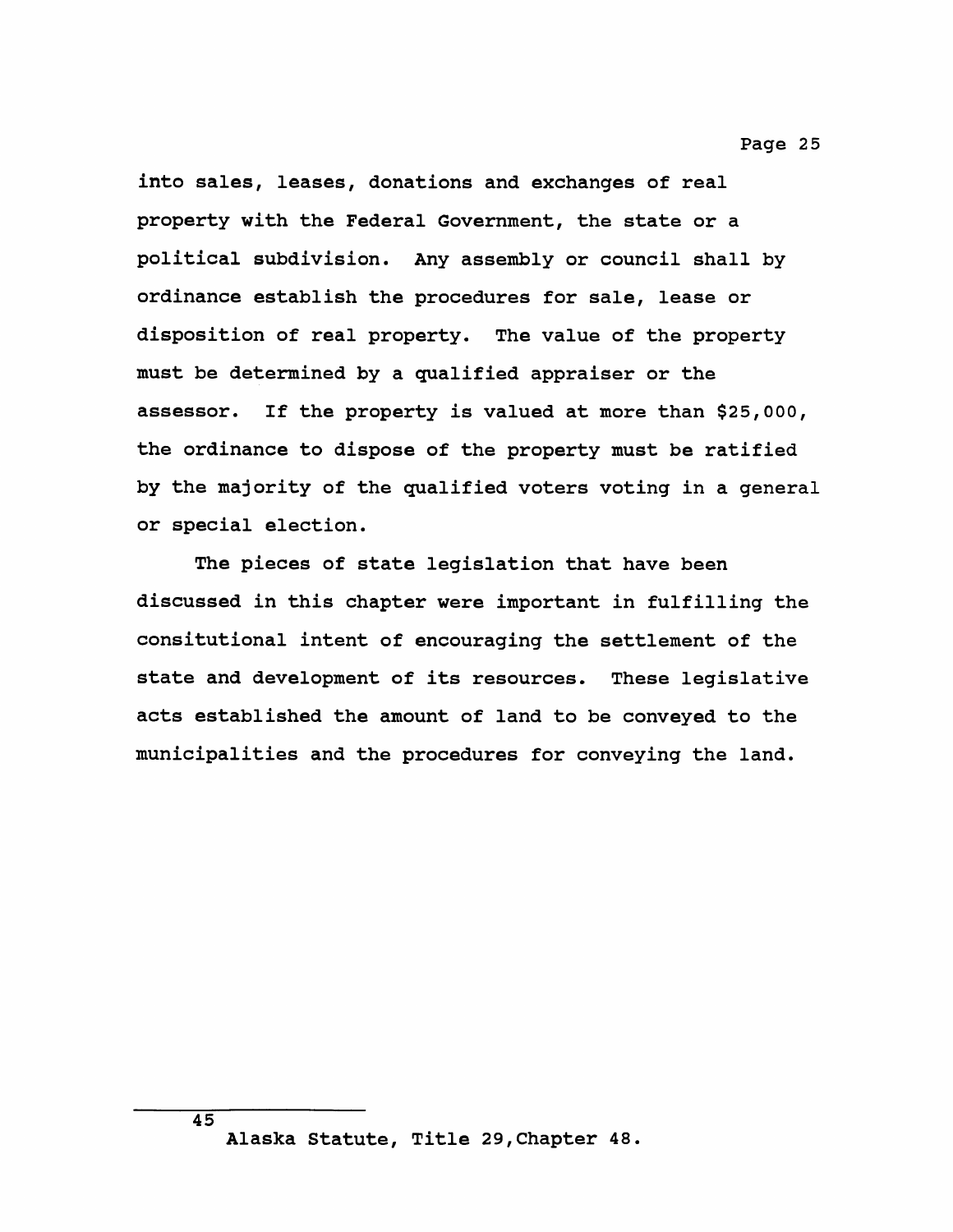#### **CHAPTER IV**

#### **FORMS OF ALASKA MUNICIPAL GOVERNMENT**

**Alaska is unique in its system of local government in that most of the state's land mass is not part of the regional governments incorporated under State law. Eleven borough governments have been formed since statehood. Nearly seventy-five percent of the land area lies outside of these boroughs in what is called the unorganized borough 46 (Map 1).**

#### **Boroughs**

**Boroughs are divided into three classes? home rule, 47 second class and third class. The mandatory powers available to the three classes of boroughs vary. Home rule and second class boroughs shall assess and collect property taxes, sales taxes, and use taxes. They shall also organize and operate a school system, and provide for planning, zoning and the platting of land. Third class boroughs shall only exercise powers in matters of education, tax assessment and**

**46 Alaska Department of Community and Regional Affairs, Division of Community Planning, Problems and Possibilities for Service Delivery and Government in the Unorganized Borough, September, 1981, p. 3. 47 Ibid., p. 35.**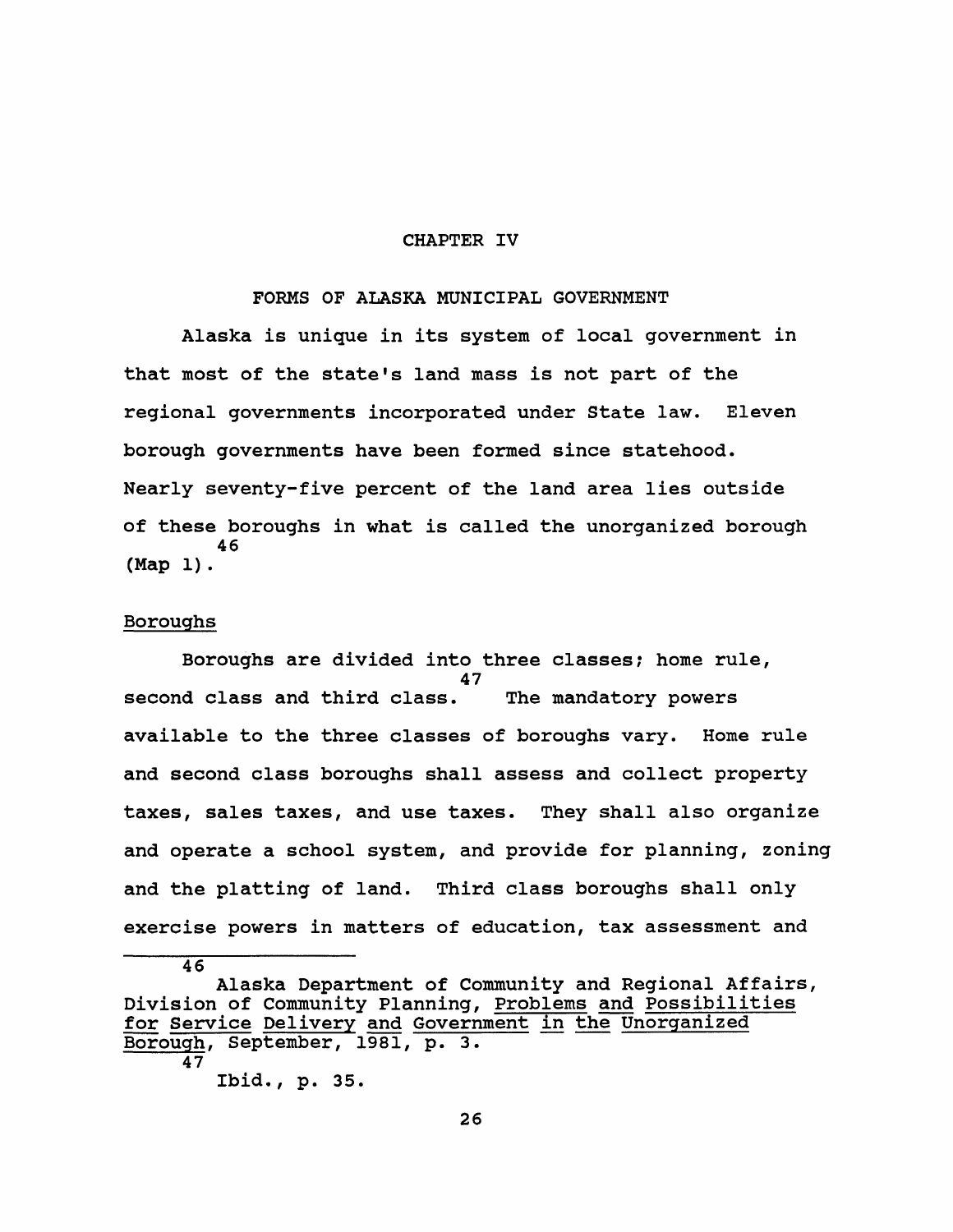tax collection. <sup>48</sup> The boroughs also have a number of **descretionary powers. For example they may provide for garbage and solid waste collection and disposal, provide for water pollution control, provide for the acquisition and construction of local service roads and trails, and establish or participate in Federal and state government loan programs for housing rehabilitation and improvement for conservation of energy.**

#### **Cities**

**There are three classes of cities in Alaska — first and second class and home-rule cities. First class cities must have 400 or more permanent residents and second class cites** 49<br>**have 25 to 400 residents. have 25 to 400 residents. Home-rule cities are first class cities which have adopted a charter.**

**Cities located within home rule and second class boroughs, which do not have home rule status, have the general powers as set forth in Chapter 48 of the Alaska Statutes, Title \* 29. They are: 1) to establish and prescribe the functions of municipal departments, offices or agencies;**

**48**

**Alaska Statutes, Title 29, Chapter 33-42.**

**49**

**Idem, Problems and Possibilities for Service Delivery and Government in the Unorganized Borough, September 1981, p. 35. \***

**A home rule municipality is a municipal corporation and political subdivision and is a city of the first class or an organized borough that has adopted a home rule charter. It has all legislative powers not prohibited by law or charter.**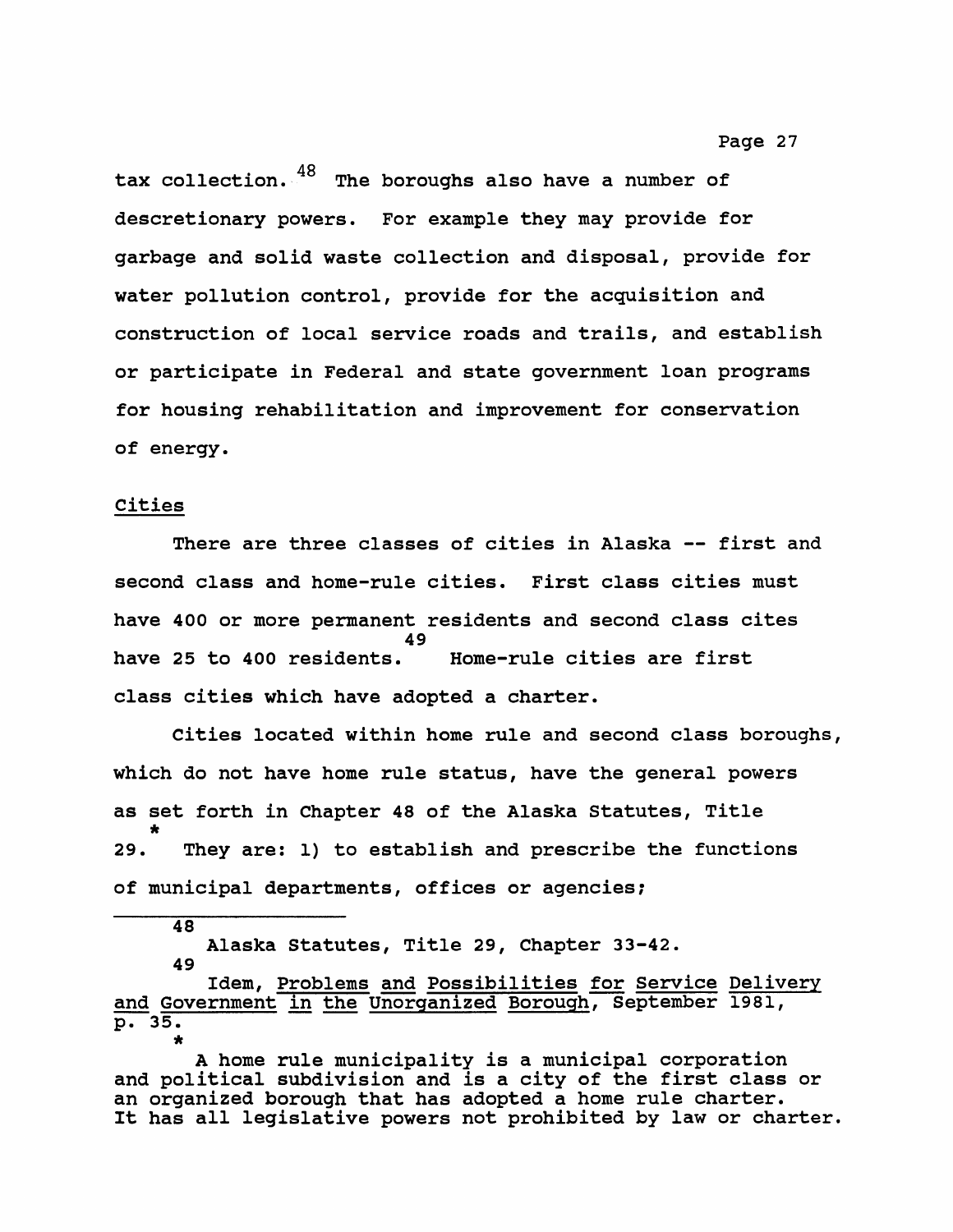**2) to establish and prescribe salaries for the elected and appointed municipal officers and employees? 3) to investigate the affairs of the municipality and to inquire into the conduct of municipal departments; 4) to enter into agreements, (for example, cooperative agreements or joint administration of any function or power with a local government), with the private sector ,the state, or with the United States; 5) to require periodic and special reports from municipal departments; 6) to sue and to be sued; 7) to levy taxes and special assessments? and, 8) to enforce ordinances and to prescribe penalities for ordinance violation.**

**Both, home rule cities within home rule and second class boroughs and first class cities in the unorganized borough have the powers of education, planning, zoning, platting, 50 and tax assessment and collection.**

#### **Options of Municipal Governments**

**50**

**In Alaska, a municipality can be one of a number of types. The Alaska Department of Community and Regional Affairs has provided the following outline of possibilities:**

**Unorganized Borough: Areas of the state which are not within the boundaries of an organized borough constitute a single unorgainzed borough.**

**Alaska, Constitution, Article VIII, Section 1.**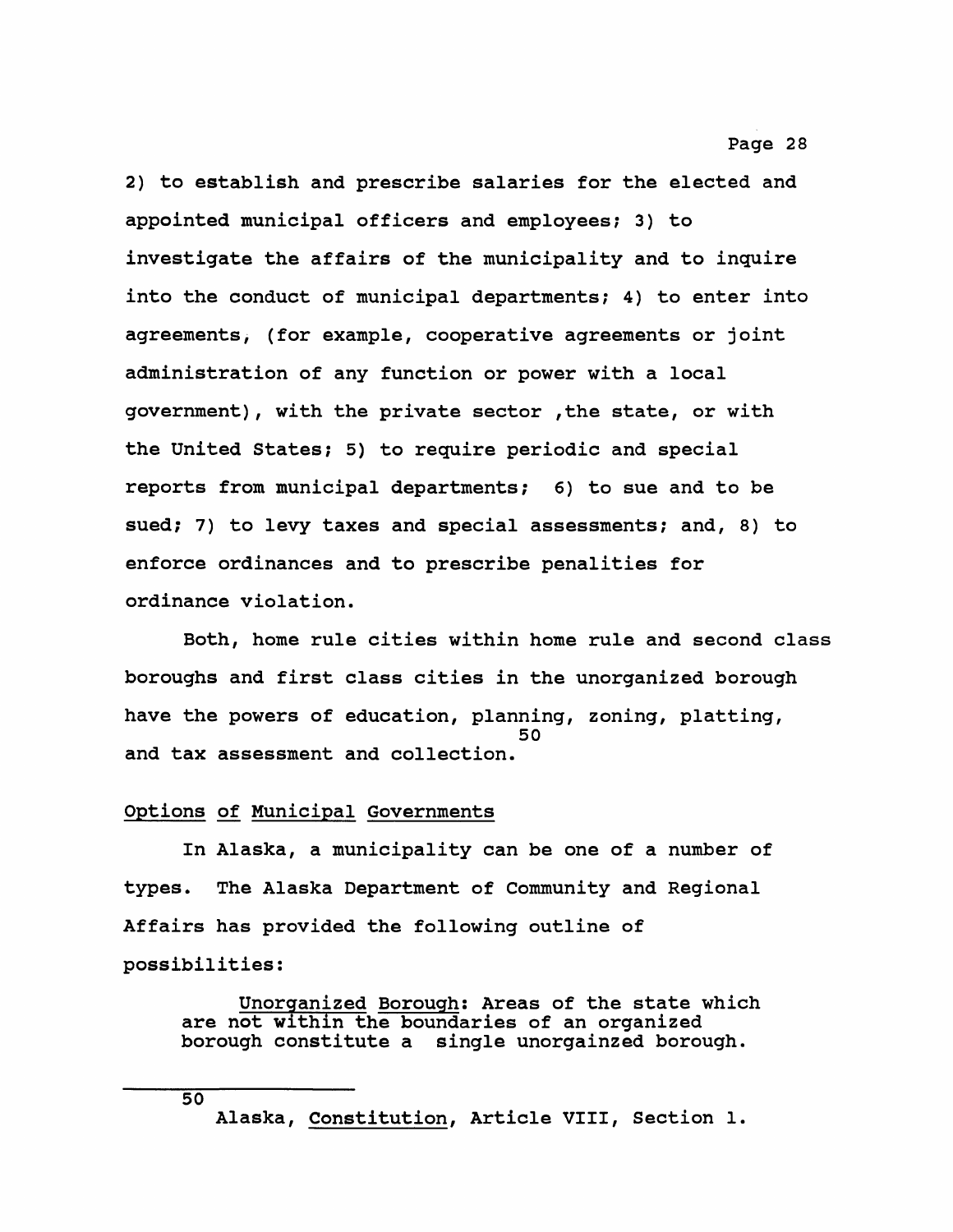**Unified Municipality: An organized borough and all cities included within it may unite to form a single unit of home rule local government called a unified municipality.**

**Home Rule, Second, and Third Class Boroughs: An area may incorporate as an organized borough if it conforms to the following standards: (1). Populations of the area are interrelated integrated as to its social, cultural, and economic activites and is large and stable enough to support organized government; (2). The boundaries of the proposed borough conform generally to natural geography and include all areas necessary for full development of local government services; (3). The economy of the area includes the human and financial resources capable of providing local services; and, (4). Land, water, and air transportation facilities allow for communication and exchange necessary for the development of integrated local government.**

**Home Rule boroughs have three mandatory areawide powers; taxation, education, and planning, platting and zoning. Additional services such as police, water, sewer, etc. are added by action of the assembly. No vote of the people is required.**

**Second class boroughs also have the three mandatory areawide powers and may add additional services with the approval of the voters through a referendum.**

**Third class boroughs have two mandatory areawide powers, taxation and education.**

**First Class City: A community having 400 or more permanent residents.**

**If the city is not within a borough, by law it must provide planning, platting, zoning, taxation, and education. It can add other powers for services (police, sewer, water, etc.) by council action.**

**Second Class City: A community having 25 or more permanent residents.**

**If the city is not in a borough, it may provide planning, platting and zoning; however, it is not required by law to do so. It may add other powers for services (such as police, water, sewer, etc.)**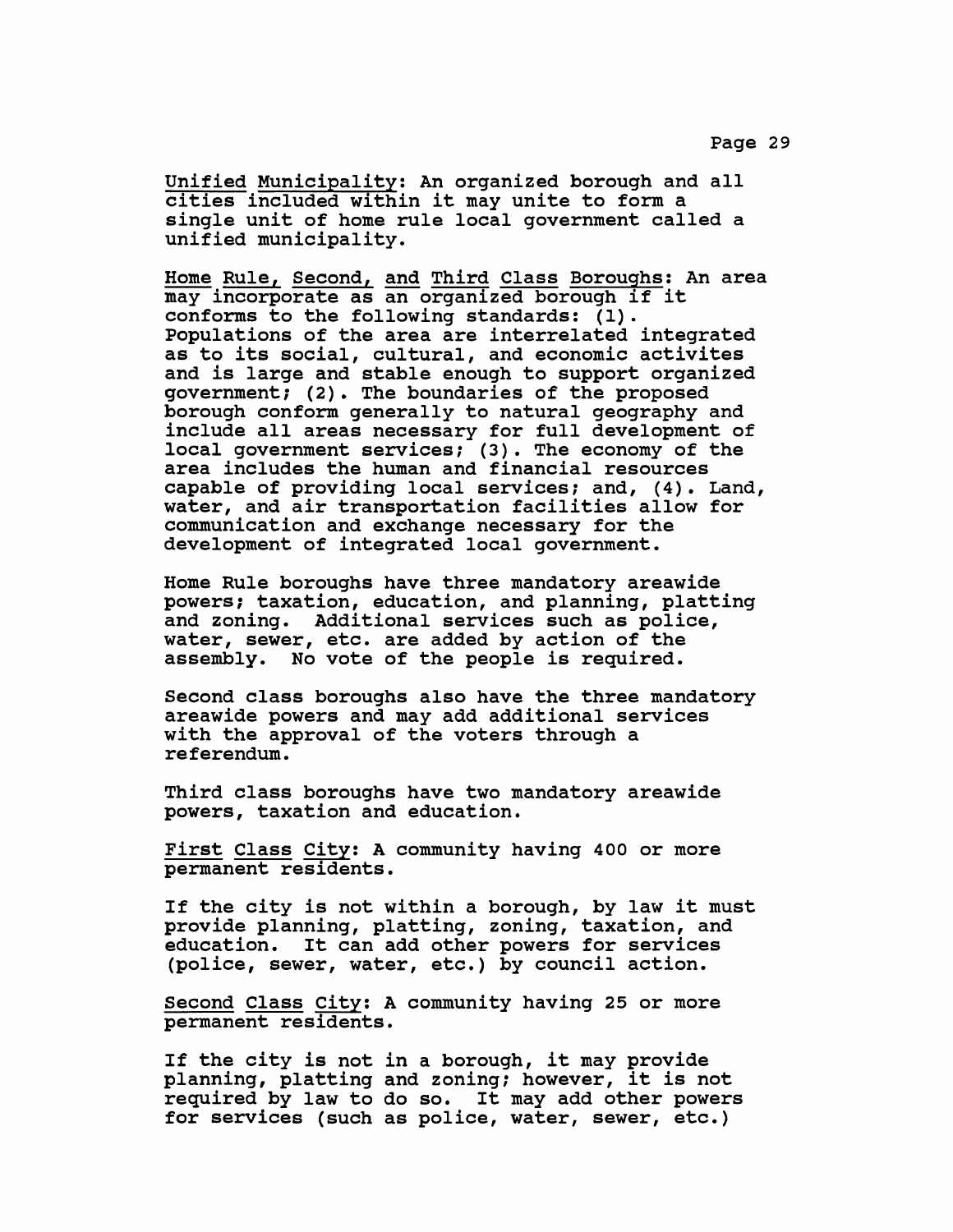**by council action. The city does not have the power of education, therefore, the city is not a school district.51**

**Because of the vastness of Alaska and its small population, the State developed options of local governments. These governmental options are intended to provide local control to the extent desired. A less populated area can form a government, but that does not perform all the service functions of larger municipalities unless it has the capability and desire. The larger the population base, the more powers the municipality tend to have.**

**<sup>51</sup> Idem, Problems and Possibilities for Service Delivery and Government in the Unorganized Borough. September, 1981, p. 35.**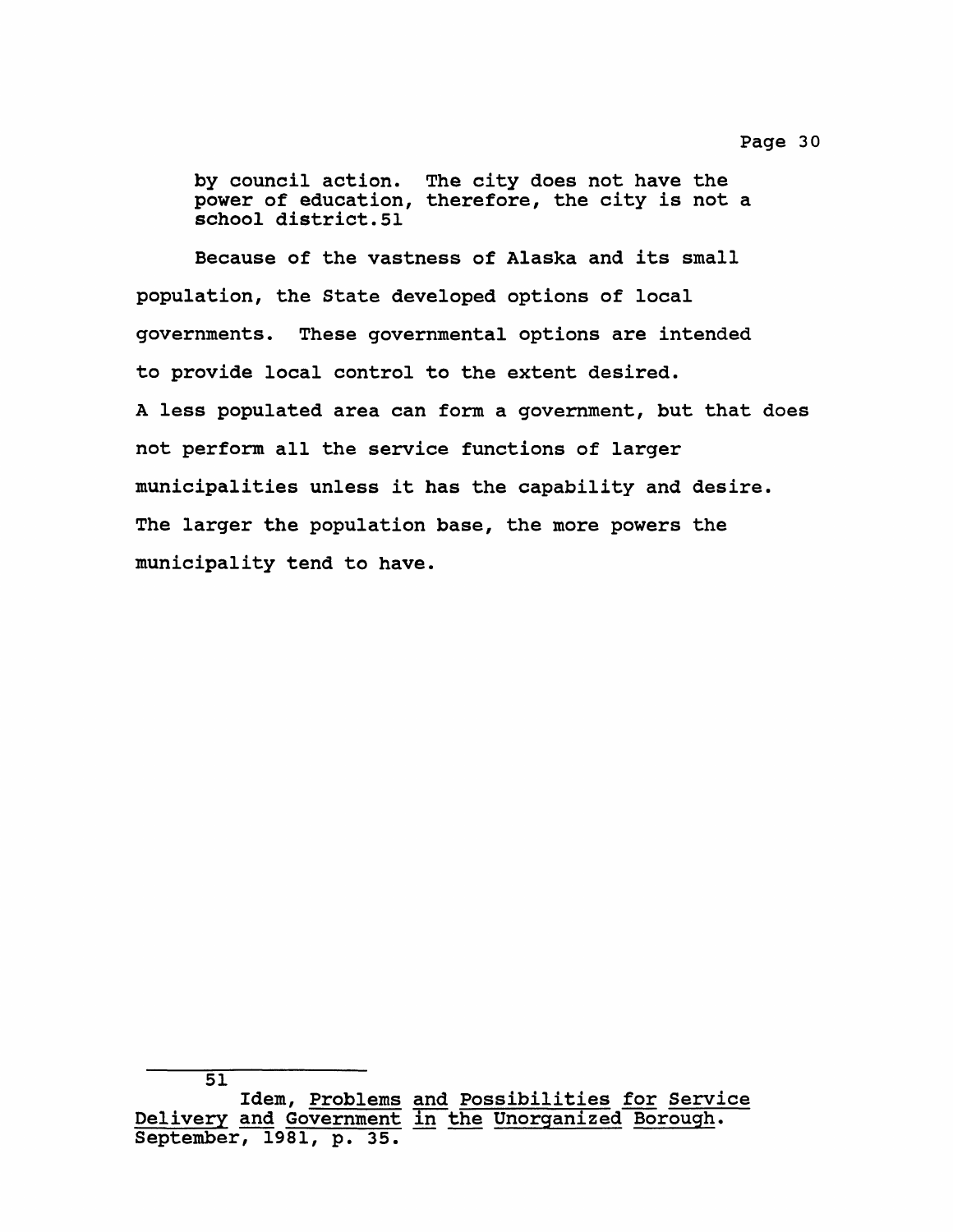#### **CHAPTER V**

#### **SELECTION AND MANAGEMENT OF MUNICIPAL LANDS**

# **Introduction**

**Chapter III and IV discussed how Alaskan municipalities received land and discussed briefly the types and powers of Alaskan municipalities. Most municipalities in Alaska are eligible to receive land from the state and/or native corporations.**

**It is important for municipalities to develop land management polices so that land received from the state will serve the purpose intended by the allocation program. This purpose is to provide the community with land to meet its needs and to encourage community economic development. In most instances the rural municipality is the largest landowner in the area. Since there are few large tracts that are privately owned, the municipality has the responsiblity of providing residential, commercial, industrial, recreational and other lands.**

**This chapter provides guidance for selection and management of municipal lands. Various tools and factors must be developed or considered in the process of efficient land selection and management. These include the: 1) need**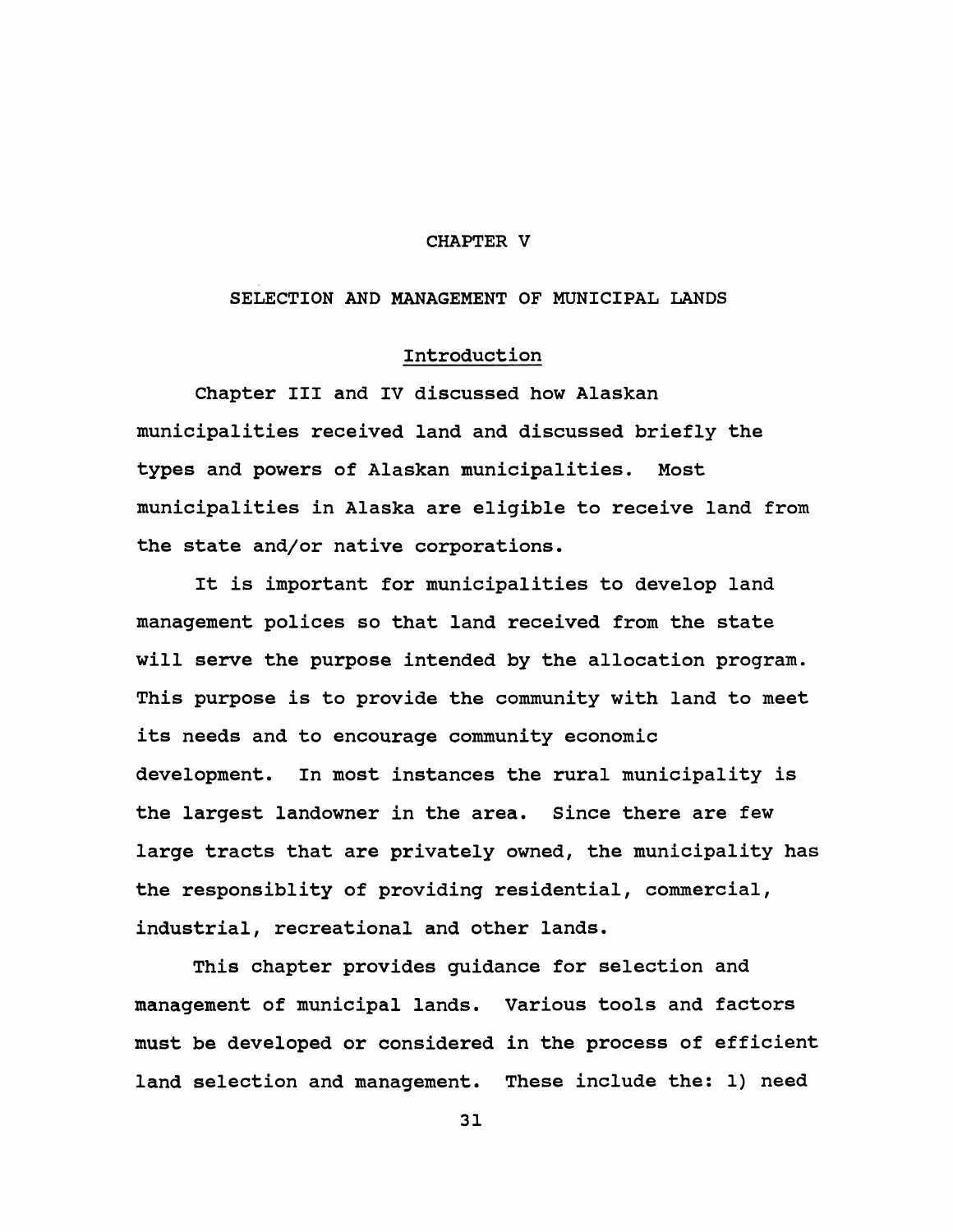**for an official municipal map; 2) need to understand the future rate of population growth or decline; 3) need for a land inventory; 4) need to determine municipal land requirements and which lands are suitable for these requirements; and, 5) how can a municipality develop and dispose of land.**

#### **Official Municipal Map**

**An official municipal map is clearly a useful document for locating land parcels and making preliminary management decisions. The map should be constructed at a useful scale consistent with the area encompassed by the municipality and map usefulness. Care should be exercised to use sound cartographic techniques in developing the map.**

**An official municipal map is useful as a tool for public as well as municipal use. The public might include realtors, builders, businessmen, industrial executives, taxpayer groups and the general public. The official municipal map can serve many functions for this diverse audience.**

# **Population Growth**

**The level of population will have an affect on the amount of land required for various types of landuse. Being able to reasonably forecast population growth or decline will assist developing management policies for municipal lands.**

#### **Page 32**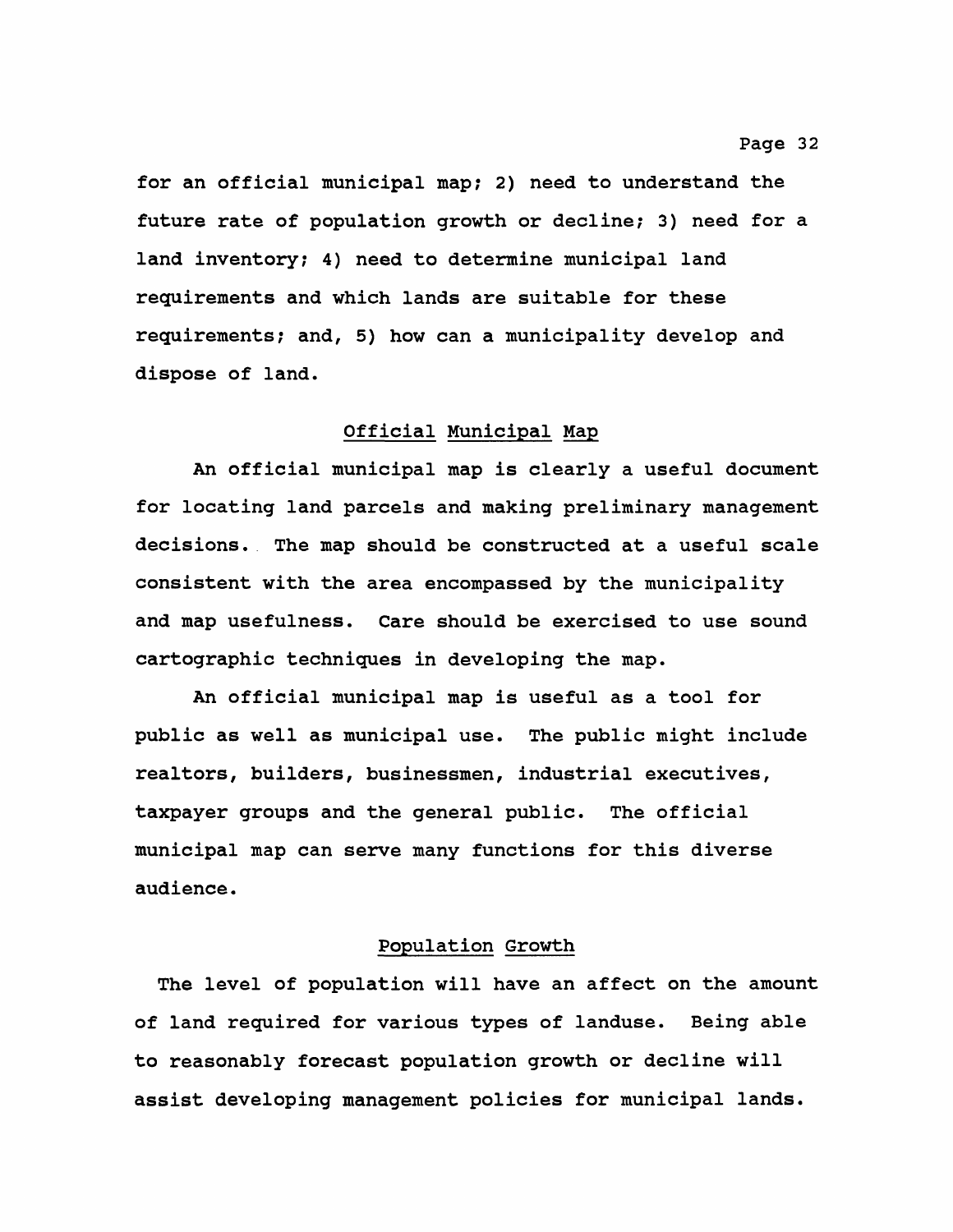**The Alaska Department of Community and Regional Affairs has developed a computer model which forecasts population levels related to various resource development activities. This model will project the anticipated population levels throughout the life of a resource project, from construction through production. The model uses information such as the type of resource project, its size, the number of local people that would be hired, the number of skilled and unskilled workers involved and the number of supervisory positions required. Because of the importance of population growth or decline it is recommended that municipalities make use of this model.**

# **Land Inventory**

**The first step in preparing a management program is to inventory all municipal land as well as all land available for selection. In most cases the municipally owned land is not one large tract, but constitutes numerous parcels scattered among diverse types of land use. The inventory will identify not only the location of the tracts but will be useful in determining their potential uses. It should include the legal description of each parcel, its size, identification number, and how the land was obtained (e.g., from the State under the municipal entitlement program, the 315 program, the Native corporations 14 (c)(3), or by some other means). Such information is important because land**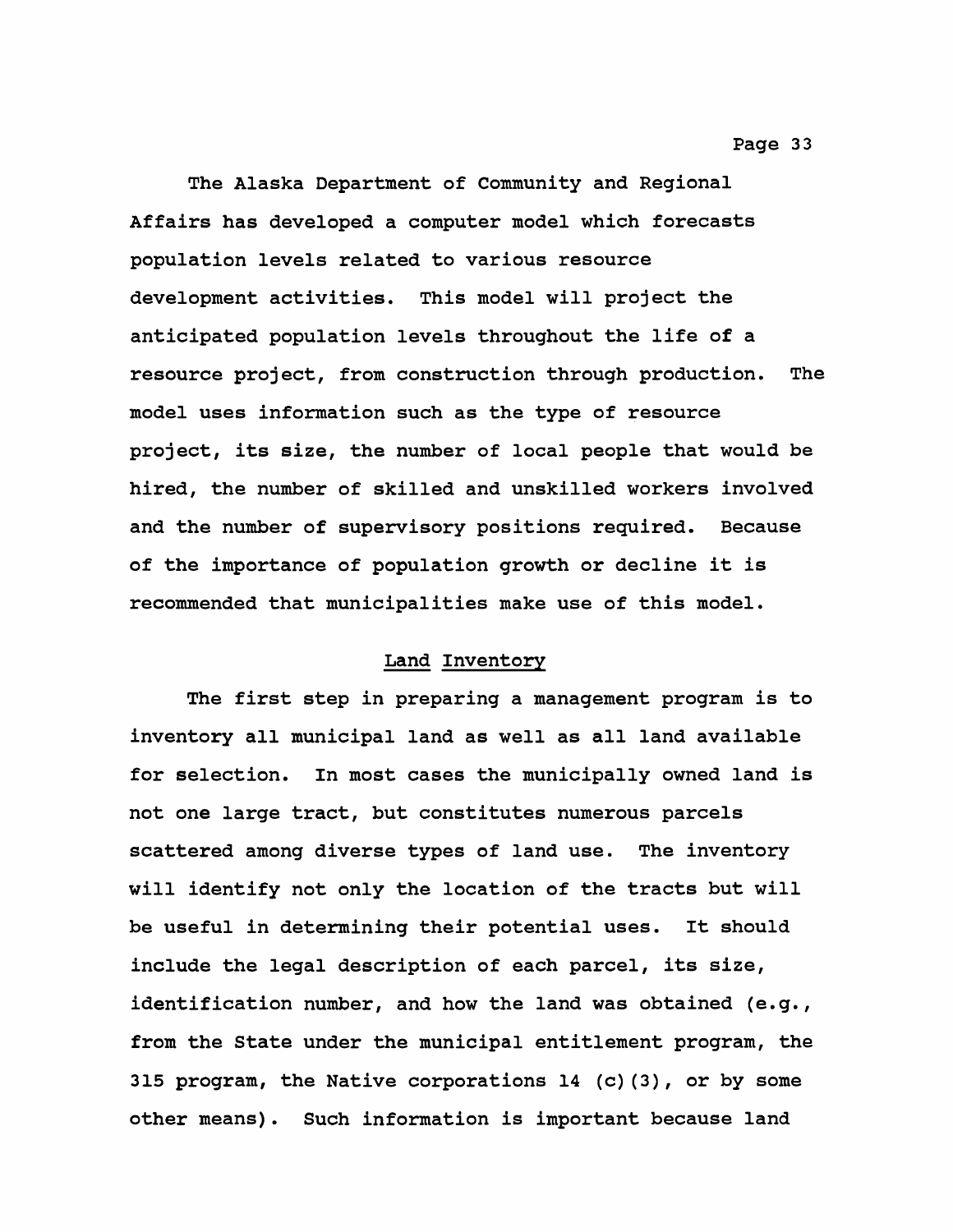**obtained by various methods may have restrictions as to how it can be used. Other information that should be included in the inventory is the classification of all zoned land, the availability of municipal services, and any appraisal information which may be available.**

#### **Municipal Land Requirements**

#### **Residential**

**As previously mentioned, in many rural municipalities little land is privately owned. Privately owned land occurs, for the most part, within the town limits — the majority being residential lots and small commercial lots. Thus, the municipality should investigate the need for selecting land suitable for residential use, with a high priority given to selecting land in existing residential areas. For the most part, sewer, water and roads will already service these areas. Therefore, the municipality will minimize costs of providing expensive sewer, water and road projects to make these lots usable by the public.**

**The next sites to be considered for selecting residential lands would be those tracts adjacent to the corporate limits. This allows for connecting to existing sewer, water and road systems. Maps identifying locations of such services would be useful. Identifying these lands also helps to prevent "leap frog" development.**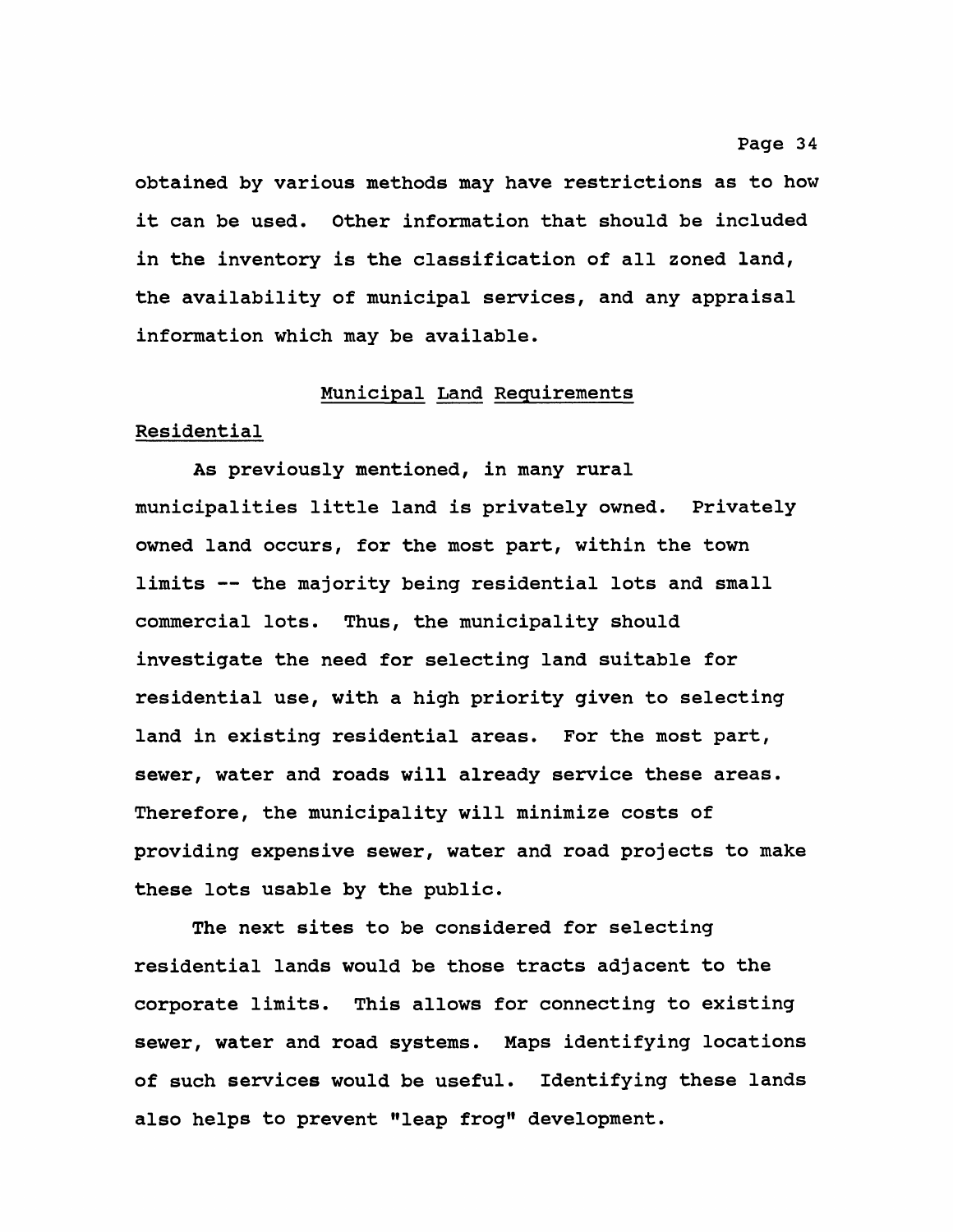# **Industrial**

**Many of Alaska's coastal municipalites simultaneously have multiple potential as industrial sites. These municipalities will need to identify which industrial uses will likely occur within their boundaries in the near future. The most likely industries that will develop in coastal regions are outer continental shelf oil and gas exploration, timber harvesting, uses associated with traditional fishing such as docks, repair facilities, fish processing activities, etc. and other types of natural resource type development.**

**In a region like Alaska, with significant isolated natural areas, the slightest increase in idustrial activity can play a positive role in stimulating the economy and a negative role in creating problems. Of immediate importance is to identify potential industrial uses and needed future municipal services and facilties. A case in point is Yakutat. Presently Yakutat is serving as the onshore support facility for offshore exploratory drilling in the Gulf of Alaska. If the exploration proves successful, Yakutat will more than likely serve as the onshore support site for oil production platforms and will also have an onshore crude oil storage facility. These types of economic activity require substantial amounts of land that have direct access to water. If this type of land is owned by the municipality, it will be able to exert**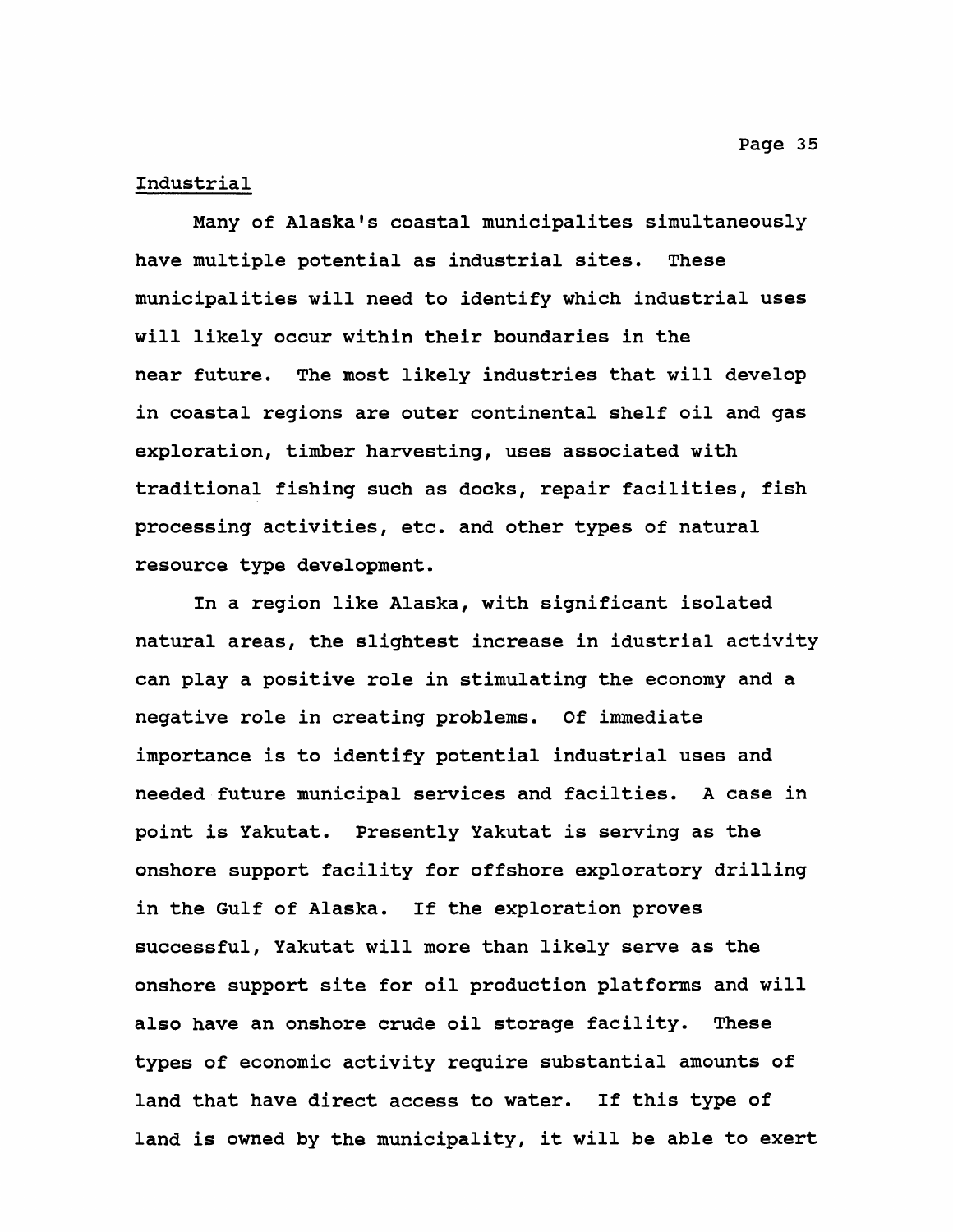**greater control and influence over the oil industry's impact on the community. Another reason municipal control is needed is that increased economic activity will increase municipal population causing an increased demand for various types of landuse as well as accompanying support facilities. It is projected that Yakutat will grow from 463 in 1982 to over 2,000 by 1987 if 52 commercial quantities of oil are discovered off its coast.**

**Thus, as the Yakutat example illustrates, it is important for muncipalities which have the potential to be affected by major levels of resource development to identify and acquire sites which will aid economic development and mitigate adverse human and natural impact. This can be accomplished by determining in advance the needed facilities and their locational requirements.**

**Municipalities with the potential of outer continental shelf development will want to have industrial facilities located away from the existing and future community residential areas and away from other marine oriented land uses such as fish processing facilities. Industrial facilities should be located away from anadromous fish streams, important watersheds and important wildlife habitat.**

**Environmentally sensitive areas can be identified on maps. United States Geological Survey (USGS) topographic**

**City of Yakutat, Draft Comprehensive Development Plan, 1983, p.69.**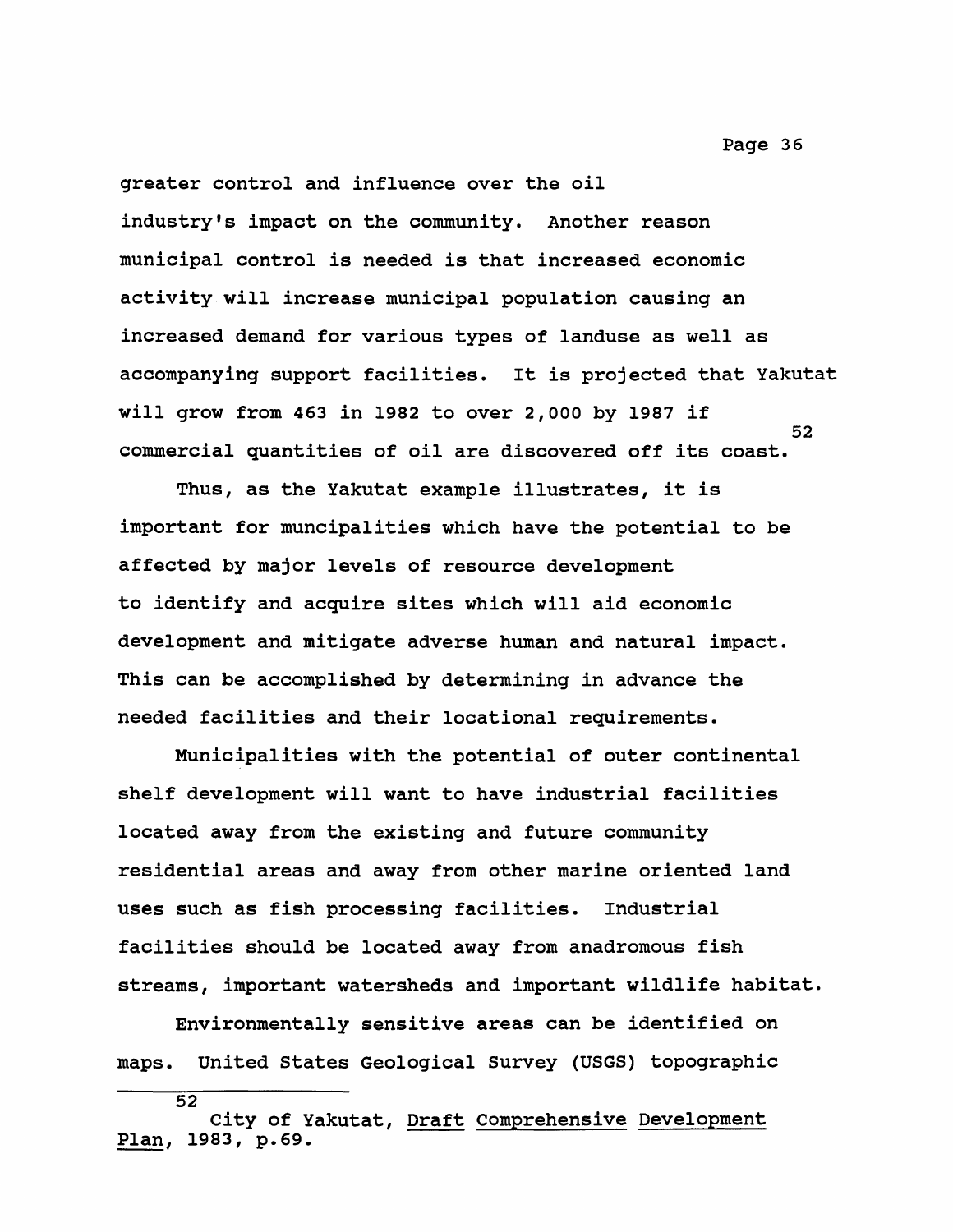**map show streams, lakes, coastal zones etc. and can be used to determine which areas are potentially suitable for industrial development. The first step is to identify and map environmentally sensitive areas. Important fish and wildlife habitat can be identified with the assistance of the Alaska Department of Fish and Game. Drainage areas for streams and coastal zones can be identified from a simple USGS map. More detailed studies will be needed once the type and size of the facility has been determined.**

#### **Service**

**The municipality will want to ascertain future land needs for road extensions and sewer and water expansions. This can be done by analyzing surrounding areas to see if transportation access or municipal services will be needed at some time in the future. The most obvious service and facility needs are educational, medical, sewer, water, roads and administration. Identifying land for expansion of these uses requirements goes hand-in hand with forecasting future population increase or declines discussed earlier.**

**If the municipality can select land adjacent to existing service facilities and municipal buildings, the opportunity should not be missed since future expansion of those facilities and buildings may be necessary. If the municipality is anticipating a population increase, future sites for fire stations, and water wells should be**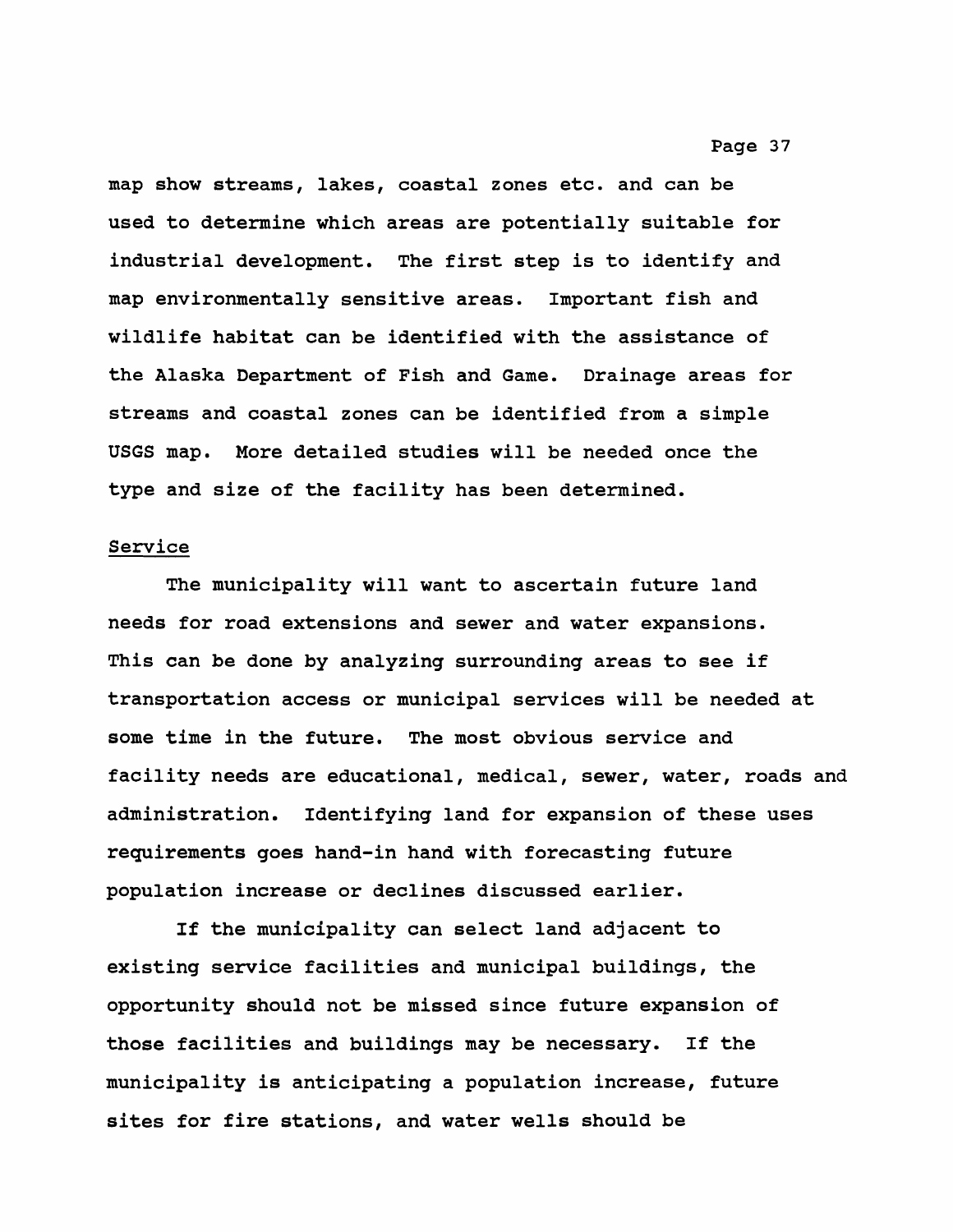**determined. These sites should be appropriately located consistent with new residential and industrial areas as expressed in the community\*s comprehensive development plan. It may be that groundwater potential studies will be needed to determine the exact location for muncipal water wells.**

#### **LAND SUITABILITY**

**Once potential land selections have been identified, the next step is to determine which lands are suitable for development. Soils, groundwater, drainage, topography and slope are some of the physical attributes which need to be investigated and mapped on mylar maps at the same scale. Each of these attributes should be looked at separately as well as in combination with each other. A topographic map of the area with a contour interval of ten to twenty feet would be useful and can serve as a base map for overlaying the various physical attributes of the land.**

**For residential land, soil problem areas need to be avoided. A soils survey will help to identify the problem areas. In some instances this information can be acquired from the Soil Conservation Service; in others, the U.S. Forest Service.**

**Once the information is compiled separately, then the mylar maps can be overlaid on the base map, and areas suitable for residential development can be identified.**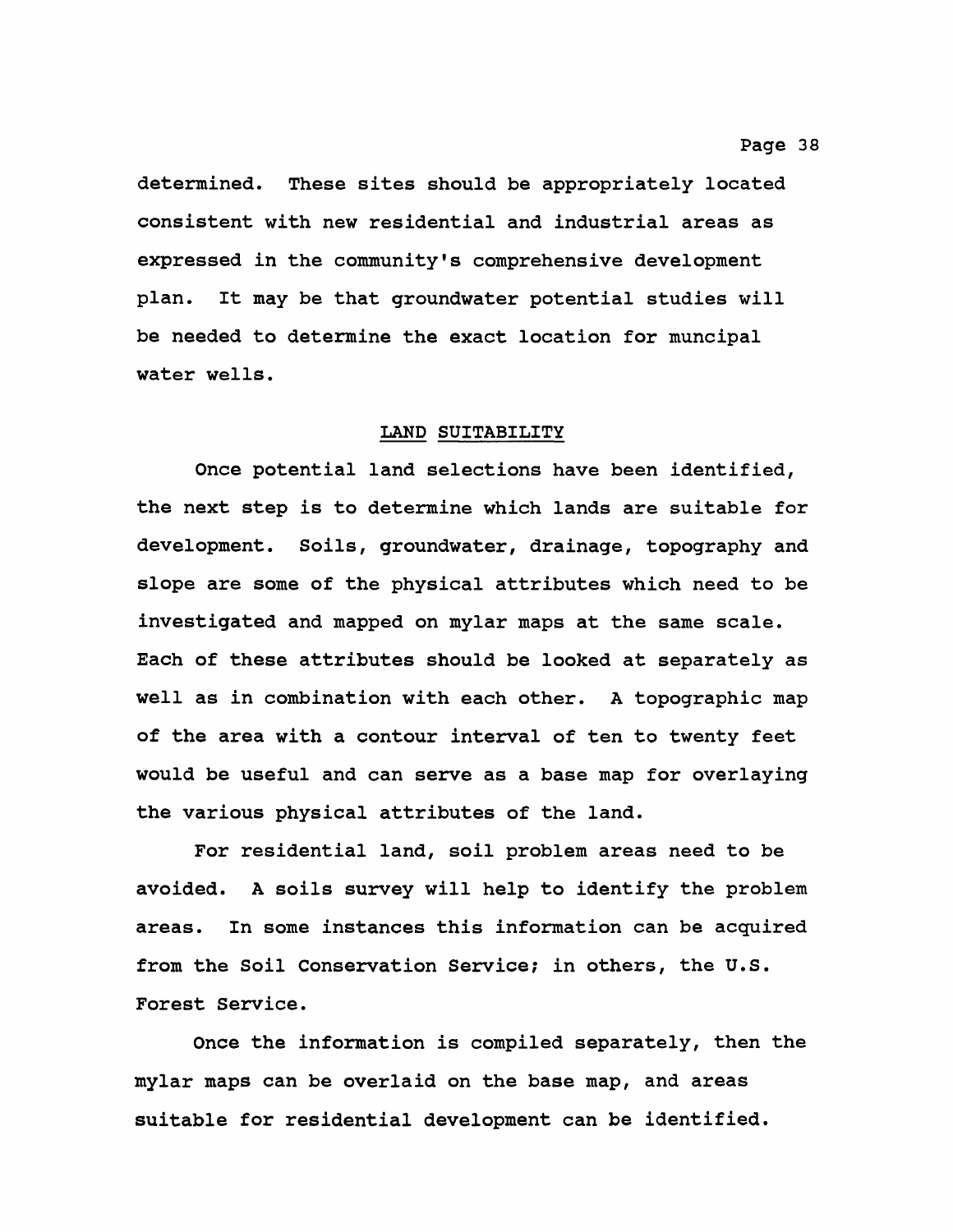**These areas should have deep, well drained soils with bedrock at least six feet below the surface and slopes of 53 zero to twenty-five percent. If a sanitary sewer is available, soils do not have to be well-drained, but consideration of shrink-swell problems is critical. Moderate slopes and areas of high surface water run-off are obvious limiting factors. Steep slopes and high surface run-off are of course not suitable for residential development.**

**In some larger municipalities as well as some of the smaller communities, where the communities do not provide community sewer services, rural residential lots can be developed. The primary criteria for development would be: slope, access, suitable soils for individual sewage disposal systems, the proximity of development to anadromous fish streams and potential water supply sources.**

**With regard to industrial and commerical land suitablity, it is important to integrate appropriate physical attributes with good location and good design. Industrial activity conflicts with other types of landuse and needs to be seperated from them. For industry, good location is critical not only from the point of minimizing conflicts between landuses, but from providing a site with good transportational**

**Montana Department of Health and Environmental Sciences, Septic Tanks, Bulletin 332, Cooperative Extension Service, Bozeman, March 1979, p. 14.**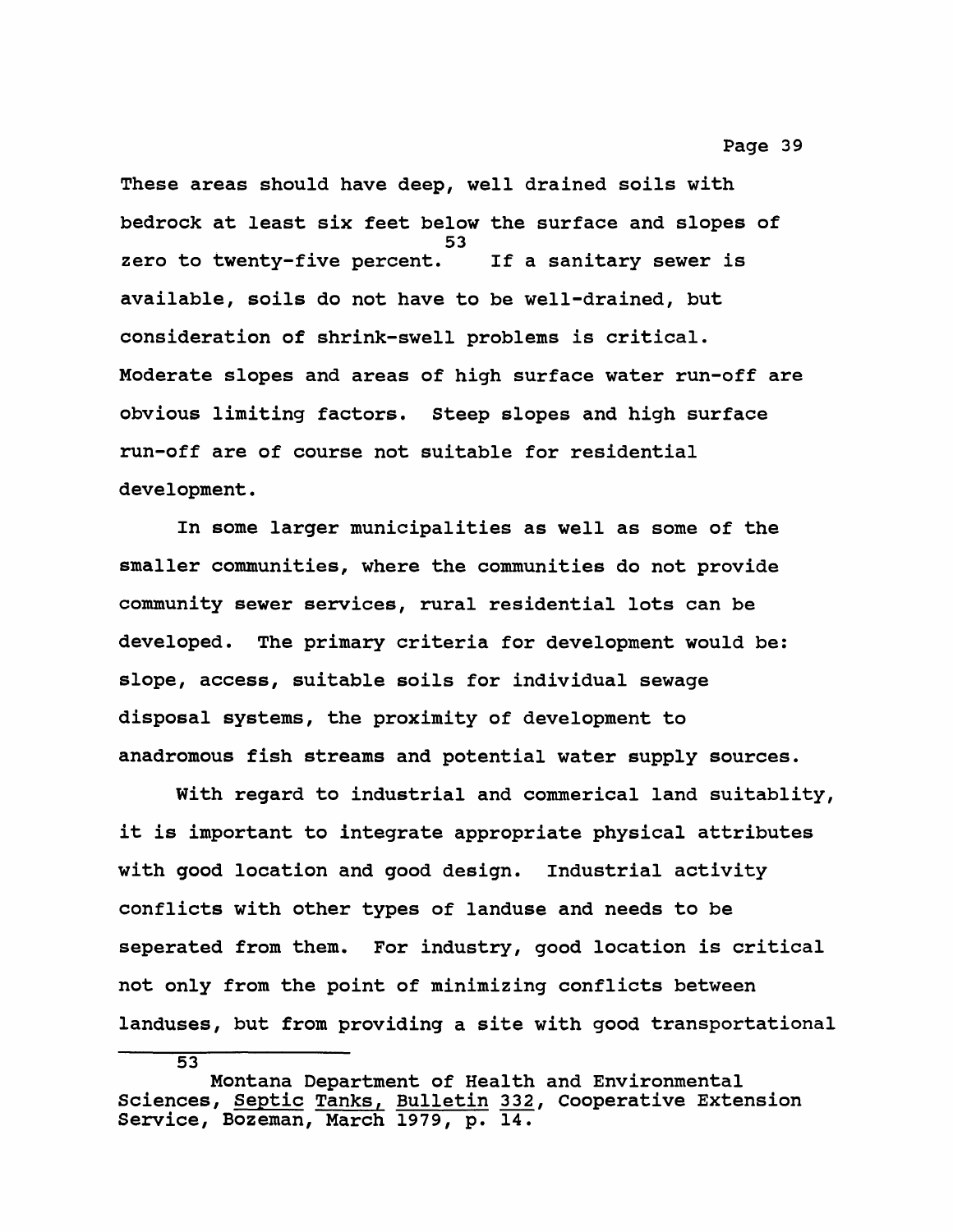**access for inputs as well as outputs.**

**Commercial land should not be scattered helter-skelter throughout the community. Every effort should be made to strengthen the commercial core of small communities. Large communities can develop several commerical nodes with customer travel distances and convenience being an important variables. But clearly, many of Alaska's municipalities are of a size which would not justify multiple nodes.**

**Many of the studies, maps, and inventories discussed so far in this chapter would already exist in those communities which have a community comprehensive plan. Obviously, the existence of a plan and the selection of land within its context, makes good sense. However, in Alaska, small communities rarely have a community plan and the guidance provided here, if followed, can play a positive role in land selection in those communities.**

#### **LAND DEVELOPMENT AND DISPOSAL**

**Once the municipality has determined potential land uses for all community owned land, the process for developing and disposing of the land begins. There are several methods for doing this. Perhaps the easiest is to sell the land to private individuals for development. In doing this, the municipality can place important restrictions on the developer. For example, it can require**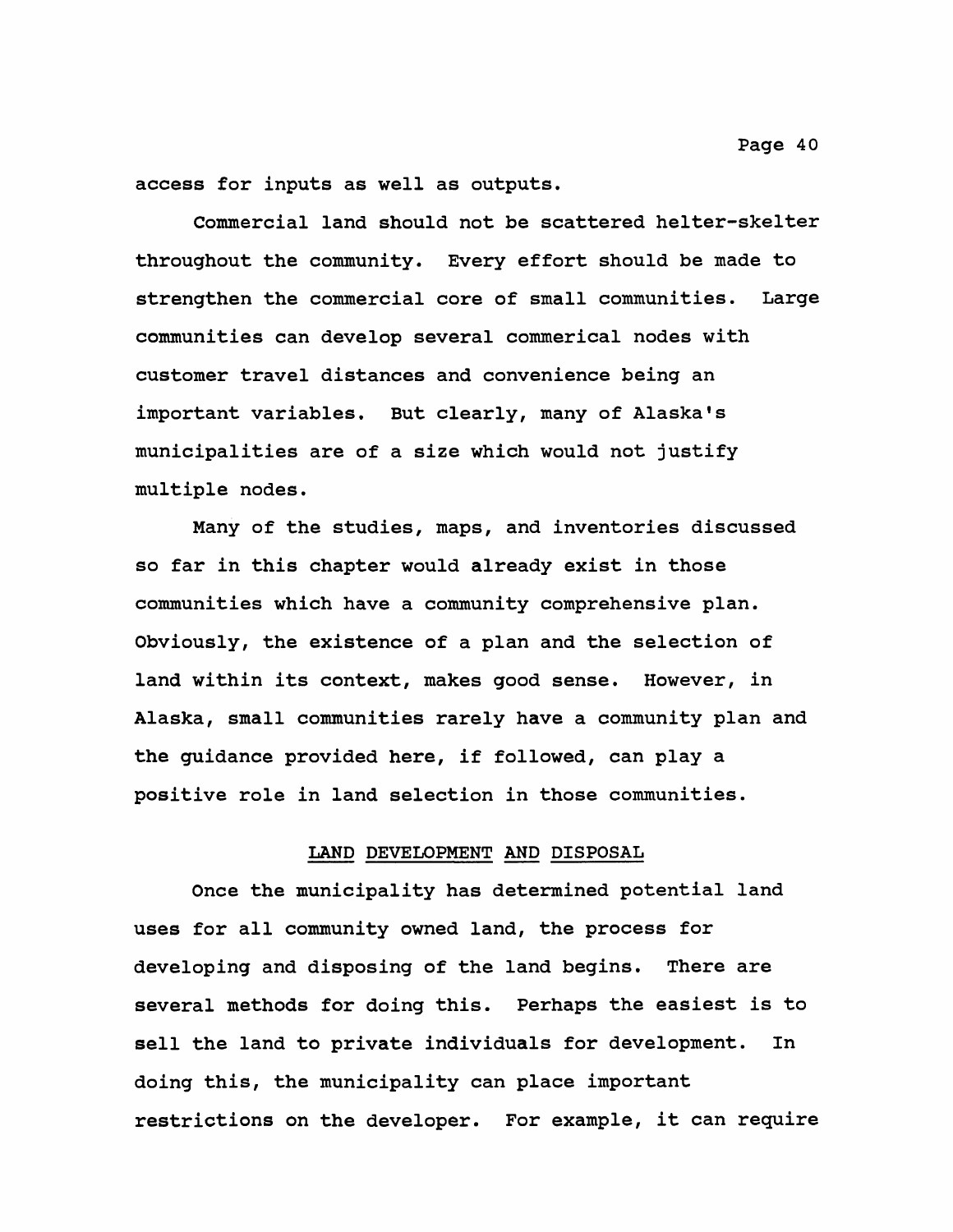**that streets, sewer, water and power in all residential developments be installed as a development cost. The legal justification for this can be found in Title 29 of the Alaska Statutes. This statute gives municipalities the power to control subdivisions. In addition, the statute prevents the developers from selling lots before the plat approval by the local Planning Commission. As such, there is an assurance of compliance with all regulations. In addition, traditional zoning can also assist in controlling the type and location of development. When individual lots are sold by the municipality, it can place contractual requirements on the sale of the land and therefore participate in the enforcement of the contractual conditions. For example, contractual conditions can specify covenants and a development schedule for the property which would protect the community from land**

**Another approach in developing/disposing community land is leasing of land by the municipality. Under a lease agreement, the municipality retains ownership of the land and retains the right to use it once the lease expires. Also, the municipality may stipulate in the lease agreement how the land will be used. The stipulation of how land will be used would be a good approach for municipalities which have oil and gas land or other natural resource exploration possibilities. Since many resource**

**speculation.**

#### **Page 41**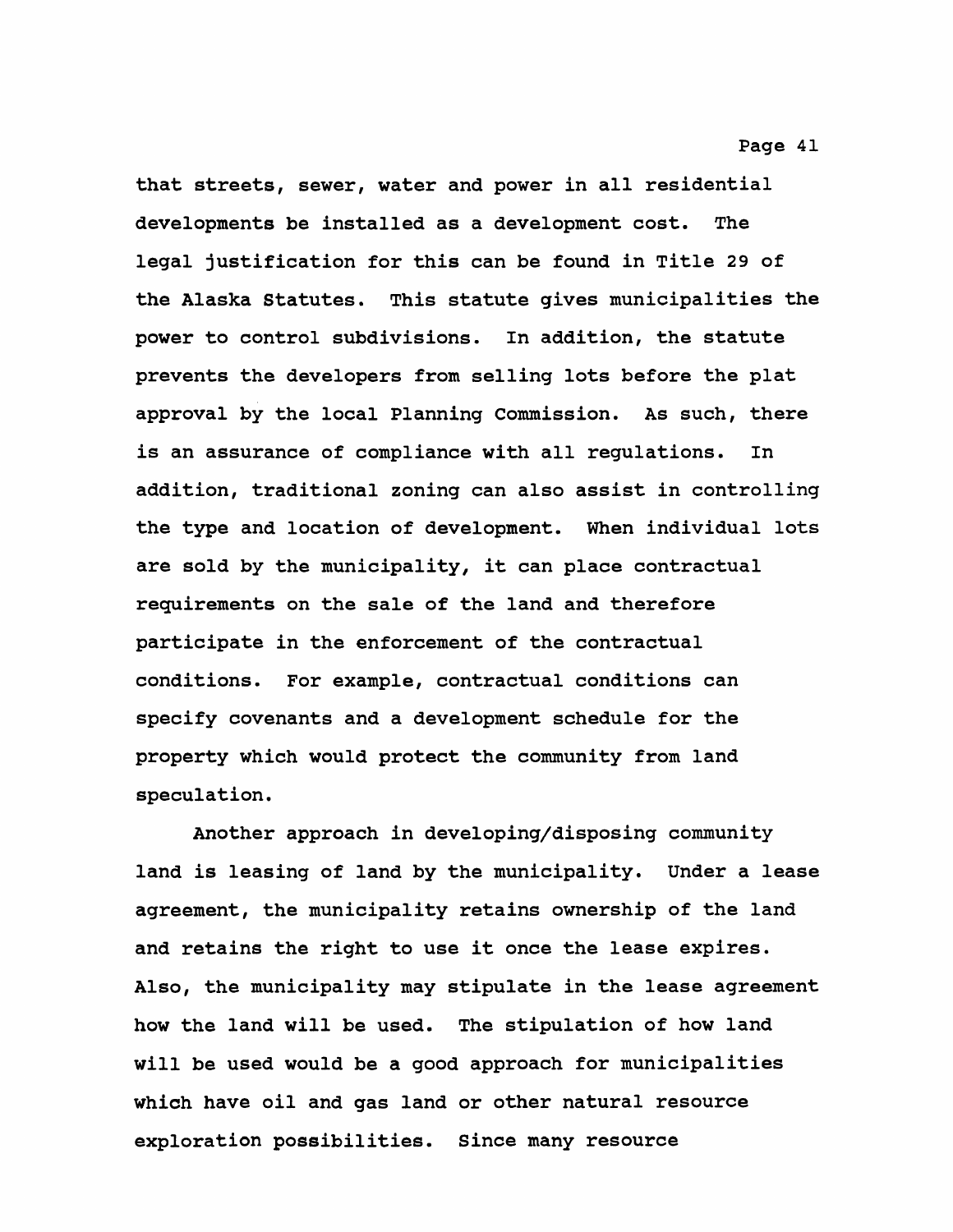**developments are short term, 30 to 50 years, the municipality will regain use of the land at the end of the lease. Through lease agreements municipalites can not only attract the type of industry they want but can place appropriate restrictions on these uses.**

**Another method available in developing/disposing community land is to sell only the rights to use the land. This method is often used to promote a certain type of development. The difference between this method and a traditional lease is that the buyer now holds title to a use right, whereas with a lease, the leasee does not have title. Under this arrangement the buyer is better protected than with a regular lease arrangement because the buyer owns the rights for a particular kind of use and these rights do not 54 expire until it is sold again by the owner. This technique is similar to leasing land, with the exception that the developer is able to use the rights as collateral.**

**A final technique is for the municipality to develop the land itself and then sell the property. This method can be used for residential, commercial and industrial developments. The municipality can contract with engineering firms to do the platting and surveying and prepare engineering plans for streets, drainage, sewer,**

**Department of Community and Regional Affairs, Division of Community Planning, Influencing and Managing Community Development, Anchorage, 1983, p. 9.**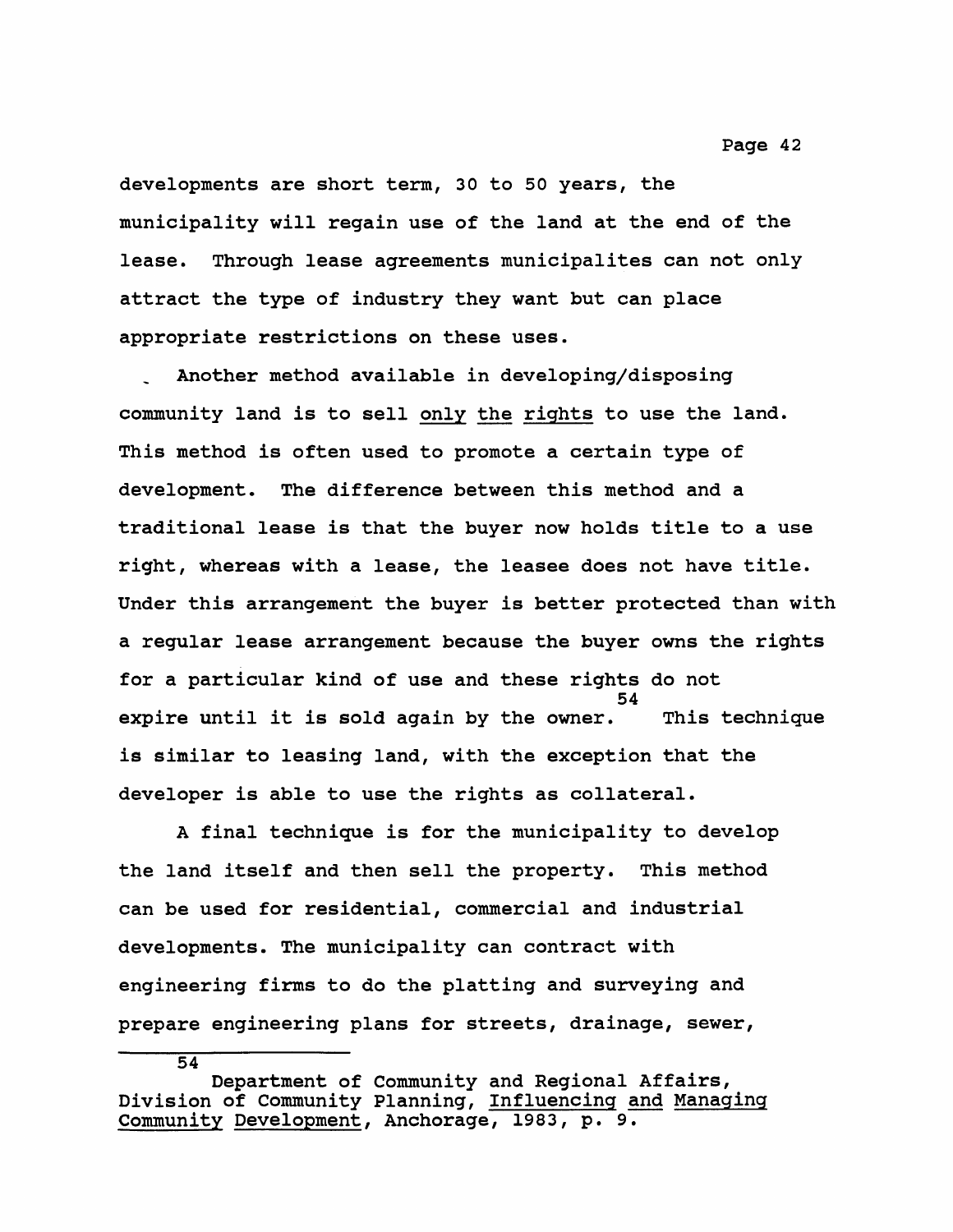**water and lighting. Another contract is let for the construction of the improvements.**

**Several Alaskan municipalities have completed developments in such a fashion. The Kodiak Island Borough developed a 200 lot residential subdivision with roads and lots consistent with all Alaska Department of Environmental Conservation regulations and design standards. The City of Yakutat recently completed a 35 lot residential subdivision with roads, sewer and power. The cost of improvements in these developments is passed along in the cost of the lot usually in the form of a special assessment.**

**The City of Cordova is now in the process of developing a commercial park and an industrial park. It is anticipated that these two developments will expand the** communities' economic base substantially.

#### **CONCLUSION**

**The preparation of a set of land management policies for muinicipal land is important to efficient and meaningful development of a community. In some cases, municipal owned land represents a major land holding that is under the control of a single entity. The development of residential, commercial and industrial sites all play an important role in the economic development of the communities. Communities in Alaska can ill afford to miss opportunities of maximizing their economic and social well**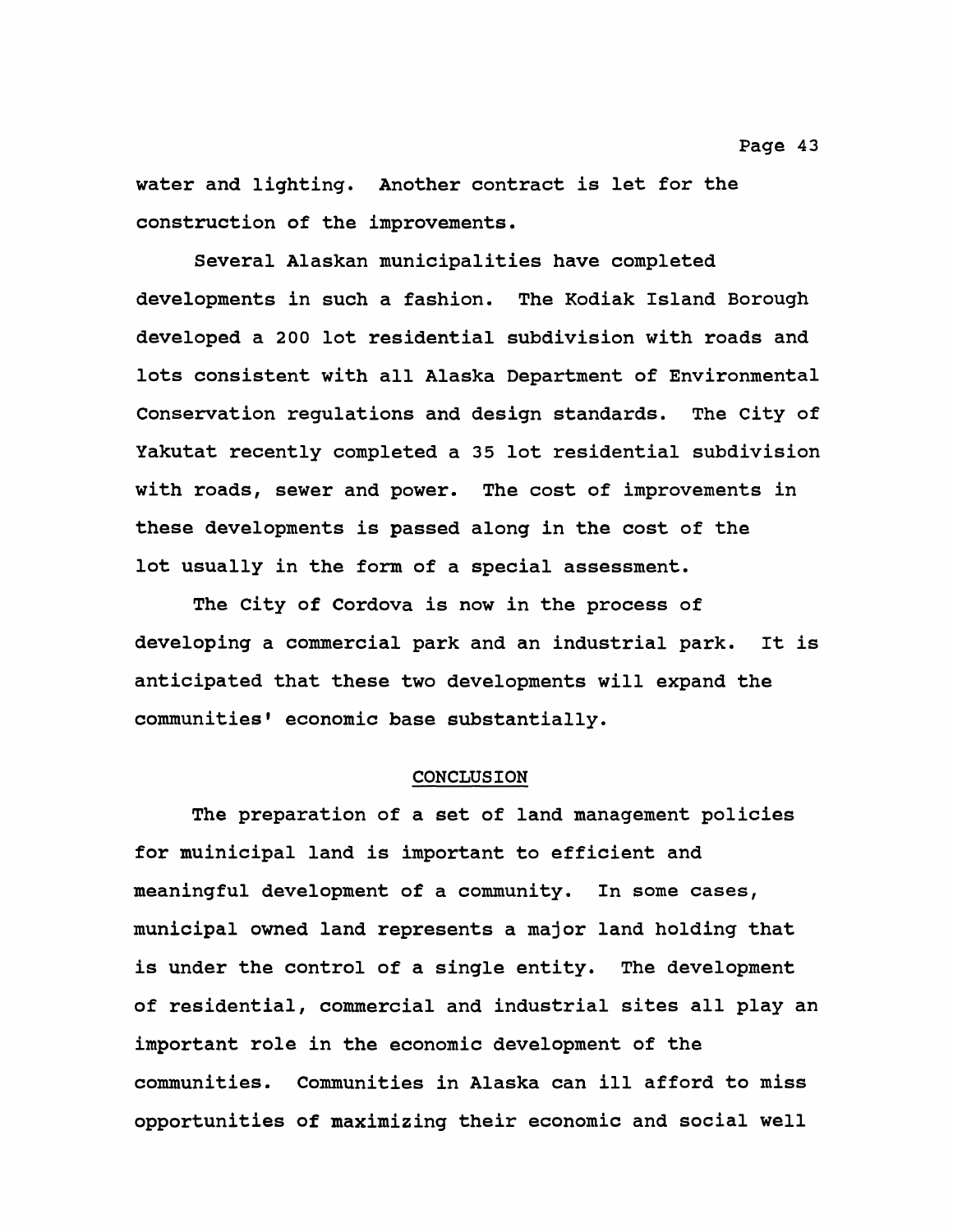**being. Clearly, a systematic approach to resource management will enhance the probability of conscious, meaningful land development.**

**The purpose of this study has been to provide the layperson who is involved in Alaskan local government a quick overview of the major Federal and state legislation which has affected land management in Alaska and to provide some guidelines for municipal selection and disposal of land received from various Alaska land programs.**

**The effect Federal legislation has had on land management is that it has placed much of Alaska's land under State or corporate control. State legislation has then transferred some state lands to the municipalities. This transfer has provided the municipalities with a tool for community economic development and expansion.**

**The information presented in this study can be used by even the most rural community for the development of land management policies. In addition, it will help the municipality develop needed base data for decision making on a broad scale. The development of Alaskan communities rests in part with the development of community owned land. It is hoped that Alaskan communities accept the challange that is before them — responsible management of municipal lands.**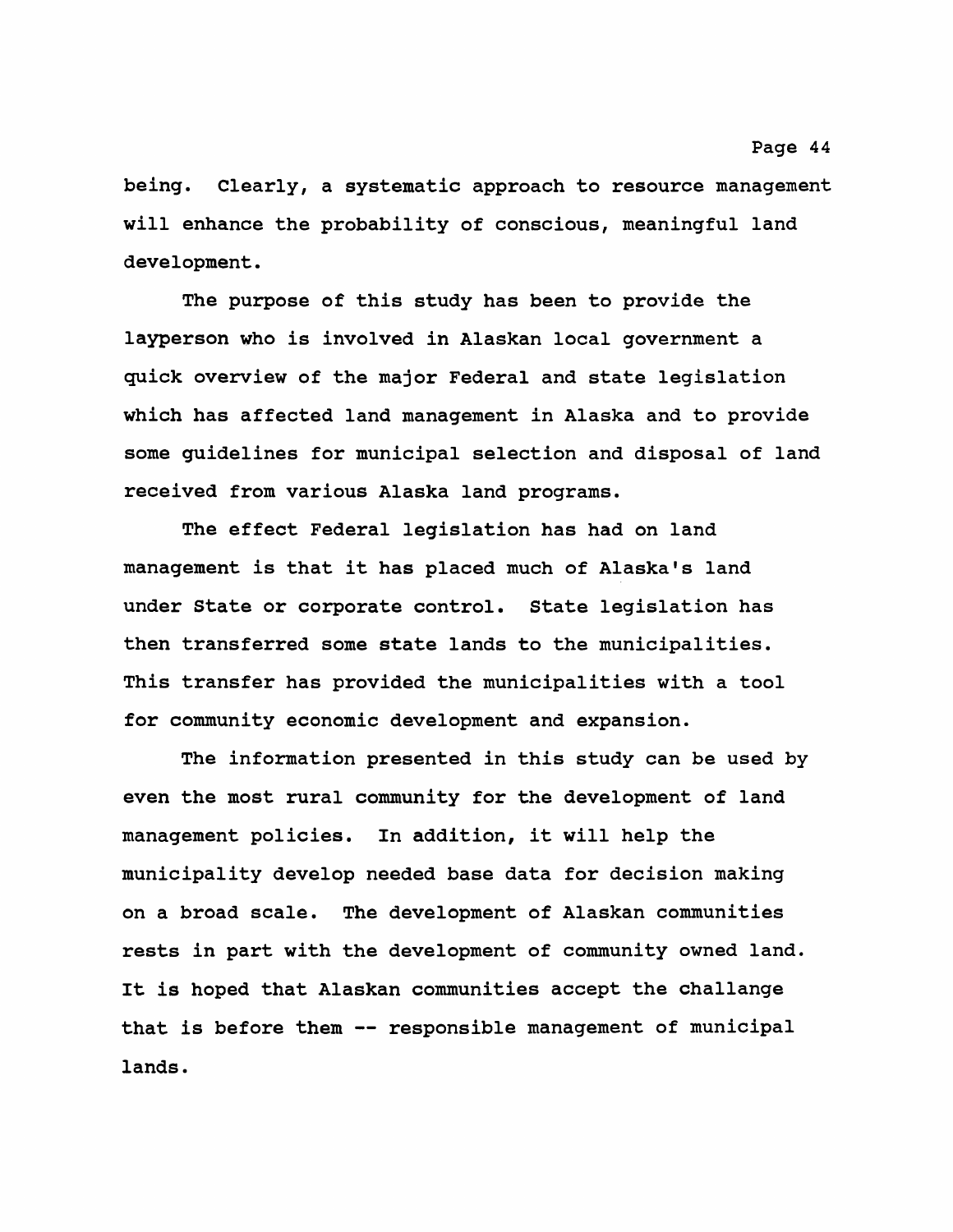#### **LITERATURE CITED**

#### **Public Documents**

**Alaska, Constitution.**

**Alaska Department of Community and Regional Affairs, Division of Community Planning, Influencing and Managing Community Development. Anchorage, Alaska 1983.**

**\_\_\_\_\_\_\_\_\_\_\_\_\_\_\_ , Planning for Offshore Oil** Development, Gulf of Alaska OCS Handbook. Juneau, **Alaska, 1981.**

**\_\_\_\_\_\_\_\_\_\_\_\_\_\_\_ , Problems and Possibilities for Service Delivery and Government in the Unorganized Borough. Juneau, Alaska, 1981.**

- **Alaska National Interest Lands Conservation Act. Statutes at Large, vol. 94 (1980).**
- **Alaska Native Claims Settlement Act. Statutes at Large, vol. 85 (1971).**
- **Alaska Statehood Act, Statutes at Large, vol. 72 (1958).**
- **State of Alaska. Land Grant Act, Statutes (1963).**
- **State of Alaska. Municipal Entitlement Act, Statutes (1978) .**
- **State of Alaska. Statutes (1985).**
- **City of Yakutat. Draft Comprehensive Development Plan. 1983 (typewritten).**
- **Montana Department of Health and Environmental Sciences. Septic Tanks, Bulletin 332. Bozeman: Cooperative Extension Service, 1979.**
- **Treaty of Cession of Russian America to the United States 15 Stat. 539.**

#### **Books**

**Arnold, Robert D. Alaska Native Land Claims. Anchorage, Alaska Native Foundation, 1976.**